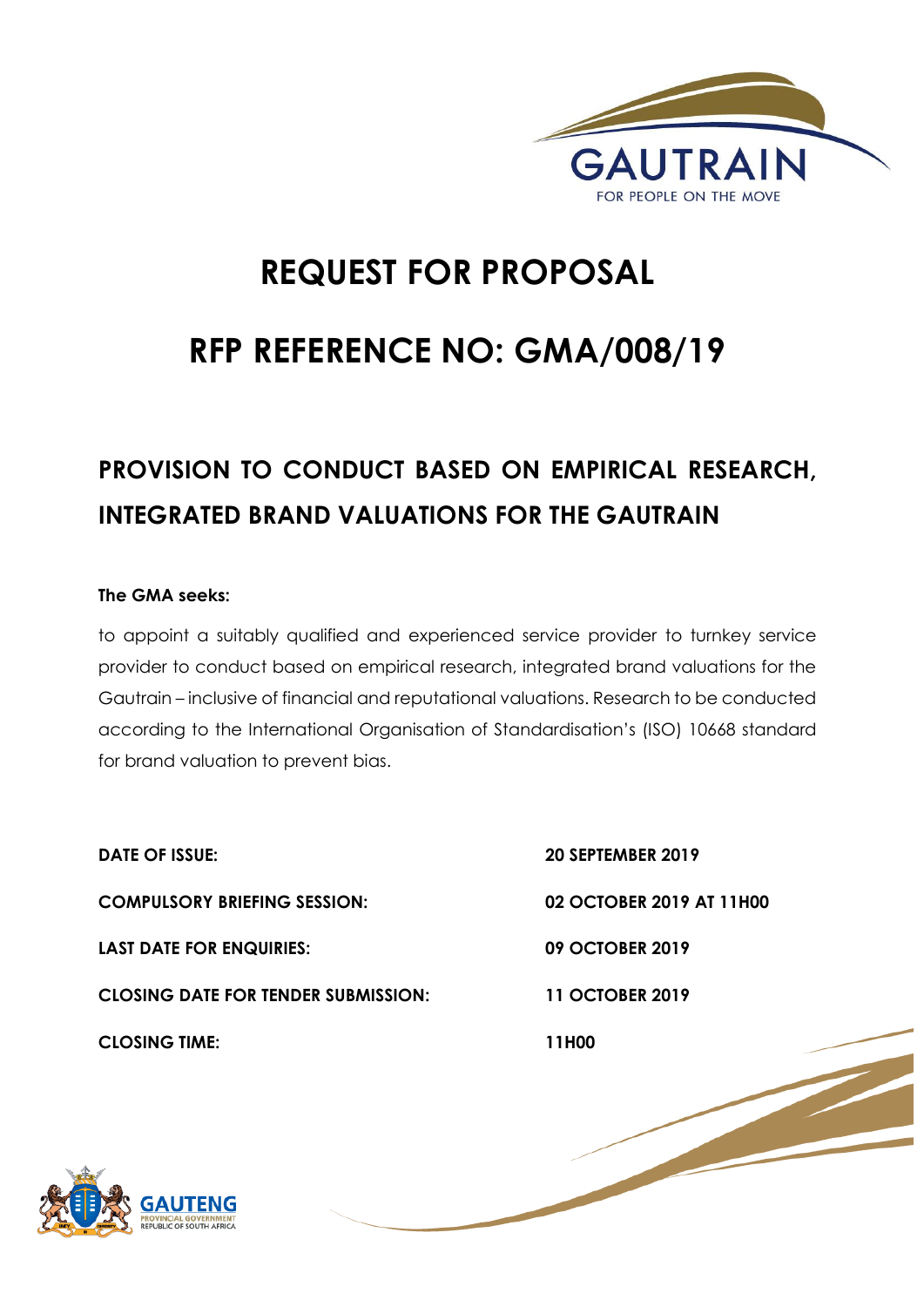# **CONTENTS**

## **GAUTRAIN MANAGEMENT AGENCY – REQUEST FOR PROPOSAL**

|                                                    | Page |
|----------------------------------------------------|------|
|                                                    | 5    |
|                                                    | 6    |
| RFP PART A                                         |      |
|                                                    | 7    |
|                                                    | 8    |
|                                                    | 8    |
|                                                    | 9    |
| Rules governing this RFP and the Tendering Process |      |
|                                                    | 10   |
| <b>REQUEST FOR PROPOSAL</b>                        |      |
|                                                    | 10   |
|                                                    | 11   |
|                                                    | 11   |
|                                                    | 12   |
|                                                    | 12   |
| Communication during the tender process            |      |
| Requests for clarification and further information | 12   |
|                                                    | 13   |
|                                                    | 13   |
|                                                    | 14   |
|                                                    | 14   |
|                                                    | 15   |
|                                                    | 16   |
|                                                    |      |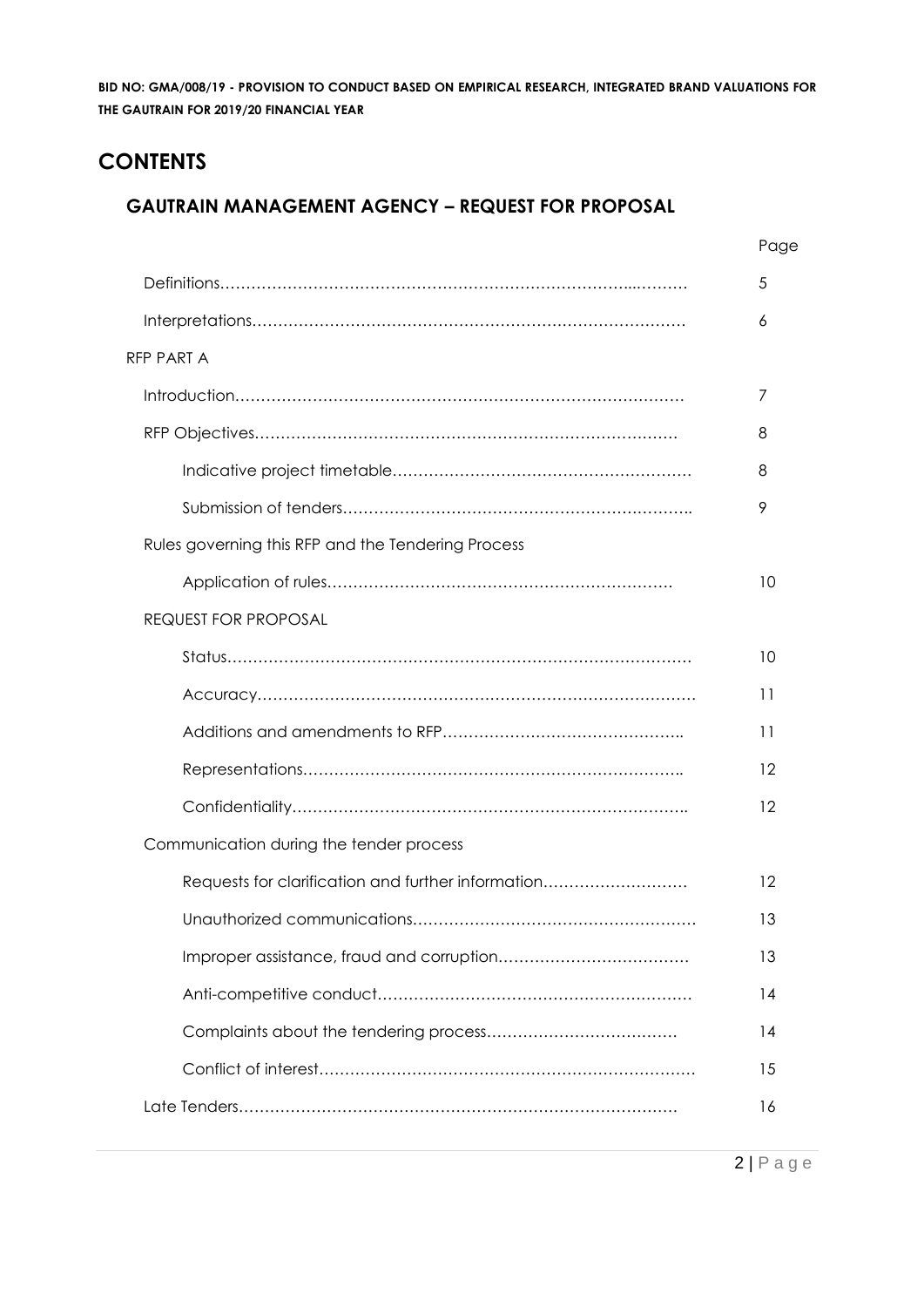| Tender documents                                     |    |
|------------------------------------------------------|----|
|                                                      | 16 |
|                                                      | 17 |
|                                                      | 17 |
|                                                      | 18 |
|                                                      | 18 |
| Disclosure of tender contents and tender information | 18 |
|                                                      | 19 |
|                                                      | 19 |
|                                                      | 19 |
| <b>Tender Response</b>                               |    |
|                                                      | 20 |
|                                                      | 21 |
|                                                      | 21 |
|                                                      | 22 |
| <b>Contract Disclosure Requirements</b>              |    |
|                                                      | 22 |
|                                                      | 23 |
|                                                      | 23 |
| <b>Evaluation of tenders</b>                         | 23 |
|                                                      | 23 |
|                                                      | 24 |
|                                                      | 25 |
|                                                      | 26 |
|                                                      | 26 |
|                                                      | 27 |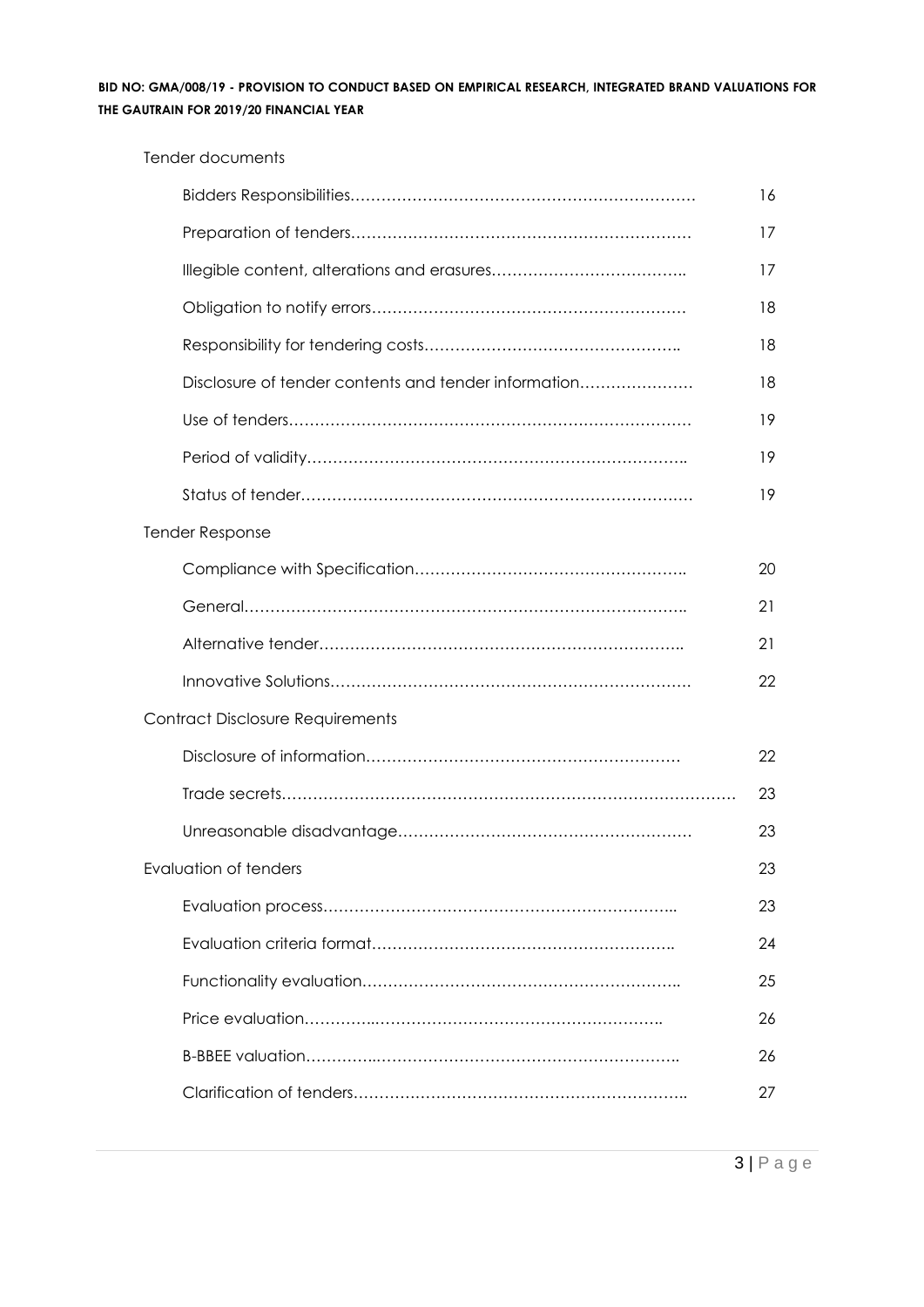|                    |                                               | 27 |
|--------------------|-----------------------------------------------|----|
|                    |                                               | 28 |
| Successful Tenders |                                               |    |
|                    |                                               | 28 |
|                    |                                               | 29 |
|                    |                                               | 29 |
|                    |                                               | 29 |
|                    |                                               | 29 |
|                    |                                               | 30 |
|                    |                                               | 31 |
|                    |                                               | 31 |
|                    |                                               | 32 |
|                    | RFP PART C - BIDDERS DECLARATION AND RESPONSE | 43 |
| <b>CSD</b>         |                                               | 46 |
| SBD1               |                                               | 47 |
| SBD 3.1            |                                               | 49 |
| SBD 3.2            |                                               | 50 |
| SBD 4              |                                               | 52 |
| SBD 6.1            |                                               | 57 |
| SBD <sub>8</sub>   | Declaration of Bidders Past SCM practices     | 64 |
| SBD <sub>9</sub>   | Certificate of Independent Bid Determination  | 67 |
| <b>SHE</b>         |                                               | 70 |
| RFP PART - D       | SUPPLIER CODE OF CONDUCT                      | 72 |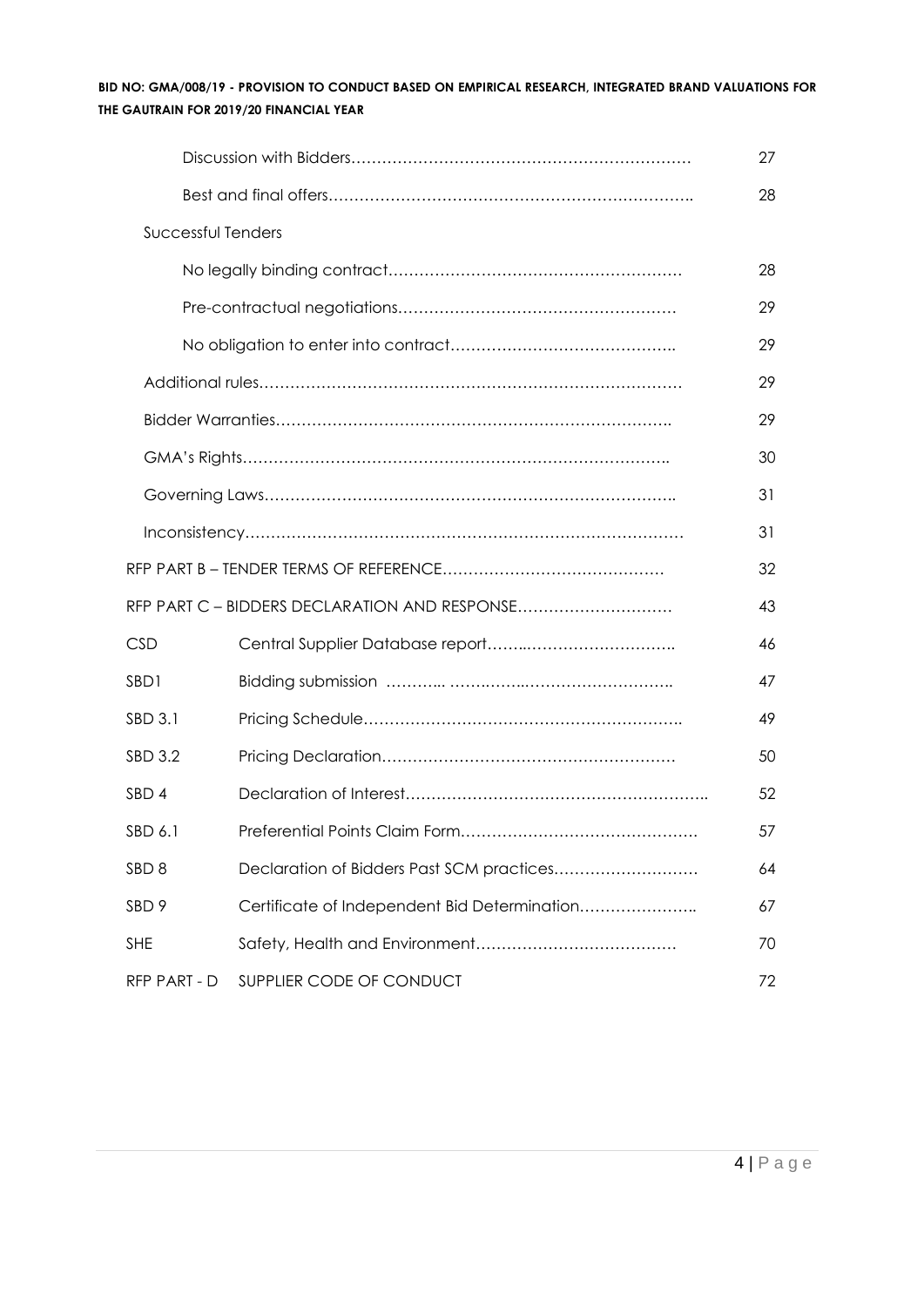#### **DEFINITIONS**

In this Request for Proposal, unless a contrary intention is apparent:

**Business Day** means a day which is not a Saturday, Sunday or public holiday.

**Bid** means a written offer in a prescribed or stipulated form lodged by a Bidder in response to an invitation in this Request for Proposal, containing an offer to provide goods, works or services in accordance with the Specification as provided in RFP Part B.

**Closing Time** means the time, specified as such under the clause "Indicative Timetable" of this RFP Part A, by which Tenders must be received.

**Evaluation Criteria** means the criteria set out under the clause "Evaluation Criteria Format" of this RFP Part A.

**GMA** means the Gautrain Management Agency; a PFMA Schedule 3(C) listed Provincial Public Entity, established in terms of the GMA Act No. 5 of 2006.

**Intellectual Property Rights** includes copyright and neighbouring rights, and all proprietary rights in relation to inventions (including patents) registered and unregistered trademarks (including service marks), registered designs, confidential information (including trade secrets and know how) and circuit layouts, and all other proprietary rights resulting from intellectual activity in the industrial, scientific, literary or artistic fields.

**Member** means an employee of the GMA.

**Proposed Contract** means the agreement including any other terms and conditions contained in or referred to in this RFP that may be executed between the GMA and the successful Bidder.

**Request for Proposal** or **RFP** means this document (comprising each of the parts identified under RFP Part A, Part B, Part C and Part D) including all annexure and any other documents so designated by the GMA.

**Services** means the services required by the GMA, as specified in this RFP Part B.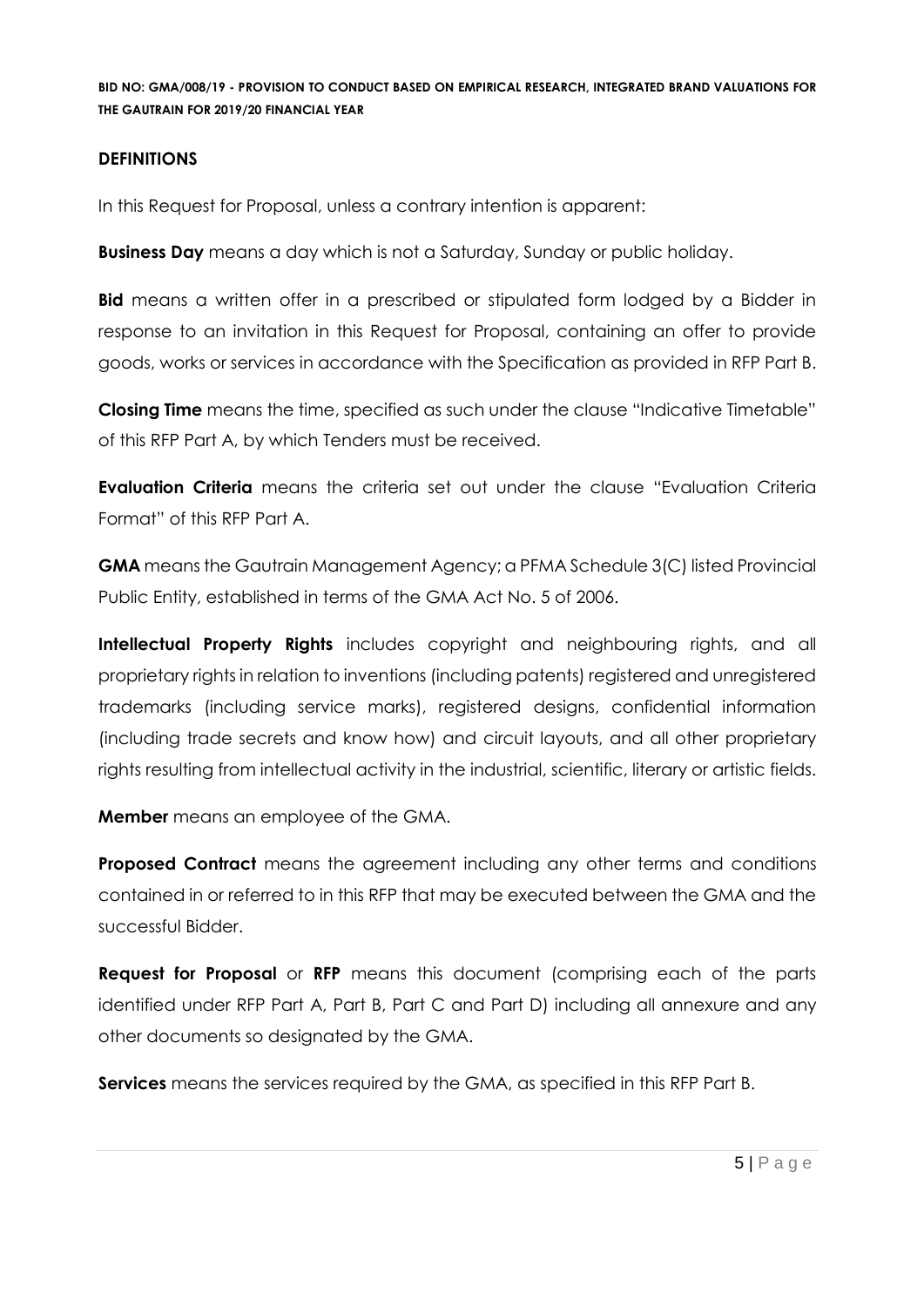**Specification** means any specification or description of the GMA's requirements contained in this RFP Part B.

**State** means the Republic of South Africa.

**Statement of Compliance** means the statement forming part of a Tender indicating the Bidders compliance with the Specification.

**Bidder** means a person or organisation that submits a Bid.

**Tendering Process** means the process commenced by the issuing of this Request for Proposal and concluding upon formal announcement by the GMA of the selection of a successful Bidder(s) or upon the earlier termination of the process.

**Website** means the website administered by GMA located at [http://gma.gautrain.co.za](http://gma.gautrain.co.za/)

### **INTERPRETATIONS**

In this RFP, unless expressly provided otherwise:

A reference to:

- (a) "includes" or "including" means includes or including without limitation; and
- (b) "R" or "Rands" is a reference to the lawful currency of the Republic of South Africa.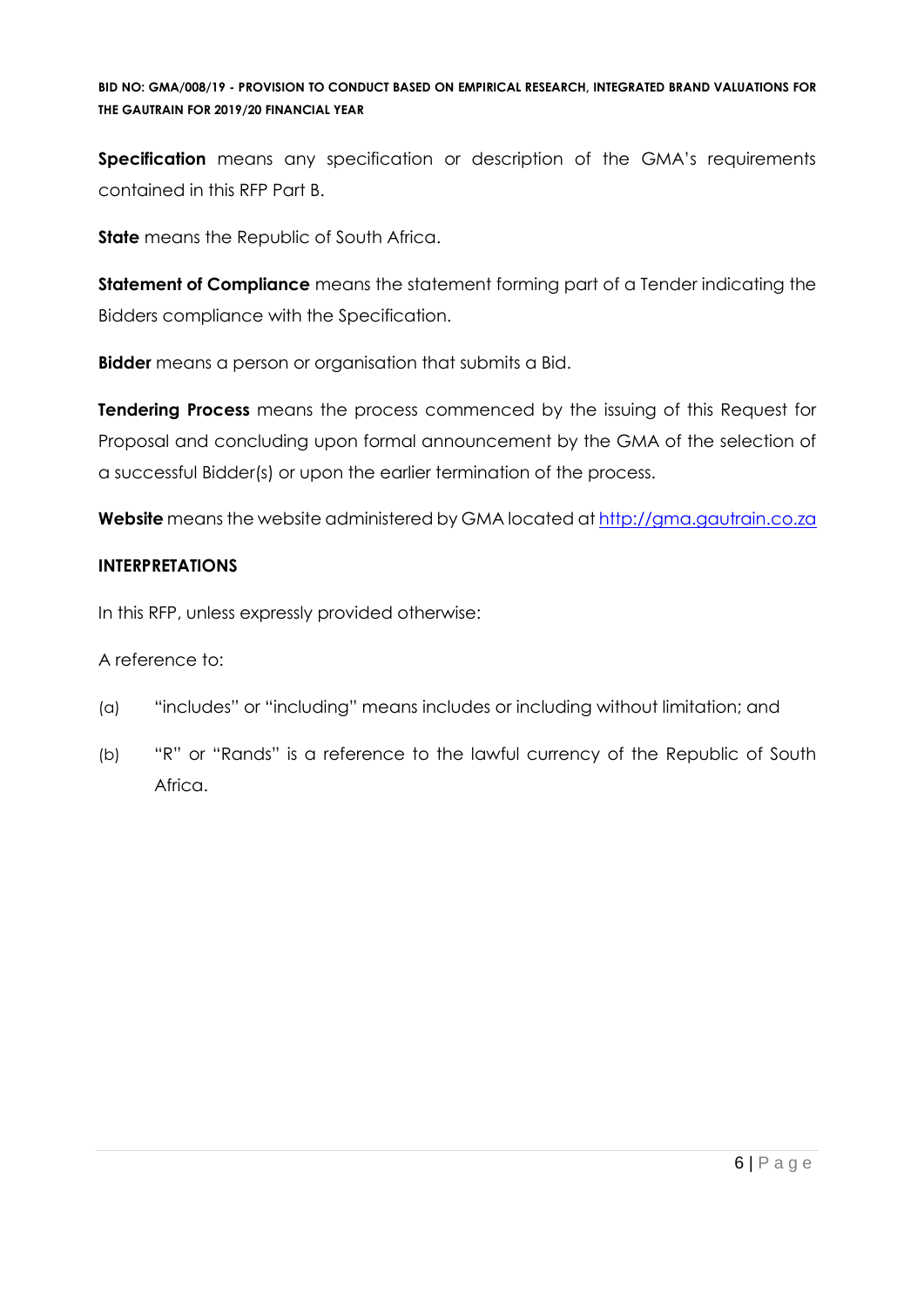# **RFP - PART A**

#### **INTRODUCTION**

- 1. The Gautrain Management Agency (GMA) is a PFMA Schedule 3(C) listed provincial public entity which has been established in terms of the GMA Act No. 5 of 2006. The GMA is substantially funded from the Provincial Revenue Fund in order to carry out the following strategic objectives:
	- Assist the Gauteng Provincial Government (GPG) in implementing Gautrain and achieving the Project's objectives.
	- Act on behalf of GPG in managing the relationship between Province and the Concessionaire in terms of the Concession Agreement and ensure that the interests of Province are protected.
	- Enhance the integration of Gautrain with other transport services and Public Transport Plans.
	- Promote and maximise the Socio-Economic Development and B-BBEE objectives of the GPG in relation to Gautrain.
	- Liaise with and promote co-operation between government structures in all three spheres of Government in relation to Gautrain.
	- Liaise with persons having an interest in the project.
	- Manage assets relating to Gautrain and promote their preservation and maintenance.
	- Manage the finances of the Gautrain Project and the financial securities provided by the Concessionaire.
	- Monitor the policy and legislative environment of the Gautrain Project
- 2. The Bombela Concession Company (RF) (Pty) Ltd (BCC or the Concessionaire) entered into a Concession Agreement with the Gauteng Province (Province) for the design, partial finance, construction, operation, and maintenance of the Gautrain Rapid Rail Link until 27 March 2026. The Operations Commencement Date (OCD) 1 started on 08 June 2010 for the section between Sandton station and ORTIA station. Extended Phase (EP) 1 services commenced on 02 August 2011 between Hatfield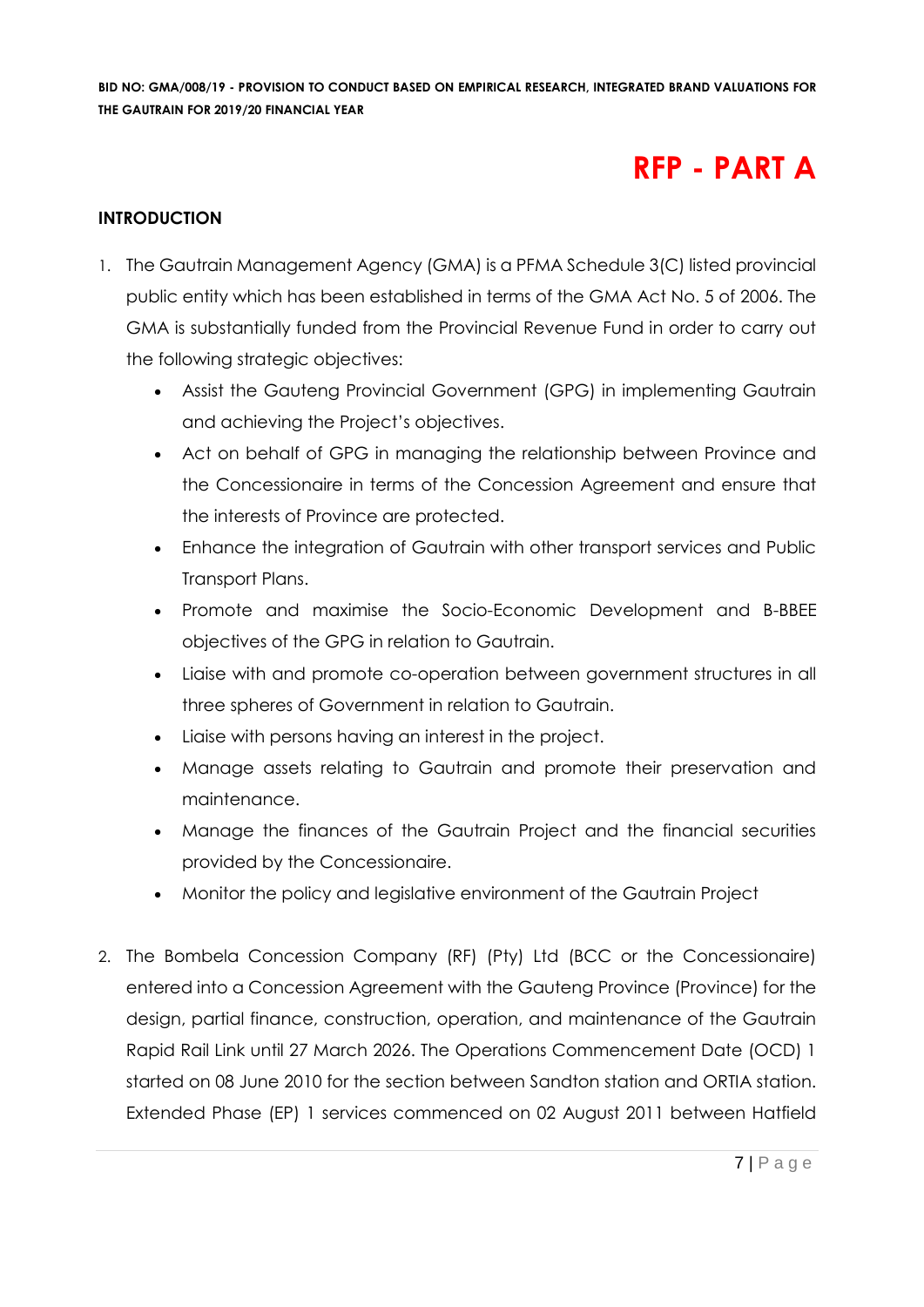and Rosebank stations. The Operations Commencement Date 2 services commenced on 07 June 2012 between Rosebank and Park stations, in so doing providing a complete service between Park and Hatfield stations. At the end of the concession period, the Concessionaire shall transfer the Gautrain System to the GMA.

- 3. The GMA is inviting responses to this Request for Proposal (reference number GMA/008/19) in order to appoint a suitably qualified and experienced service provider to conduct based on empirical research, integrated brand valuations for the Gautrain for the 2019/2020 financial year with an intention to extend for another financial year 2021/2022 as specified in this RFP PART B – Specification.
- 4. The appointment of a successful service provider is subject to conclusion of a service level agreement between the GMA and the service provider.

#### **RFP OBJECTIVES**

5. The objective of the tender is to find suitably qualified and experienced service provider to conduct based on empirical research, integrated brand valuations for the Gautrain for the 2019/2020 financial year (with an intention to extend for another financial year 2021/2022).

| <b>ACTIVITY</b>                                           | <b>DATE</b>              |
|-----------------------------------------------------------|--------------------------|
| Issue of RFP                                              | 20 September 2019        |
| Compulsory briefing session                               | 02 October 2019 at 11H00 |
| <b>Venue:</b> 44 Grand Central Boulevard.                 |                          |
| Grand Central Midrand (Off R101 Old<br>Johannesburg Road) |                          |
| <b>Closing Date and Time</b>                              | 11 October 2019 at 11H00 |
| Intended completion of evaluation of tenders              | 21 November 2019         |

# **INDICATIVE PROJECT TIMETABLE**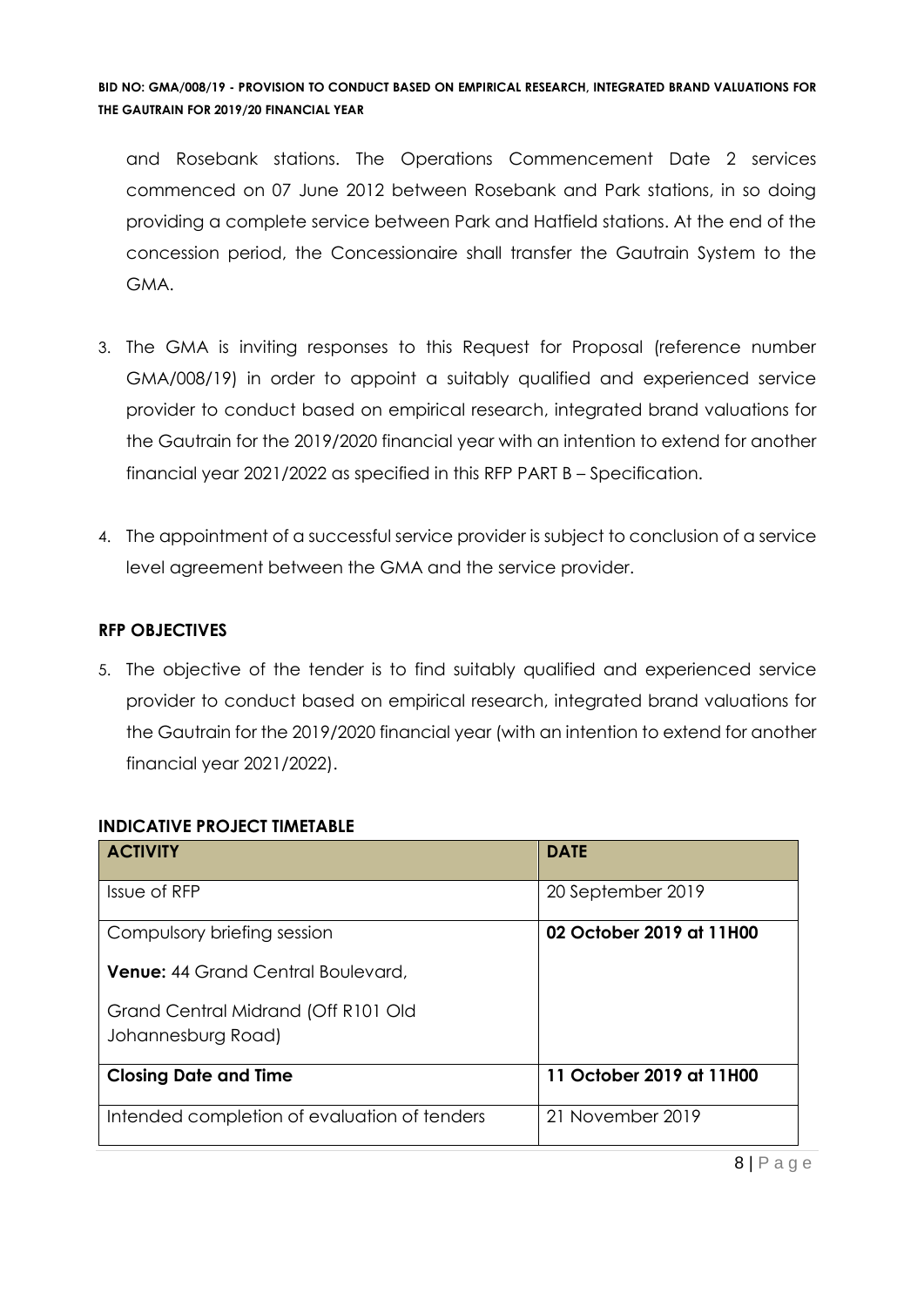| Intended formal notification of successful Bidders | 29 November 2019 |
|----------------------------------------------------|------------------|
| Effective date of contract                         | 13 December 2019 |

*\*This timetable is provided as an indication of the timing of the tender process. It is indicative only and subject to change by the GMA. Bidders are to provide proposals that will allow achievement of the intended commencement date.*

#### **SUBMISSION OF TENDERS**

#### **Hardcopy Submission (Compulsory)**

| Proposal Submission                                      | Bid documents must be secured together<br>preferably bound or contained in a lever arch<br>file  |
|----------------------------------------------------------|--------------------------------------------------------------------------------------------------|
| Physical Address of Tender Box                           | 44 Grand Central Boulevard, Grand Central<br>Midrand (Off R101 Old Johannesburg Road)            |
| Hours of access to Tender Box                            | Between 07:00 and 17:00 (Weekdays only)                                                          |
| Information to be marked on<br>package containing Tender | Gautrain Management Agency<br>Attention: Supply Chain Management Unit<br>RFP Ref. No. GMA/008/19 |
|                                                          | Name of Bidder:                                                                                  |

- 6. Bidders are to provide one (1) original and three (3) hard copies of the Bidders Response (Bid).
- 7. Bidders must also include an electronic copy of the Bidders Response for each proposal in PDF or Microsoft Office 2007 format in the hardcopy submission. All responses must be submitted in a sealed envelope in accordance with the conditions of Tendering and on the official forms included in this document.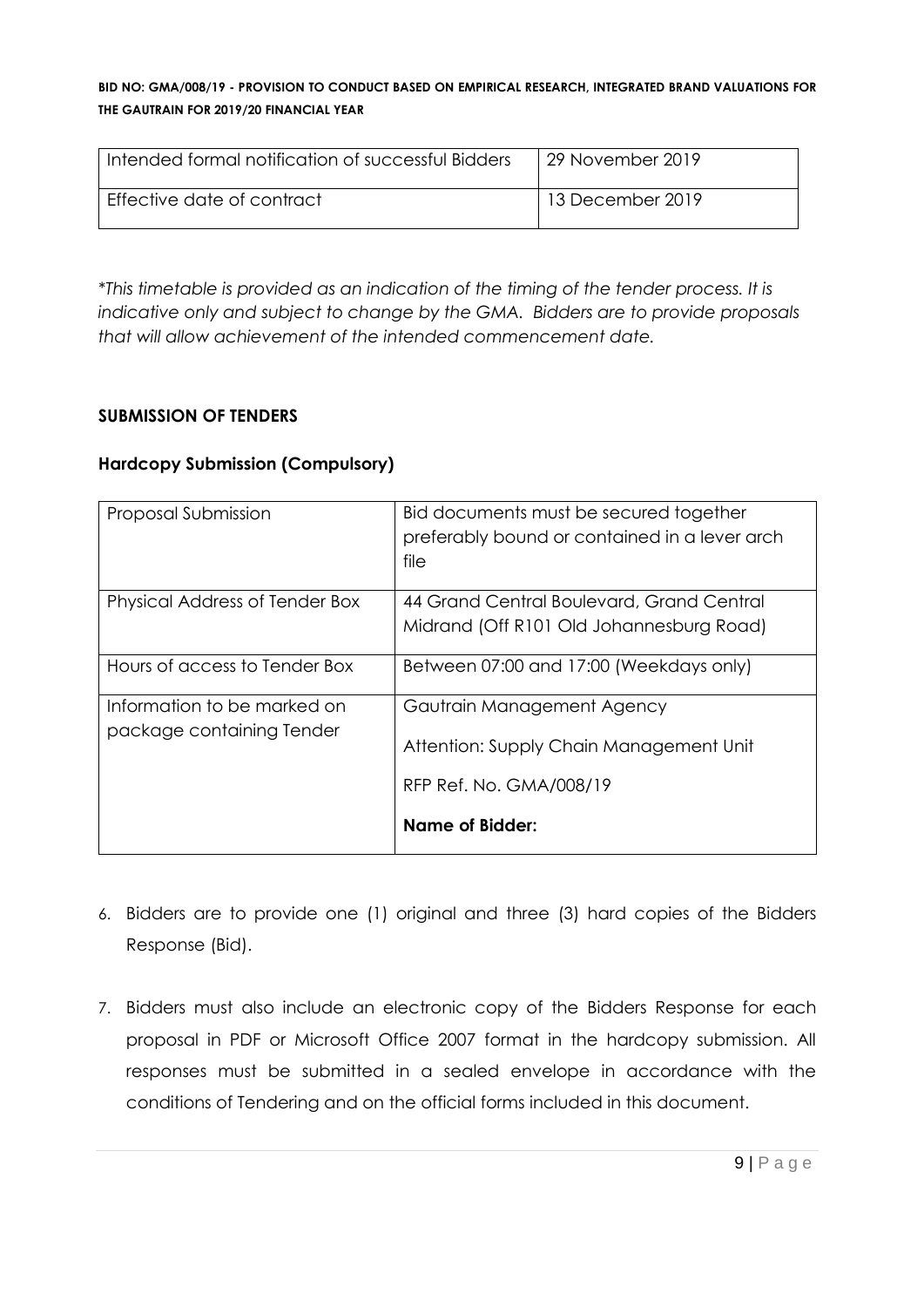- 8. All documents must be virus checked by the Bidder before lodgement. In this case of inconsistency between the electronic and hardcopy submissions, the hardcopy submission will prevail.
- 9. All enquiries related to this RFP must be sent to **[tenderenquiries@Gautrain.co.za](mailto:tenderenquiries@Gautrain.co.za)**.

### **RULES GOVERNING THIS RFP AND THE TENDERING PROCESS**

#### **APPLICATION OF RULES**

- 10. Participation in the tender process is subject to compliance with the rules contained in this RFP Part A.
- 11. All persons (whether or not a Participant in this tender process) having obtained or received this RFP may only use it, and the information contained therein, in compliance with the rules contained in this RFP Part A.
- 12. All Bidders are deemed to accept the rules contained in this RFP Part A.
- 13. The rules contained in this RFP Part A apply to:
	- a. The RFP and any other information given, received or made available in connection with this RFP, and any revisions or annexure;
	- b. the Tendering Process; and
	- c. any communications (including any briefings, presentations, meetings and negotiations) relating to the RFP or the Tendering Process.

#### **REQUEST FOR PROPOSAL**

#### **STATUS OF REQUEST FOR PROPOSAL**

14. This RFP is an invitation for service provider/s to submit a proposal(s) for the provision of the services as set out in the Specification contained in this RFP Part B. Accordingly,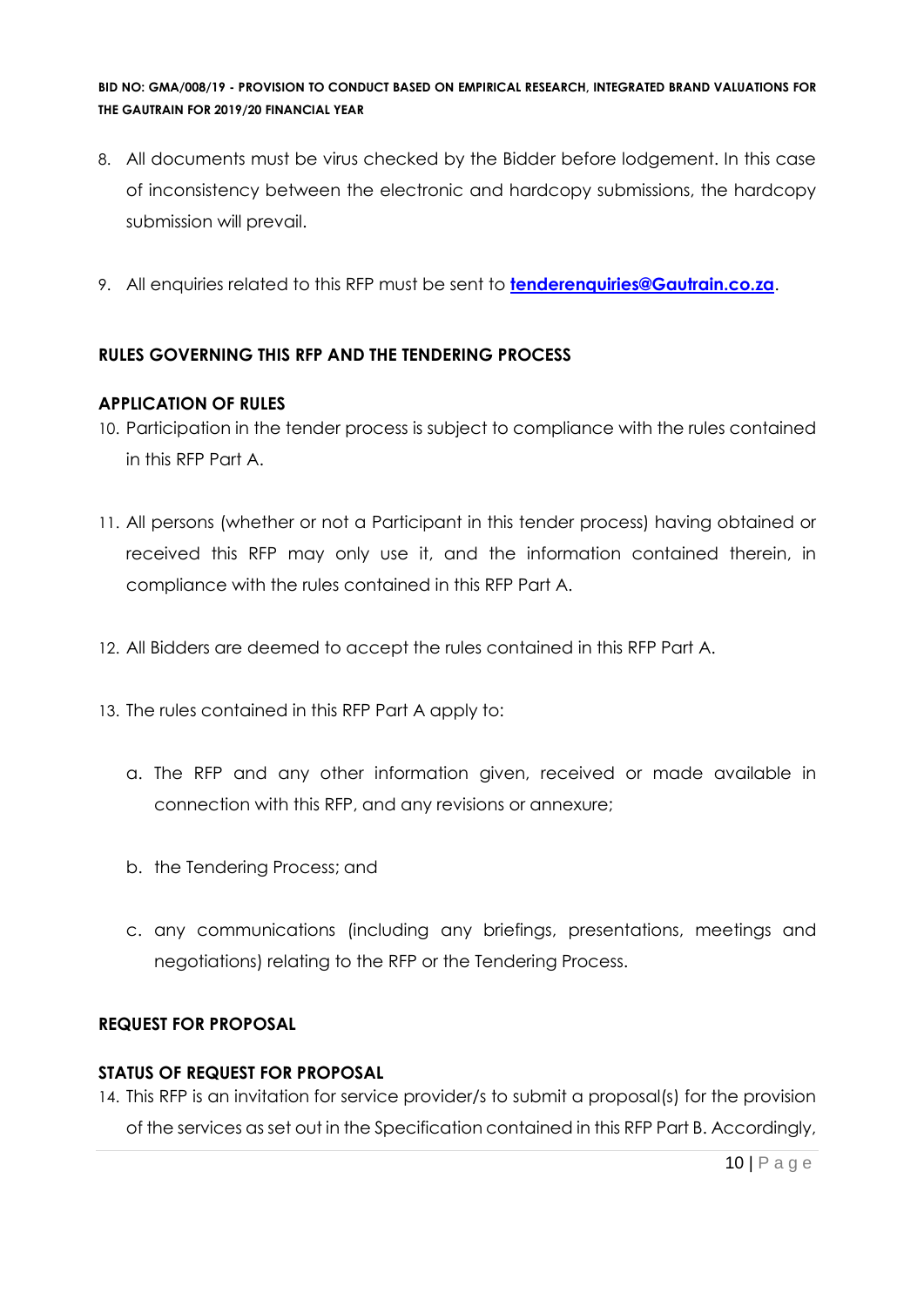this RFP must not be construed, interpreted, or relied upon, whether expressly or implied, as an offer capable of acceptance by any person(s), or as creating any form of contractual, promissory or other rights.

15. No binding contract or other understanding for the supply of the Services will exist between the GMA and any Bidder unless and until the Agency has executed a formal written contract with the successful Bidder.

## **ACCURACY OF REQUEST FOR PROPOSAL**

- 16. Whilst all due care has been taken in connection with the preparation of this RFP, the GMA makes no representations or warranties that the content in this RFP or any information communicated to or provided to Bidders during the Tendering Process is, or will be, accurate, current or complete. The GMA, and its officers, employees and advisors will not be liable with respect to any information communicated which is not accurate, current or complete.
- 17. If a Bidder finds or reasonably believes it has found any discrepancy, ambiguity, error or inconsistency in this RFP or any other information provided by the GMA (other than minor clerical matters), the Bidder must promptly notify the Agency in writing (by email to the address (**[tenderenquiries@Gautrain.co.za](mailto:tenderenquiries@Gautrain.co.za)**) of such discrepancy, ambiguity, error or inconsistency in order to afford the GMA an opportunity to consider what corrective action is necessary (if any).
- 18. Any actual discrepancy, ambiguity, error or inconsistency in this RFP or any other information provided by the GMA will, if possible, be corrected and provided to all Bidders without attribution to the Bidder who provided the written notice.

# **ADDITIONS AND AMENDMENTS TO THE RFP**

19. The GMA reserves the right to change any information in, or to issue any addendum to this RFP before the Closing Time. The GMA and its officers, employees and advisors will not be liable in connection with either the exercise of, or failure to exercise this right.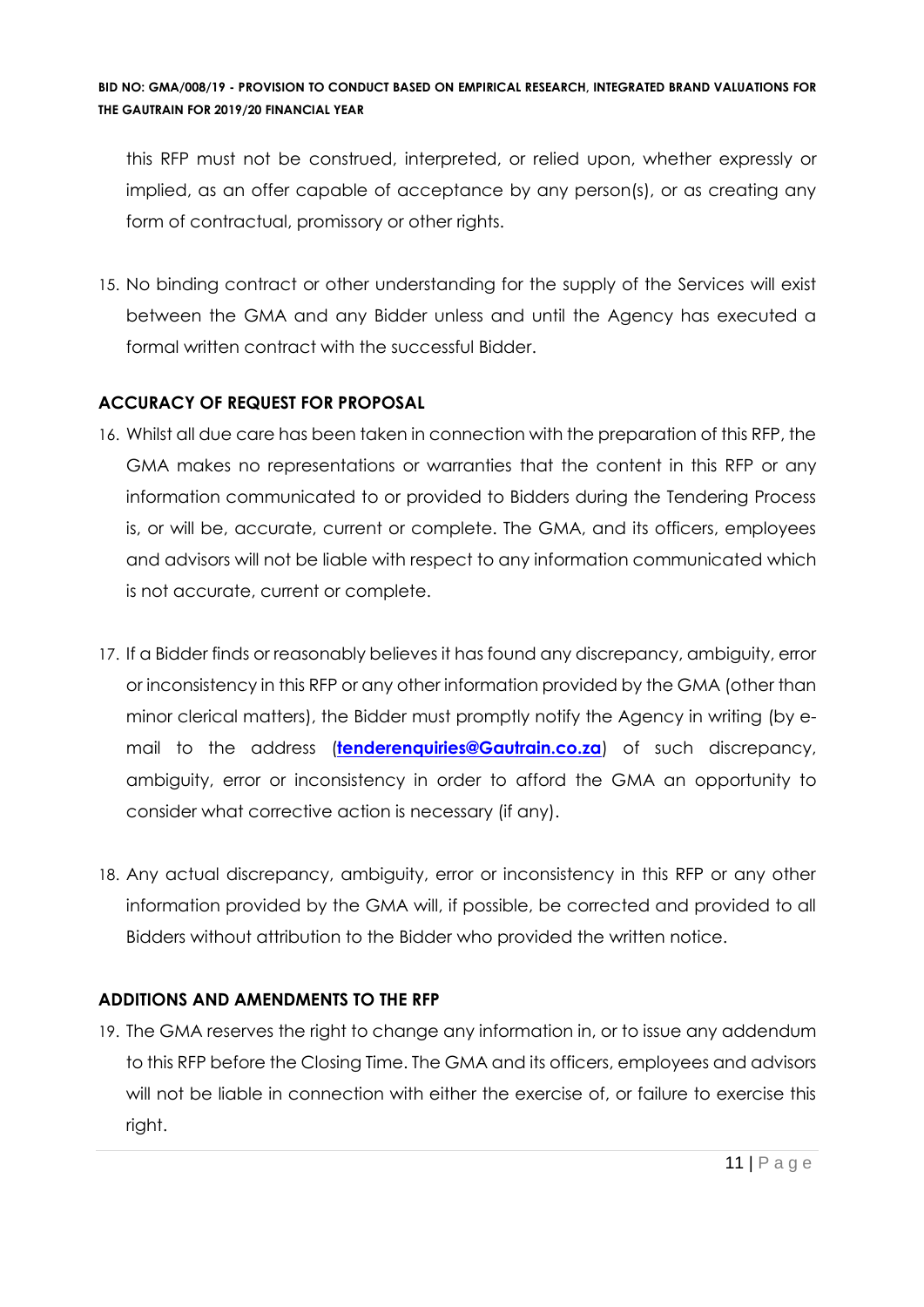20. If the GMA exercises its right to change information in terms of clause 22, it may seek amended Tenders from all Bidders.

#### **REPRESENTATIONS**

21. No representations made by or on behalf of the GMA in relation to this RFP will be binding on the GMA unless that representation is expressly incorporated into the contract ultimately entered into between the GMA and the successful Bidder.

#### **CONFIDENTIALITY**

22. All persons (including all Bidders) obtaining or receiving this RFP and any other information in connection with this RFP or the Tendering Process must keep the contents of the RFP and other such information confidential, and not disclose or use the information except as required for the purpose of developing a proposal in response to this RFP.

#### **COMMUNICATIONS DURING THE TENDERING PROCESS**

#### **REQUESTS FOR CLARIFICATION OR FURTHER INFORMATION**

- 23. All communication and attempts to solicit information of any kind relative to this tender should be in writing and channelled to the Supply Chain Management Unit via email to: **[tenderenquiries@Gautrain.co.za](mailto:tenderenquiries@gautrainpo.co.za)**.
- 24. Any communication by a Bidder to the GMA will be effective upon receipt by the SCM Unit (provided such communication is in the required format).
- 25. The GMA has restricted the period during which it will accept questions or requests for further information or clarification and reserves the right not to respond to any enquiry or request, irrespective of when such enquiry or request is received.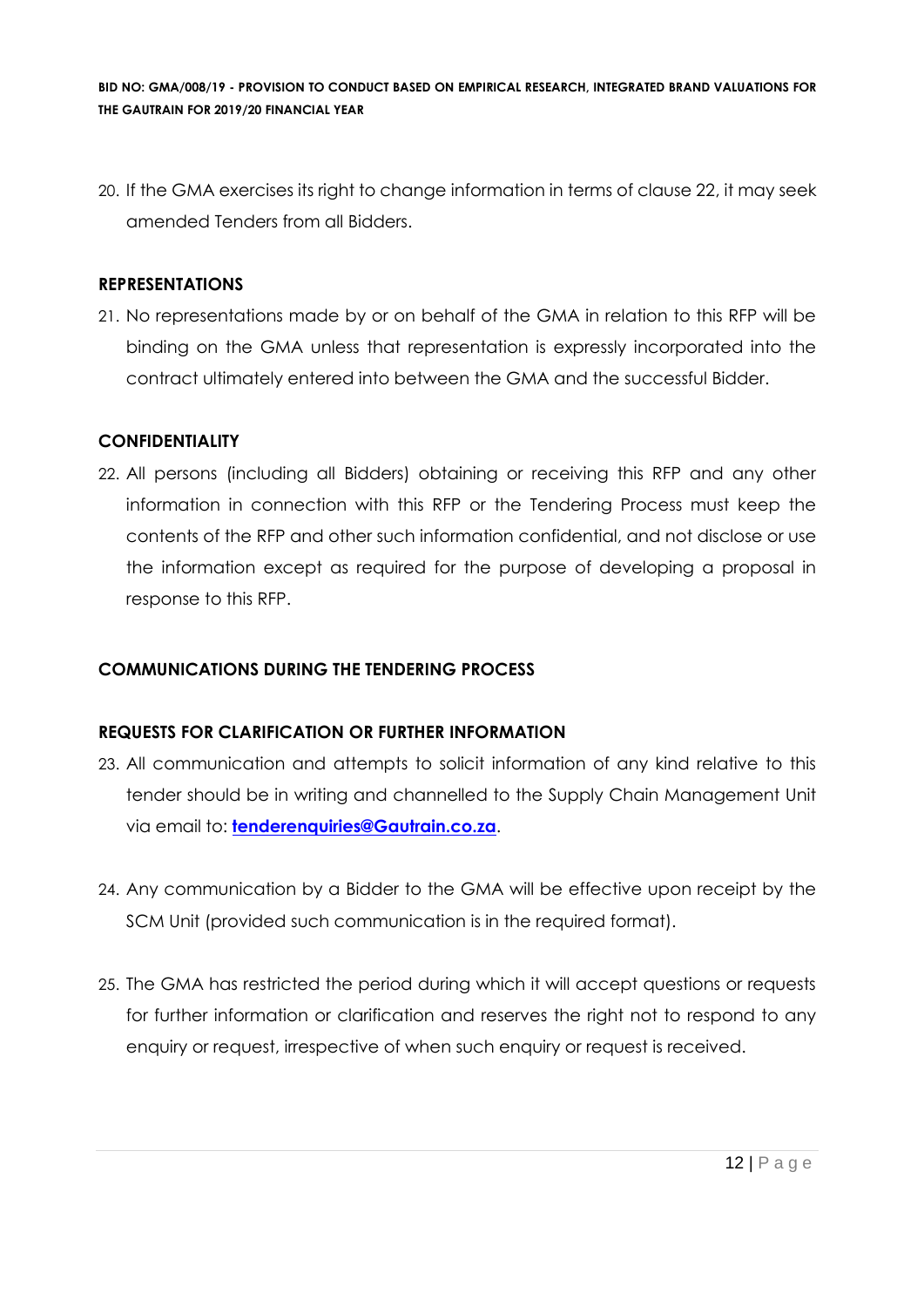- 26. Except where the GMA is of the opinion that issues raised apply only to an individual Bidder, questions submitted and answers provided will be made available to all Bidders by e-mail, as well as on the GMA's website without identifying the person or organisation which submitted the question.
- 27. In all other instances, the GMA may directly provide any written notification or response to a Bidder by email to the address of the Bidder (as notified by the Bidder to the SCM Unit).
- 28. A Bidder may, by notifying the SCM Unit in writing, withdraw a question submitted in accordance with clause 30, in circumstances where the Bidder does not wish the GMA to publish its response to the question to all Bidders.

#### **UNAUTHORISED COMMUNICATIONS**

- 29. Bidders may not contact (including promotional or advertising activities) any GMA staff or Advisors of GMA except through the channel in clause 21 above on any matter pertaining to the bid from the time when the bid is advertised to the time the bid is awarded. Communicating with any GMA staff or Advisors of GMA except through the channel in clause 21 above will be perceived as an effort by a bidder to influence bid evaluation, bid comparisons or bid award decisions in any manner, and will result in rejection of the bid concerned. Nothing in this clause is intended to prevent communications with staff of, or advisors of the GMA to the extent that such communications do not relate to this RFP or the Tendering Process.
- 30. Bidders must not otherwise engage in any activities that may be perceived as, or that may have the effect of, influencing the outcomes of the Tendering Process in any way.

#### **IMPROPER ASSISTANCE, FRAUD AND CORRUPTION**

31. Bidders may not seek or obtain the assistance of employees, contractors or advisors of the GMA in the preparation of their tender responses, except where contractors or advisors are participating in the tender in which case the Bidder must disclose such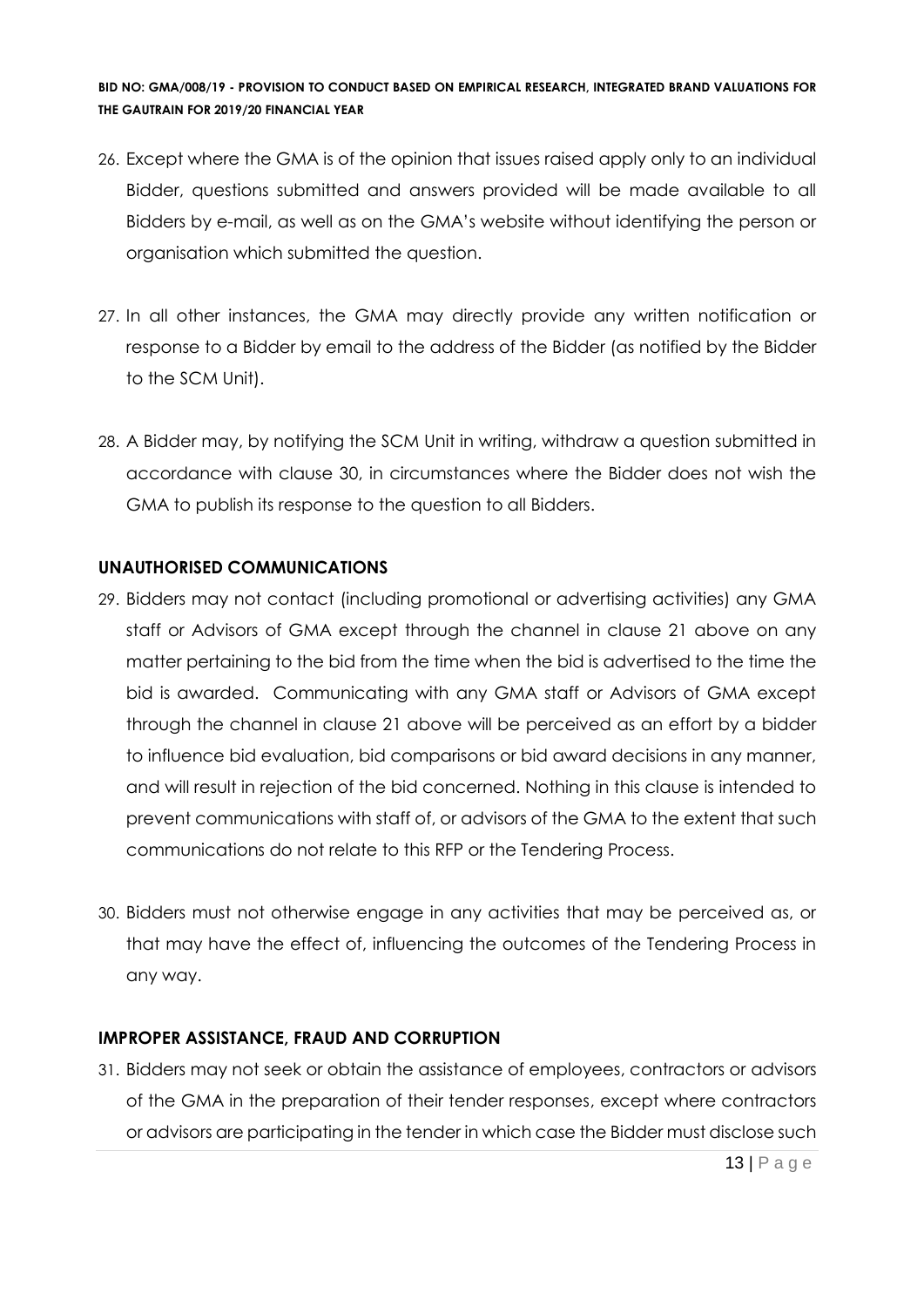participation in its tender by declaring their possible interest or conflict in the relevant SBD 4 form.

- 32. The GMA may in its absolute discretion, immediately disqualify a Bidder that it believes has sought or obtained such improper assistance.
- 33. Bidders are to be familiar with the implications of contravening the Prevention and Combating of Corrupt Activities Act, No. 12 of 2005 and any other relevant legislation.
- 34. Bidders are encouraged to stop crime at the GMA in its tracks and report it anonymously to the following number: 0800 6 FRAUD/0800 637 283.

## **ANTI-COMPETITIVE CONDUCT**

- 35. Bidders and their respective officers, employees, agents and advisors must not engage in any collusion, anti-competitive conduct or any other similar conduct in respect of this Tendering Process with any other Bidder or any other person(s) in relation to:
	- a. The preparation or lodgement of their Tender
	- b. the evaluation and clarification of their Tender; and
	- c. the conduct of negotiations with the GMA.
- 36. For the purposes of clause 38, collusion, anti-competitive conduct or any other similar conduct may include disclosure, exchange and clarification of information whether or not such information is confidential to the GMA or any other Bidder or any other person or organisation.
- 37. In addition to any other remedies available to it under law or contract, the GMA may, in its absolute discretion, immediately disqualify a Bidder that it believes has engaged in any collusive, anti-competitive conduct or any other similar conduct during the entire Tendering Process.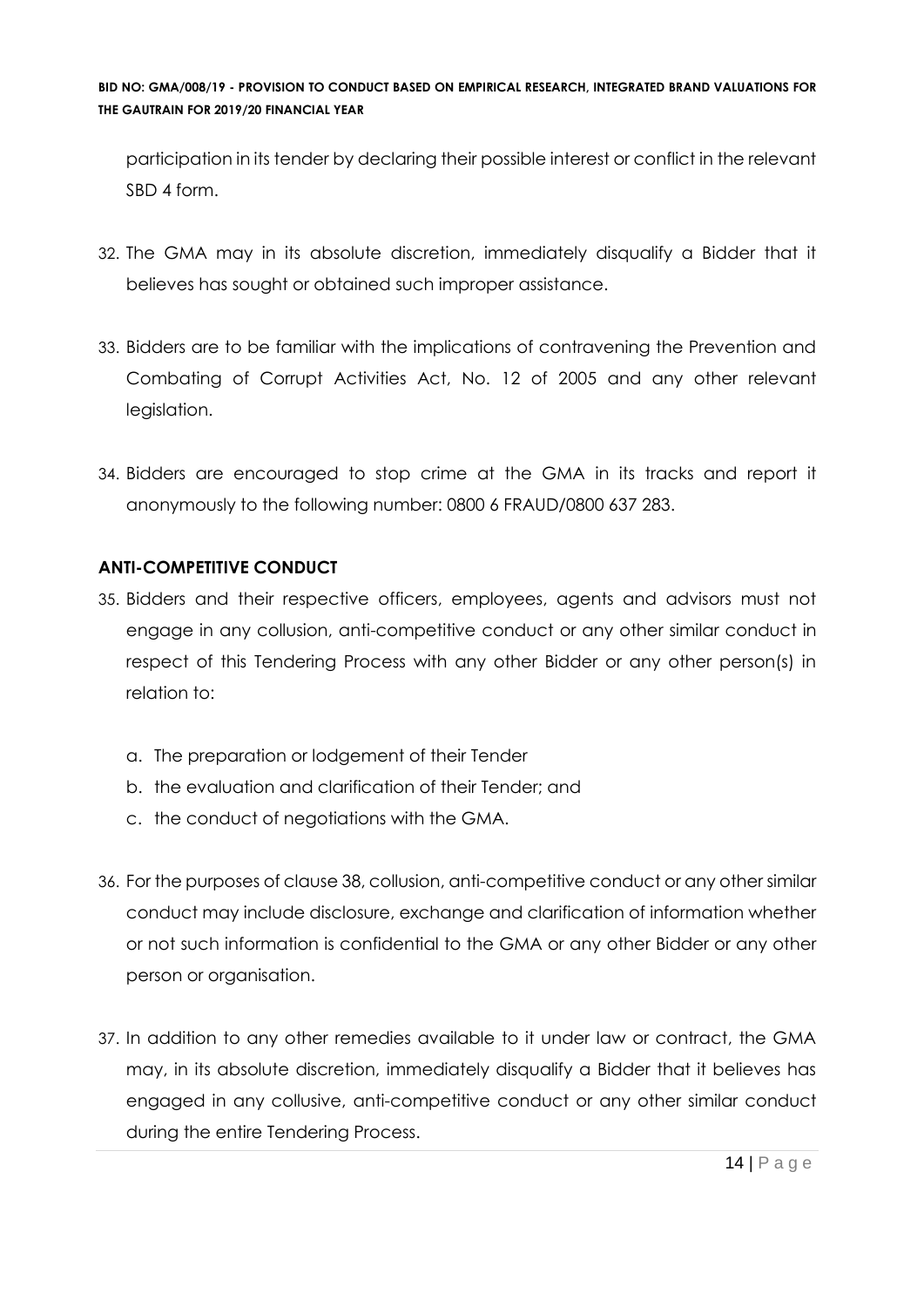#### **COMPLAINTS ABOUT THE TENDERING PROCESS**

- 38. Any complaint about the RFP or the Tendering Process must be submitted to the SCM Unit in writing, (preferably by email), immediately upon the cause of the complaint arising or becoming known to the Bidder.
- 39. The written complaint must set out:
	- a. The basis for the complaint, specifying the issues involved;
	- b. how the subject of the complaint affects the organisation or person making the complaint;
	- c. any relevant background information; and
	- d. the outcome desired by the person or organisation making the complaint.
- 40. If the matter relates to the conduct of an official, employee or advisor of the GMA, the complaint should be addressed in writing marked for the attention of the Chief Executive Officer of the GMA, and delivered to the physical address of the GMA, as notified.

### **CONFLICT OF INTEREST**

- 41. A Bidder must not, and must ensure that its officers, employees, agents and advisors do not place themselves in a position that may give rise to actual, potential or perceived conflict of interest between the interests of the GMA and/or the Gauteng Provincial Government and the Bidders interests during the Tender Process.
- 42. The Bidders Response in this RFP Part C requires the Bidder to provide details of any interests, relationships or clients which may or do give rise to a conflict of interest in relation to the supply of the services under any contract that may result from this RFP.
- 43. If the Bidder submits its Tender and a subsequent conflict of interest arises, or is likely to arise, which was not disclosed in the Tender, the Bidder must notify the GMA immediately in writing of that conflict.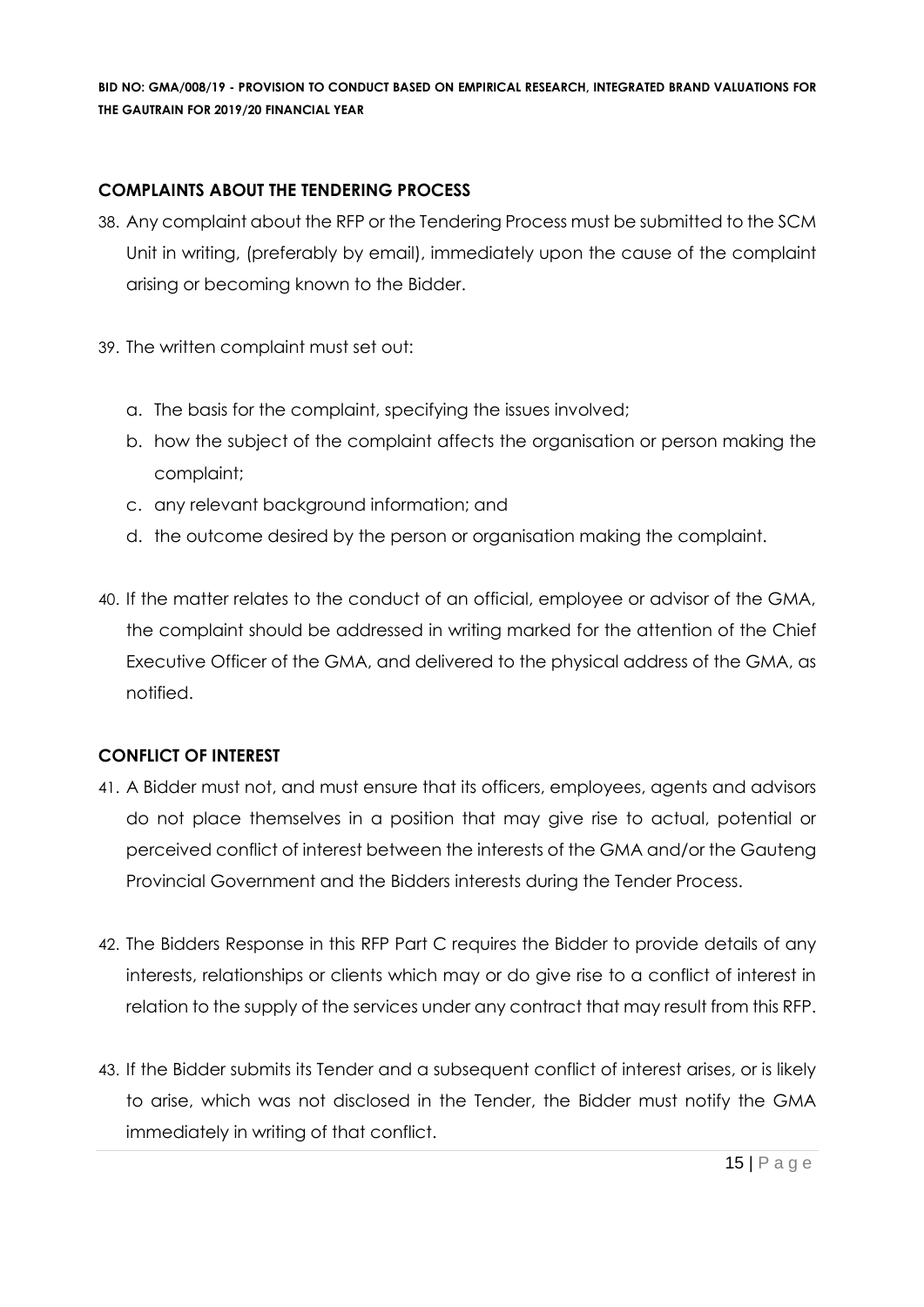44. The GMA may immediately disqualify a Bidder from the Tendering Process if the Bidder fails to notify the GMA of the conflict as required.

#### **LATE TENDERS**

- 45. Tenders must be lodged by the Closing Date and Time. Where a tender document is not in the tender box at the time of the bid closing, such a bid document will be regarded as a late bid. Late bids will not be accepted or considered.
- 46. Tenders lodged after the Closing Time or lodged at a location or in a manner that is contrary to that specified in this RFP will be disqualified from the Tendering Process and will be ineligible for consideration.
- 47. The determination of the GMA as to the actual time that a Tender is lodged is final. Subject to clause 49, all Tenders lodged in the Tender Box after the Closing Time will be recorded by the GMA and will only be opened for the purposes of identifying a business name and address of the Bidder. The GMA will inform a Bidder whose Tender was lodged after the Closing Time of its ineligibility for consideration. The general operating practice is for the late tender to be returned within 5 (Five) working days of receipt or within 5 (Five) working days after determination not to accept a late tender.

#### **TENDER DOCUMENTS**

#### **BIDDERS RESPONSIBILITIES**

- 51. Bidders are responsible for:
	- a. Examining this RFP and any documents referenced or attached to this RFP and any other information made or to be made available by the GMA to Bidders in connection with this RFP;
	- b. fully informing themselves in relation to all matters arising from this RFP, including all matters regarding the GMA's requirements for the provision of the Services;
	- c. ensuring that their Tenders are accurate and complete;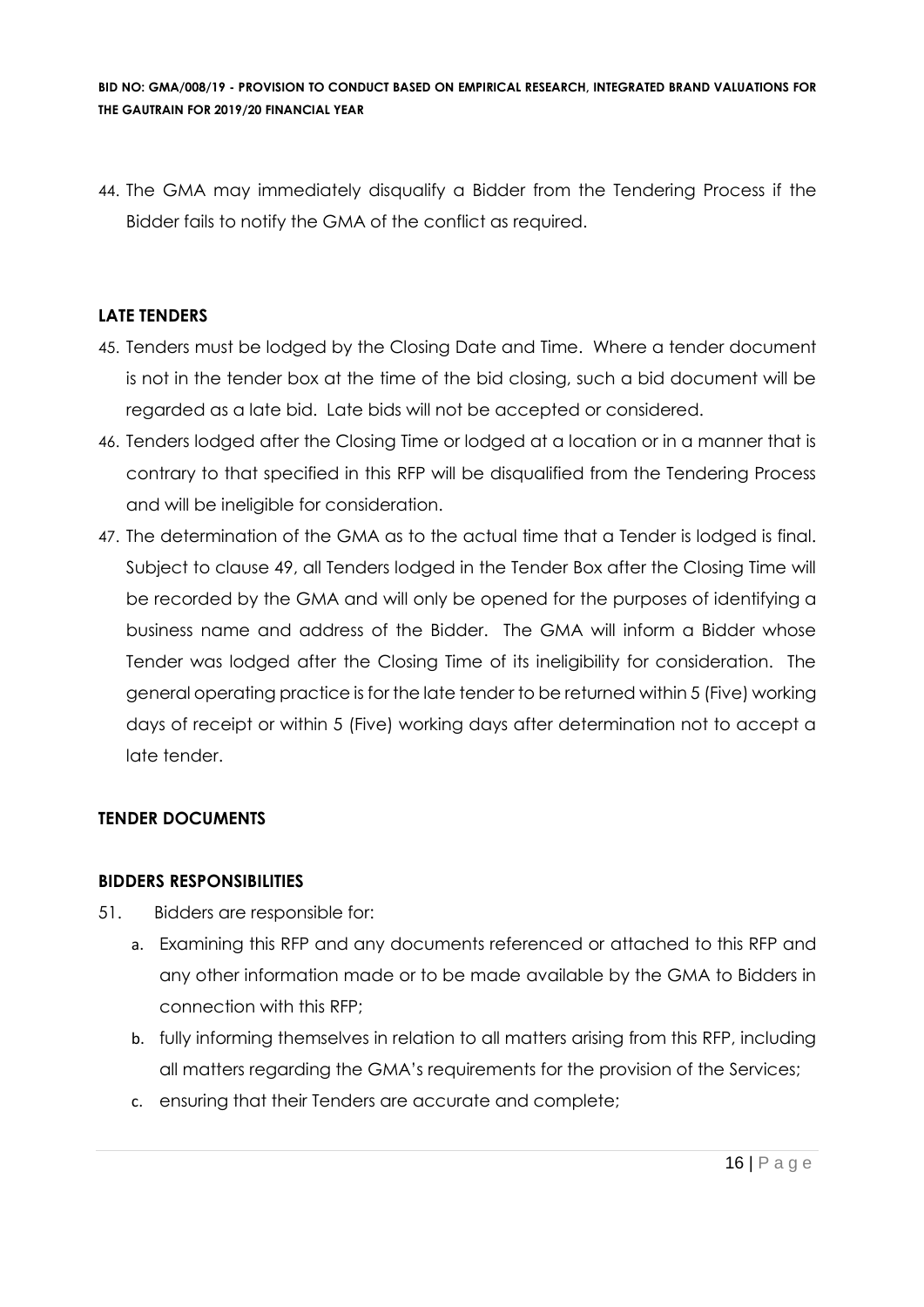- d. making their own enquiries and assessing all risks regarding this RFP, and fully considering and incorporating the impact of any known and unknown risks into their Tender;
- e. ensuring that they comply with all applicable laws in regards to the Tendering Process particularly as specified by National Treasury Regulations, Guidelines, Instruction Notes and Practice Notes and other relevant legislation as published from time to time in the Government Gazette;
- f. submitting an Original Valid Tax Clearance Certificate and all other returnable documents as listed on the Checklist; and
- g. Failure to provide the required information could result in disqualification of the bidder.

#### **PREPARATION OF TENDERS**

- 52. Bidders must ensure that:
	- a. Their Tender is submitted in the required format as stipulated in this RFP Part A; and
	- b. all the required information fields in RFP Part C are completed in full and contain the information requested by the GMA.

*Note to Bidders: The GMA may in its absolute discretion reject a Tender that does not include the information requested.*

53. Unnecessarily elaborate responses or other presentations beyond that which is sufficient to present a complete and effective tender proposal are not desired or required. Elaborate and expensive visual and other presentation aids are not necessary.

### **ILLEGIBLE CONTENT, ALTERATION AND ERASURES**

- 54. Incomplete Tenders may be disqualified or evaluated solely on information contained in the Tender.
- 55. The GMA may disregard any content in a Tender that is illegible and will be under no obligation whatsoever to seek clarification from the Bidder.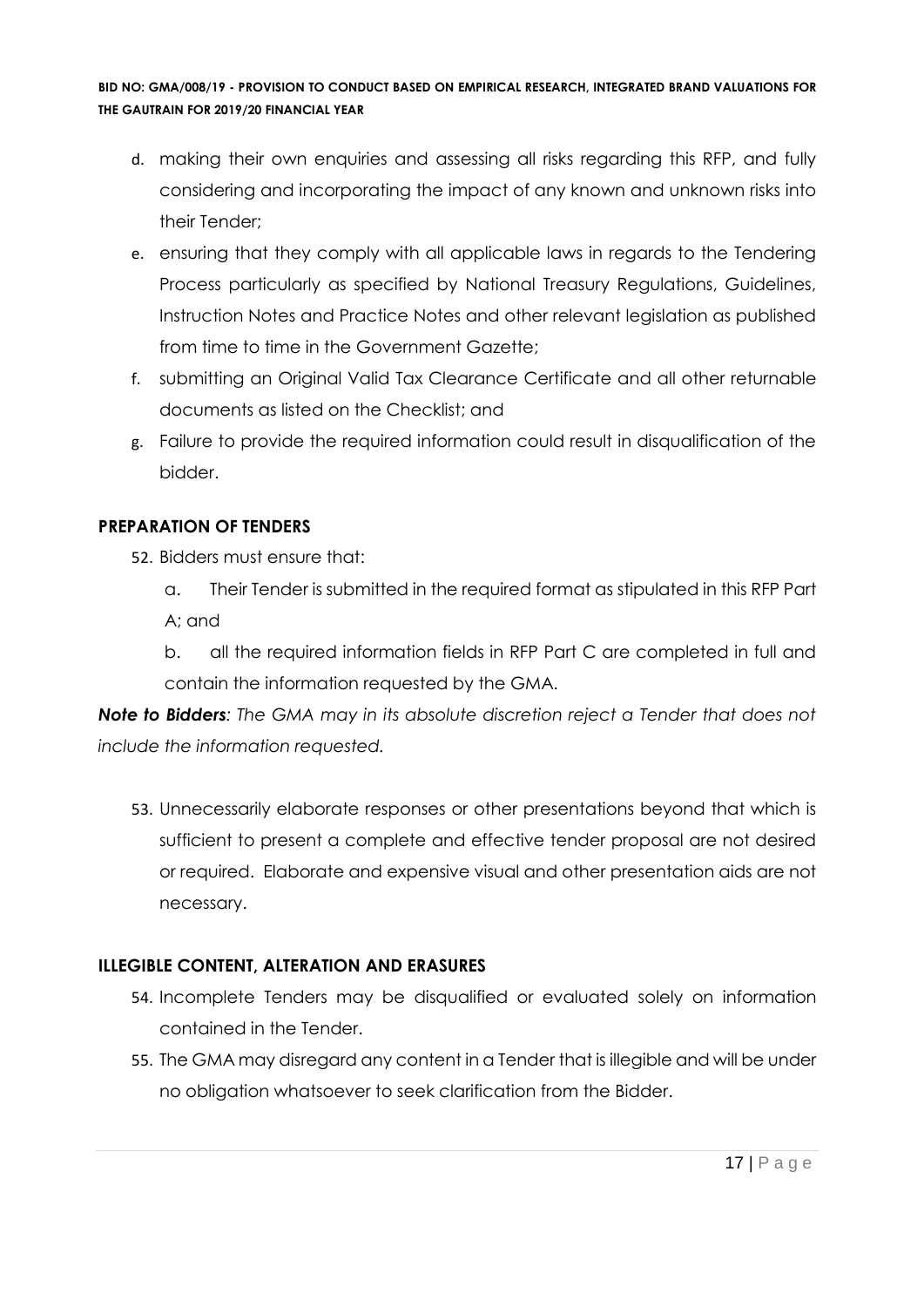56. The GMA is entitled to amend any bid conditions, validity period, specifications, or extend the closing date of bids before the closing date. All bidders, to whom the bid documents have been issued, will be advised in writing of such amendments in good time.

#### **OBLIGATION TO NOTIFY ERRORS**

57. Amended bids may be sent, together with the original bid, in an envelope marked "Amendment to bid" and should be placed in the bid box before the closing date and time. An amendment bids without original bid document will not be considered.

#### **RESPONSIBILITY FOR TENDERING COSTS**

- 58. The Bidders participation or involvement in any stage of the Tendering Process is at the Bidders sole risk, cost and expense. The GMA will not be held responsible for, or pay for, any expense or loss that may be incurred by Bidders in relation to the preparation or lodgement of their Tender.
- 59. The GMA is not liable to the Bidder for any costs on the basis of any contractual, or promissory or restitutionary grounds whatsoever as a consequence of any matter relating to the Bidders participation in the Tendering Process, including without limitation, instances where:
- a. The Bidder is not engaged to perform under any contract; or
- b. the GMA exercises any right under this RFP or at law.

#### **DISCLOSURE OF TENDER CONTENTS AND TENDER INFORMATION**

- 60. All Tenders received by the GMA will be treated as confidential. The GMA will not disclose any Tender contents and Tender information, except:
- a. As required by law;
- b. for the purpose of investigations by other government authorities having relevant jurisdiction;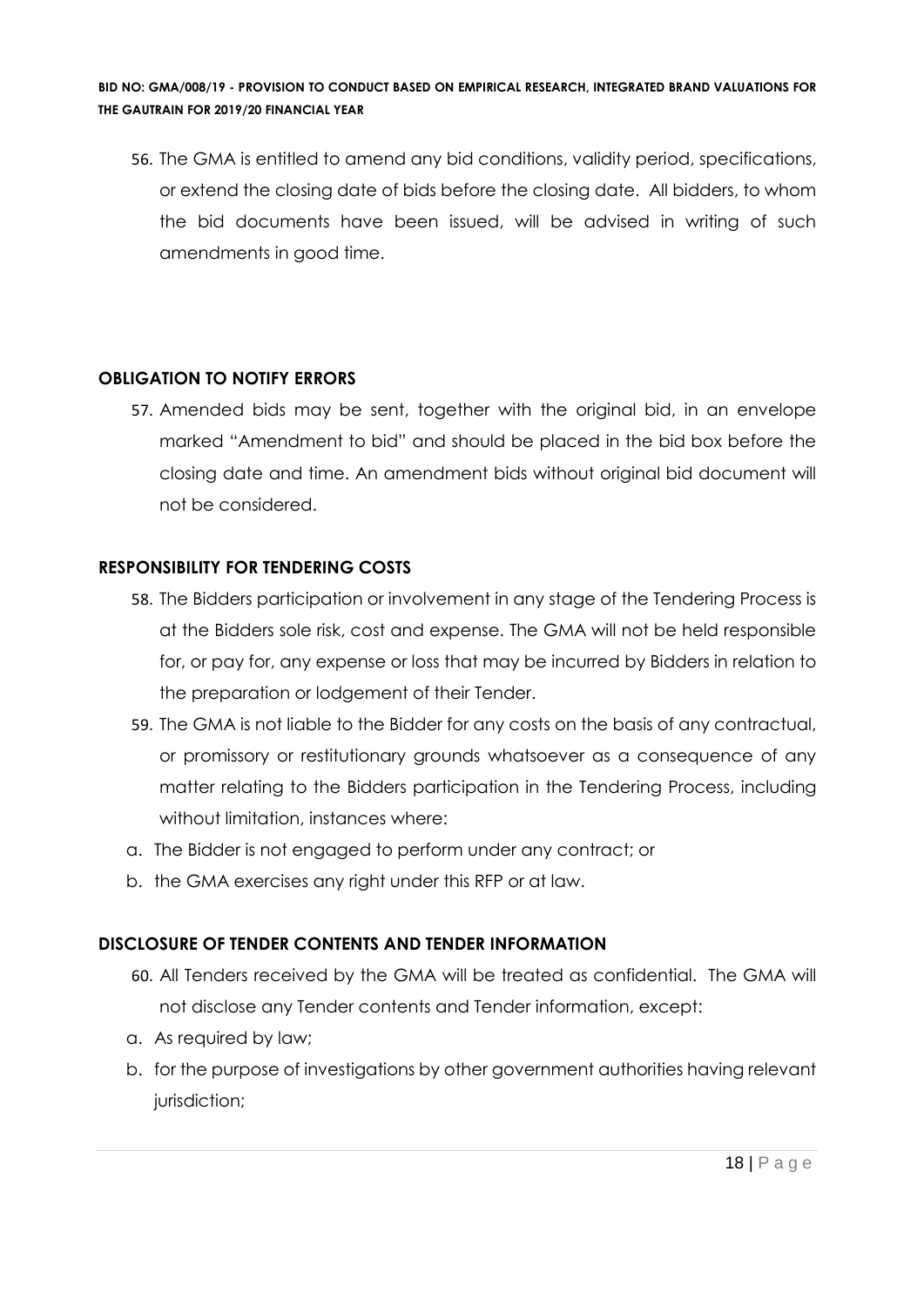- c. to external consultants and advisors of the GMA engaged to assist with the Tendering Process; or
- d. for the general information of Bidders required to be disclosed as per National Treasury Regulations, Guidelines, Instruction Notes or Practice Notes.

#### **USE OF TENDERS**

- 61. Upon submission in accordance with the requirements of submission of Tenders, all Tenders submitted become the property of the GMA. Ownership rights in any intellectual property contained in the Tender shall remain the sole and exclusive to the GMA as indicated in Section 7 of the Tender.
- 62. Each Bidder, by submission of their Tender, is deemed to have licensed the GMA to reproduce the whole, or any portion, of their Tender for the purposes of enabling the GMA to evaluate the Tender.
- 63. Further, in submitting a Tender, the Bidder accepts that the GMA shall, in accordance with the requirements of Treasury Regulation No. 16A.6.3(d) and the National Treasury Instruction Note on *Enhancing Compliance Monitoring and Improving Transparency and Accountability in Supply Chain Management,*  publish (on the internet or otherwise):

a. The names of all Bidders that submitted bids in relation to this RFP within 10 (Ten) working days after the closing date of this RFP, if the bid is above the threshold value of R500 000; and

b. on award of the bid, the name of the successful Bidder, the contract price, B-BBEE level of contribution status, the contract number and description of the contract awarded.

### **PERIOD OF VALIDITY**

64. All Tenders received must remain valid and open for acceptance for a minimum of 90 (Ninety) days from the Closing Time. This period may be extended by written mutual agreement between the GMA and the Bidder.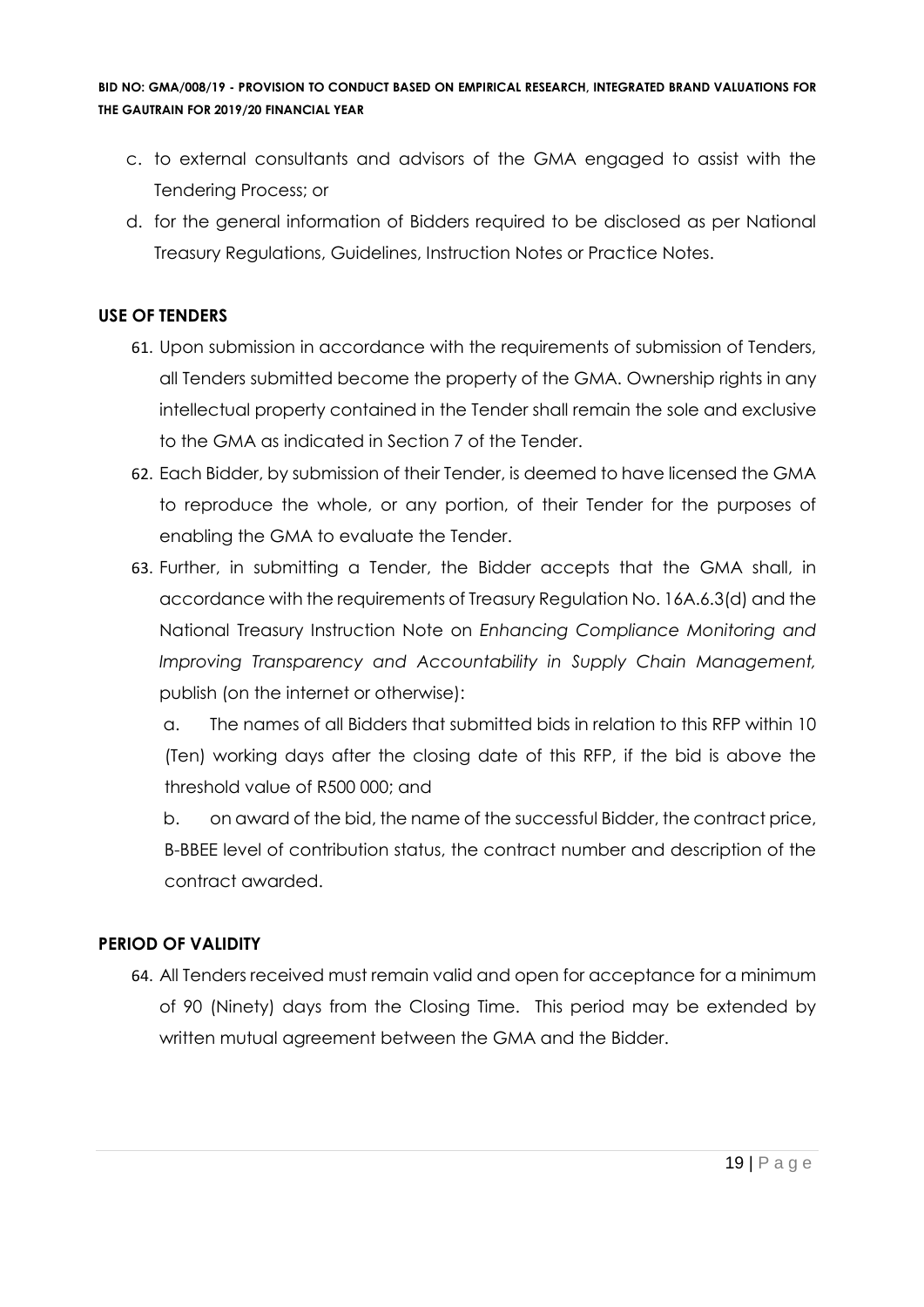#### **STATUS OF TENDER**

- 65. Each Tender constitutes an irrevocable offer by the Bidder to the GMA to provide the Services required and otherwise to satisfy the requirements of the Specification as set out in this RFP Part B.
- 66. A Tender must not be conditional on:
	- a. The Board approval of the Bidder or any related governing body of the Bidder being obtained;
	- b. the Bidder conducting due diligence or any other form of enquiry or investigation;
	- c. the Bidder (or any other party) obtaining any regulatory approval or consent;
	- d. the Bidder obtaining the consent or approval of any third party; or
	- e. the Bidder stating that it wishes to discuss or negotiate any commercial terms of the contract.
- 67. The GMA may, in its absolute discretion, disregard any tender that is, or is stated to be, subject to any one or more of the conditions detailed above (or any other relevant conditions).
- 68. The GMA reserves the right to accept a Tender in part or in whole or to negotiate with a Bidder in accordance with the clause 88 (Unreasonable disadvantage) of this RFP Part A.

#### **TENDER RESPONSE**

#### **COMPLIANCE WITH SPECIFICATION**

- 69. Under Part C of this RFP, a Bidder must submit a tabulated statement showing its level of compliance to the Specification contained in this RFP Part B.
- 70. In particular, Bidders must state if they will not comply with the Specification or will only comply with the Specification subject to conditions. Full details of the non-compliance (including the nature and extent of the non-compliance and any reasons for such non-compliance) must be stated in the space provided in the tabulated statement.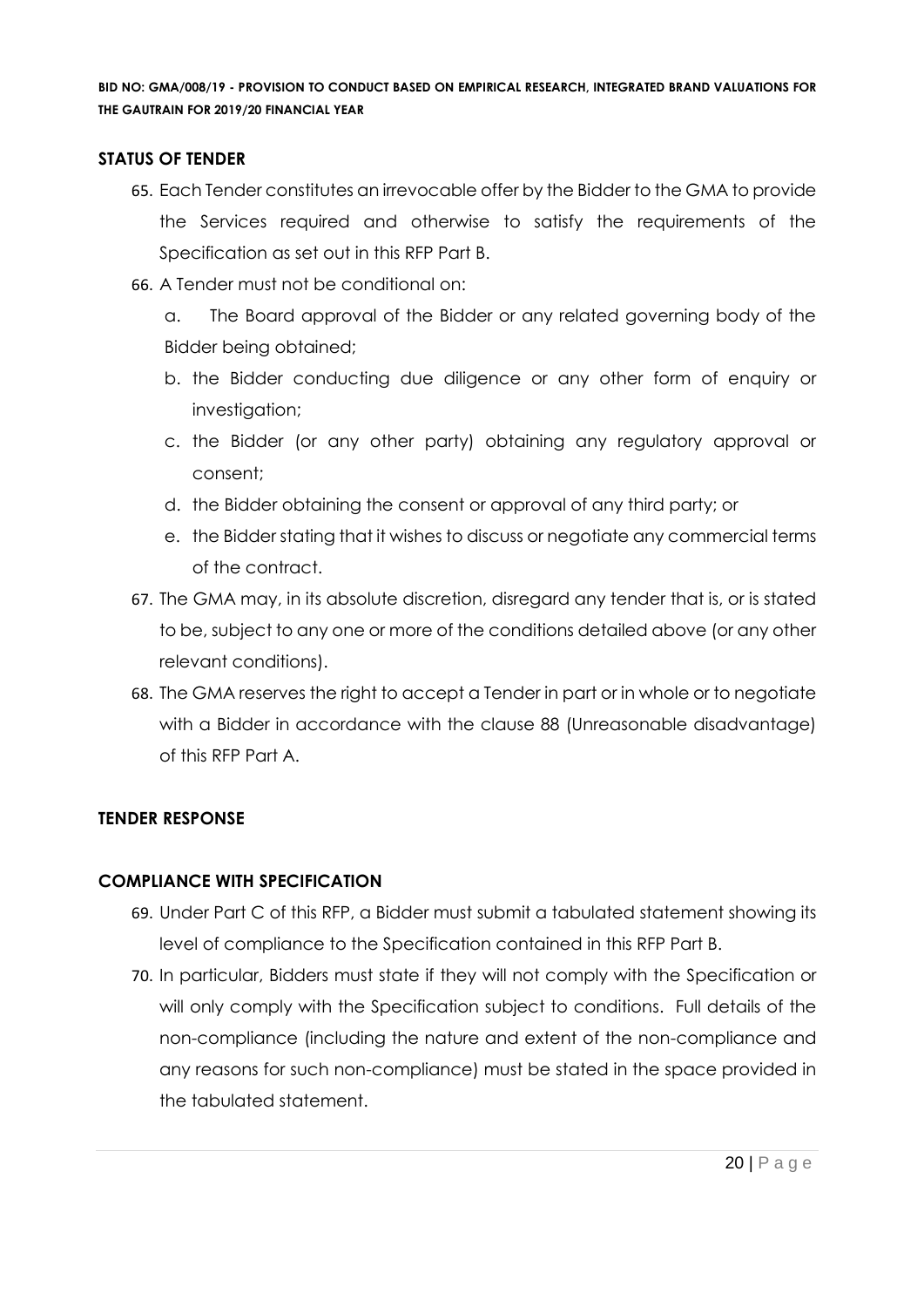- 71. No response is required in respect of a particular section of the Specification where Bidders will comply with the Specification. Only sections that Bidders have not complied with, or will only comply with subject to conditions, should be noted in the tabulated statement.
- 72. The GMA is prepared to contemplate minor variations or departures from the Specification proposed by Bidders.
- 73. However, Bidders should note that significant or substantive variations or departures from the Specifications will not be viewed favourably unless the Bidder is able to clearly demonstrate to the satisfaction of the GMA the necessity for such variations or departures.

*Note to Bidders: The GMA will assume that a Bidders Response complies in all relevant respects with the Specification unless the Bidder states otherwise. Failure to notify the GMA of any non-compliance may result in a Bidders Response being disregarded.*

74. For the purposes of clauses 70,71 and 72:

- **Yes/Complies** means that in all respects the Bidders Response meets or otherwise satisfies all specified outputs, characteristics or performance standards.
- **Will comply subject to conditions** means that the specified outputs, characteristics or performance standards can only be met by the Bidder subject to certain conditions.
- **No/Will not comply** means that the specified outputs, characteristics or performance standards is not met by the Bidders Response.

#### **GENERAL**

- 75. Indefinite responses such as "noted", "to be discussed" or "to be negotiated" are not acceptable.
- 76. Where the Bidder is unwilling to accept a specified condition, the nonacceptance must be clearly and expressly stated. Prominence must be given to the statement detailing the non-acceptance. It is not sufficient that the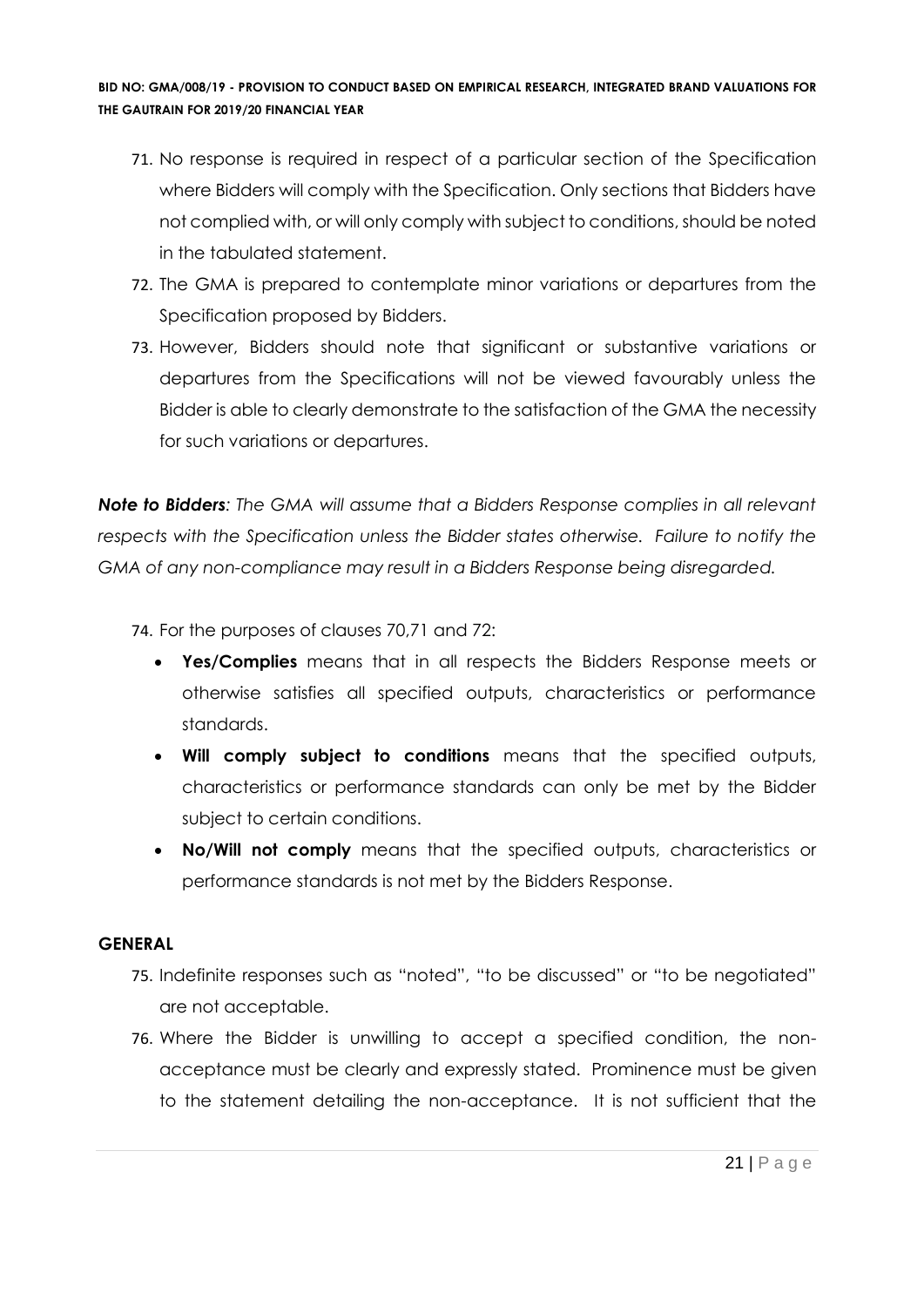statement appears only as part of an attachment to the Tender or be included in a general statement of the Bidders usual operating conditions.

77. An incomplete Tender may be disqualified or assessed solely on the information completed or received with the Tender.

#### **ALTERNATIVE TENDER**

- 78. A Bidder may submit an alternative proposal. An alternative proposal will only be accepted if:
- a. The Bidder also provides a conforming Bidders Response; and
- b. The alternative proposal is clearly identified as an "Alternative Tender".
- 79. An Alternative Tender may:
- a. Not comply with the Specifications for the relevant Services due to inherent design or capability in the operation of the Services; or
- b. Provide the Services in a manner different to that specified in this RFP Part B.

#### **INNOVATIVE SOLUTIONS**

- 80. Bidders are encouraged to offer options or solutions which may, in an innovative way, contribute to the GMA's ability to carry out its operations in a more costeffective manner.
- 81. These options or solutions may be related to:
- a. The outputs, functional, performance and technical aspects of the requirement; or
- b. Opportunities for more advantageous commercial arrangements.
- 82. Any such options or solutions will be considered by the GMA on a "commercial in confidence" basis if so, requested by the Bidder.
- 83. Where a Bidder submits an offer which meets the requirements of this RFP in an alternative and practical manner, the Tender must also include any supplementary material (including such pricing and costing details as may be necessary to enable the GMA to fully assess the financial impact of the alternative proposal), which demonstrates in detail that such an alternative will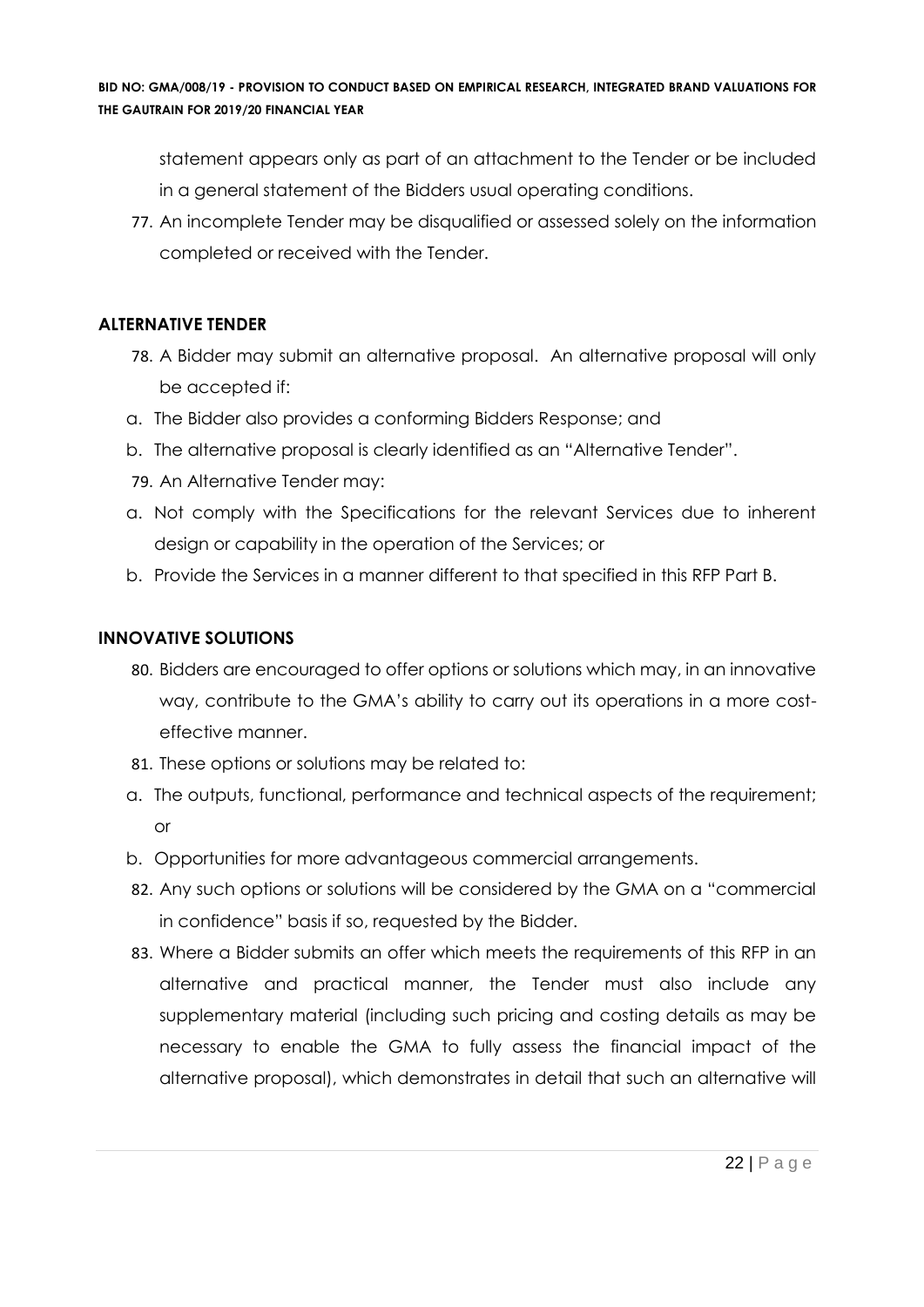fully achieve and/or exceed all the specified requirements, together with references as to why the additional features may be advantageous.

84. The GMA reserves the right to consider such offers on their merits or not to consider them at all.

#### **CONTRACT DISCLOSURE REQUIREMENTS**

#### **DISCLOSURE OF INFORMATION**

- 85. The Conditions of Tendering include a provision for the disclosure of contract information (refer to this RFP Part A dealing with "Use of Tenders").
- 86. If a Bidder wishes to withhold the disclosure of specific contract information, the Bidder must clearly outline how the release of this information will expose trade secrets, business strategy or unique methodologies that may expose the business unreasonably to disadvantage.

#### **TRADE SECRETS**

- 87. In considering whether specific information should be categorised as a trade secret, Bidders' should assess:
- a. The extent to which it is known outside of the Bidders business;
- b. the extent to which it is known by the persons engaged in the Bidders business;
- c. any measures taken to guard its secrecy;
- d. its value to the Bidders business and to any competitors;
- e. the amount of money and effort invested in developing the information; and
- f. the ease or difficulty with which others may acquire or develop this information.

#### **UNREASONABLE DISADVANTAGE**

- 88. In determining whether disclosure of specific information will expose a Bidders business unreasonably to disadvantage, the following should be considered:
- a. Whether the information is generally available to competitors; and
- b. Whether it could be disclosed without causing substantial harm to the competitive position of the business.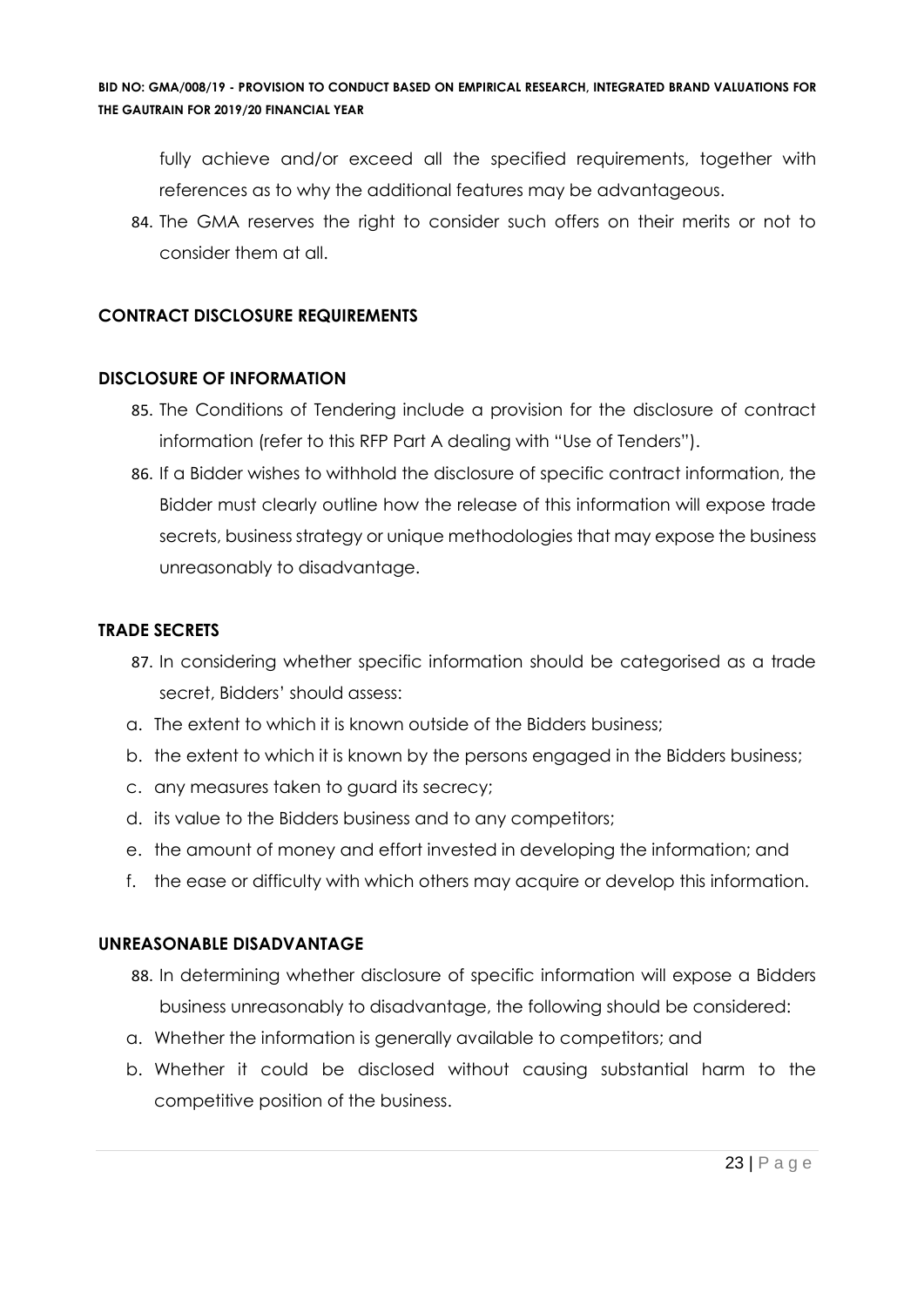The GMA will consider these applications in the Tender evaluation and negotiations (if any) with Bidders.

#### **EVALUATION OF TENDERS**

#### **EVALUATION PROCESS**

- 89. Following the Closing Time, the GMA intends to evaluate the Tenders received.
- 90. Tenders will be evaluated against the Evaluation Criteria specified under the section "Evaluation Criteria Format".
- 91. Without limiting the GMA's rights in the RFP, the GMA may at any time during the Tendering Process choose to:
- a. Shortlist one or more Bidders; and
- b. accept one or more of the Tenders.
- 92. Unless the Evaluation Criteria explicitly require, the GMA may, but is not in any way bound to, shortlist, to select as successful, or to accept the Tender offering the lowest price.
- 93. Should the GMA choose to include a short-listing stage in its evaluation process, the GMA is not, at any time, required to notify Bidders or any other person or organisation interested in submitting a Tender.
- 94. A Bidders Response will not be deemed to be unsuccessful until such time as the Bidder is formally notified of that fact by the GMA. The commencement of negotiations by the GMA with one or more other Bidders is not to be taken as an indication that any particular Bidders Response has not been successful.

#### **EVALUATION CRITERIA FORMAT**

- 95. The evaluation criteria is weighted to reflect the importance of project requirements noted in the Specifications:
- 96. In evaluating Bidders Responses, the GMA will have regard to:
- a. Specific evaluation criteria identified in the list below;
- b. the overall value for money proposition presented in the Bidders Response; and
- c. particular weighting assigned to any or all of the evaluation criteria specified below.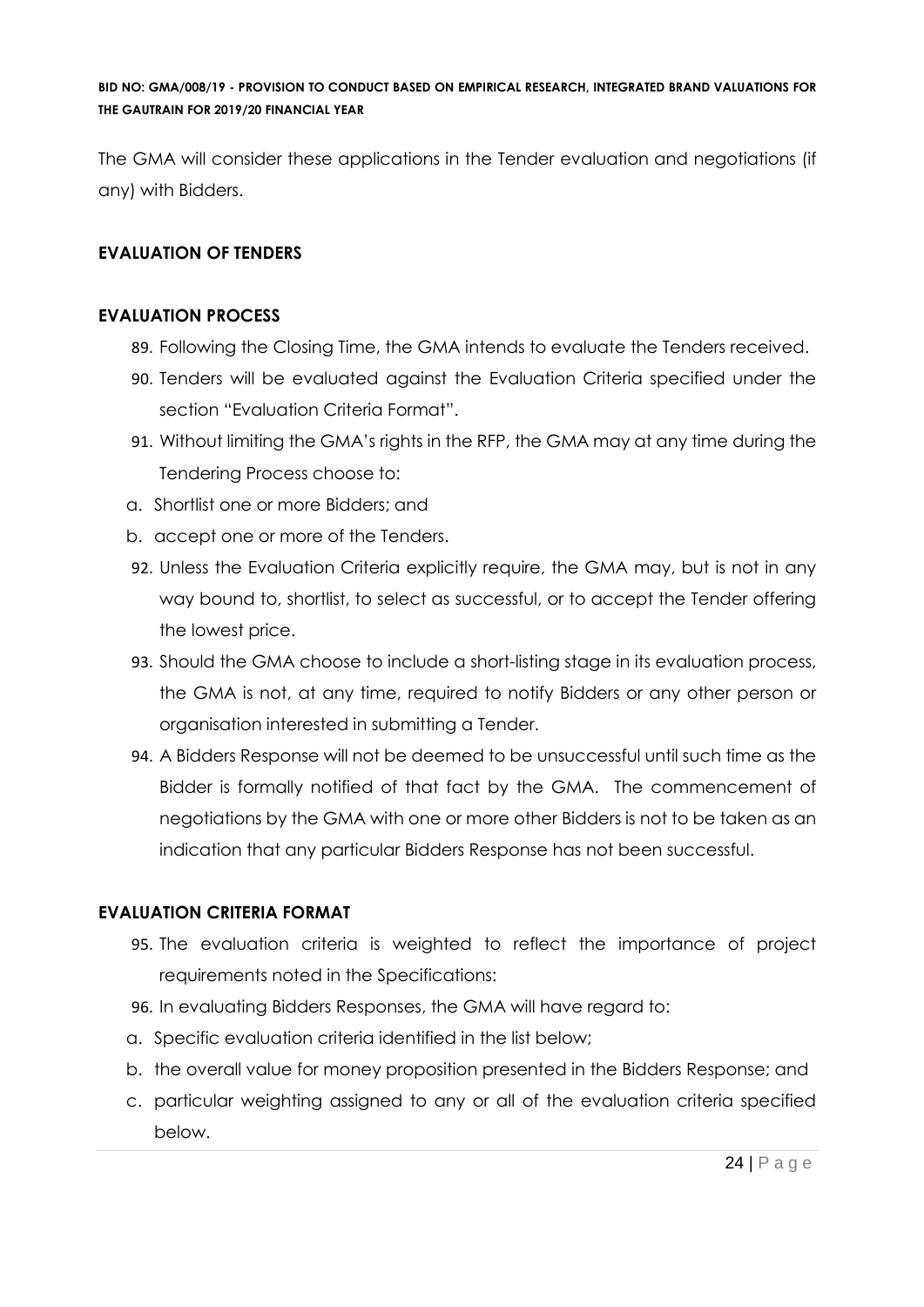- 97. For the purposes of this RFP clause 98, 'value for money' is a measurement of financial and non-financial factors, including:
- a. Quality levels; and
- b. performance standards.
- 98. Value for money will be assessed on a 'whole of life' basis (including the transitioning-in, the contract term and the transitioning-out phases of the relationship between the GMA and a Bidder), with a view to long-term sustainability of the value for money proposition and with a focus on ensuring that value for money outcomes are promoted and protected following the conclusion of any contract that may result from this RFP.
- 99. Administrative compliance will be determined in accordance with the conditions listed in this RFP.
- 100. The evaluation criteria will be in line with the PPPFA, 2000 (Act No. 5 of 2000) and Preferential Procurement Regulations 2017.
- 101. Evaluation will be based on a point system and three-stage evaluation process. As a pre-requisite, a bid must comply with the requirements of the bid solicitation and meet the pre-qualification requirements before being evaluated further to next stage. The minimum threshold of the functionality evaluation criteria must also be met in order for the bid to be declared responsive and qualify to the next evaluation stage.
- 102. The value of this bid is estimated to be below R 50,000,000 and therefore the 80/20 preference point system shall apply. The following is the weighting awarded for each element, and the threshold score.

| <b>Evaluation element</b> | Weighting | <b>Threshold score</b> |
|---------------------------|-----------|------------------------|
| <b>Technical proposal</b> | 100       | 70 Points              |
| <b>B-BBEE</b> proposal    | 20        | N/A                    |
| Price proposal            | 80        | N/A                    |
| <b>Total</b>              | 100       |                        |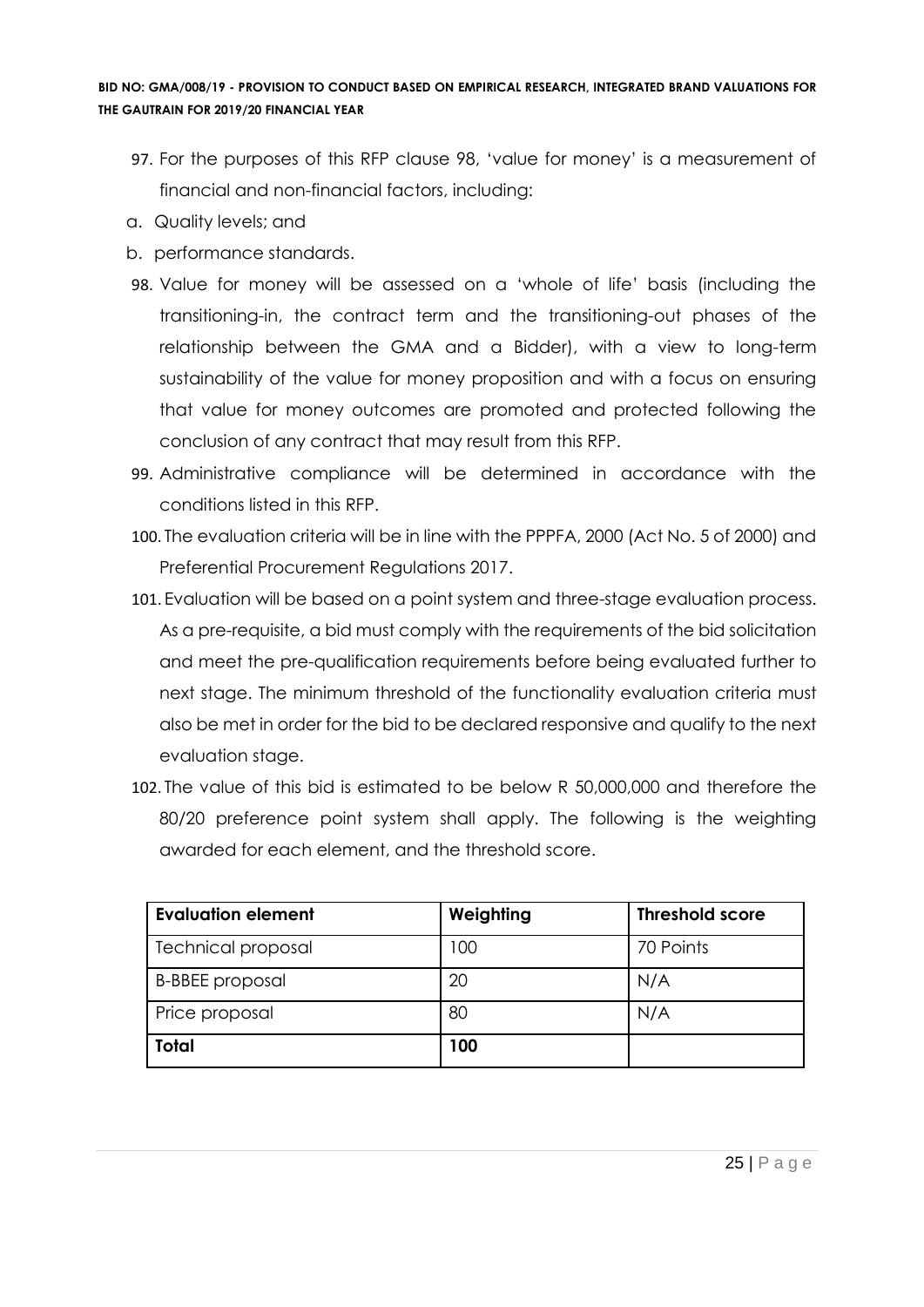#### **FUNCTIONALITY EVALUATION**

- 103. The evaluation criteria for measuring functionality, and the weighting attached to each criterion is detailed in **Part B of the RFP document, Paragraph 5 of Terms of Reference**. Failure to provide adequate information for evaluation of the criteria listed below will at least result in minimal subjective consideration and may result in loss of points.
- 104. A minimum threshold for functionality is based on meeting the suppliers' reseller or partner status. Bids that do not meet this threshold in each section will automatically be disqualified from further evaluation.
- 105. Thereafter, only the qualifying bids will be evaluated in terms of the 80/20 preference point system, where a maximum of 80 points are allocated for price and a maximum of 20 points are allocated in respect of the level of B-BBEE contribution of the bidder.

#### **PRICE EVALUATION**

106. Price points will be calculated on the total price proposed solution as per terms of reference.

#### **B-BBEE EVALUATION**

- 107. Twenty (20) points are allocated. B-BBEE rating certificates and affidavits signed under oath are applicable and points allocated in terms of the BBBEE Codes of Good Practice guideline as indicated in the following table.
- 108. Bidders must submit valid BBBEE Certificates and affidavits signed under oath which will be verified.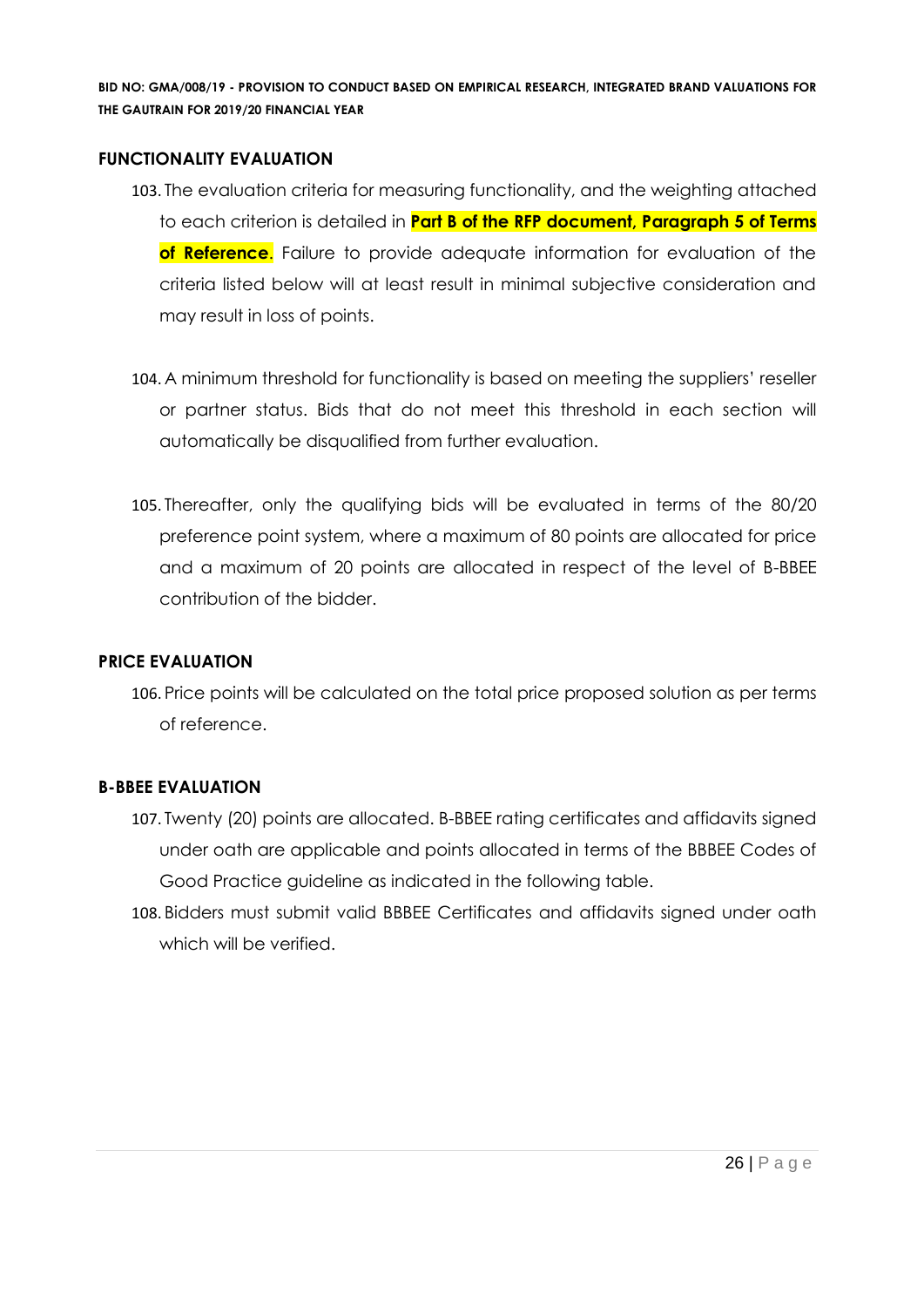| <b>B-BBEE Status Level of Contributor</b> | <b>Number of points</b> |
|-------------------------------------------|-------------------------|
|                                           | 20                      |
|                                           |                         |
| $\overline{2}$                            | 18                      |
| 3                                         | 14                      |
| 4                                         | 12                      |
| 5                                         | 8                       |
| 6                                         | 6                       |
| 7                                         | 4                       |
| 8                                         | $\overline{2}$          |
| Non-compliant contributor                 | $\Omega$                |

### **POINTS AWARDED FOR B-BBEE STATUS LEVEL OF CONTRIBUTION**

109. The preference points claimed by each bidder for attaining the B-BBEE Status Level of Contributor will be allocated to each qualifying bid when determining the total bid score under the preference points system. The points scored by a bidder in respect of the level of B-BBEE contribution contemplated in the table above will be added to the points scored for price.

#### **CLARIFICATION OF TENDERS**

- 110. The GMA may seek clarification from and enter into discussions with any or all of the Bidders in relation to their Tender. The GMA may use such information in interpreting the Tender and evaluating the cost and risk in accepting the Tender. Failure to supply clarification to the satisfaction of the GMA may render the Tender liable to disqualification.
- 111. The GMA is under no obligation to seek clarification of anything in a Tender and reserves the right to disregard any clarification that the GMA considers to be unsolicited or otherwise impermissible in accordance with the rules set out in this RFP.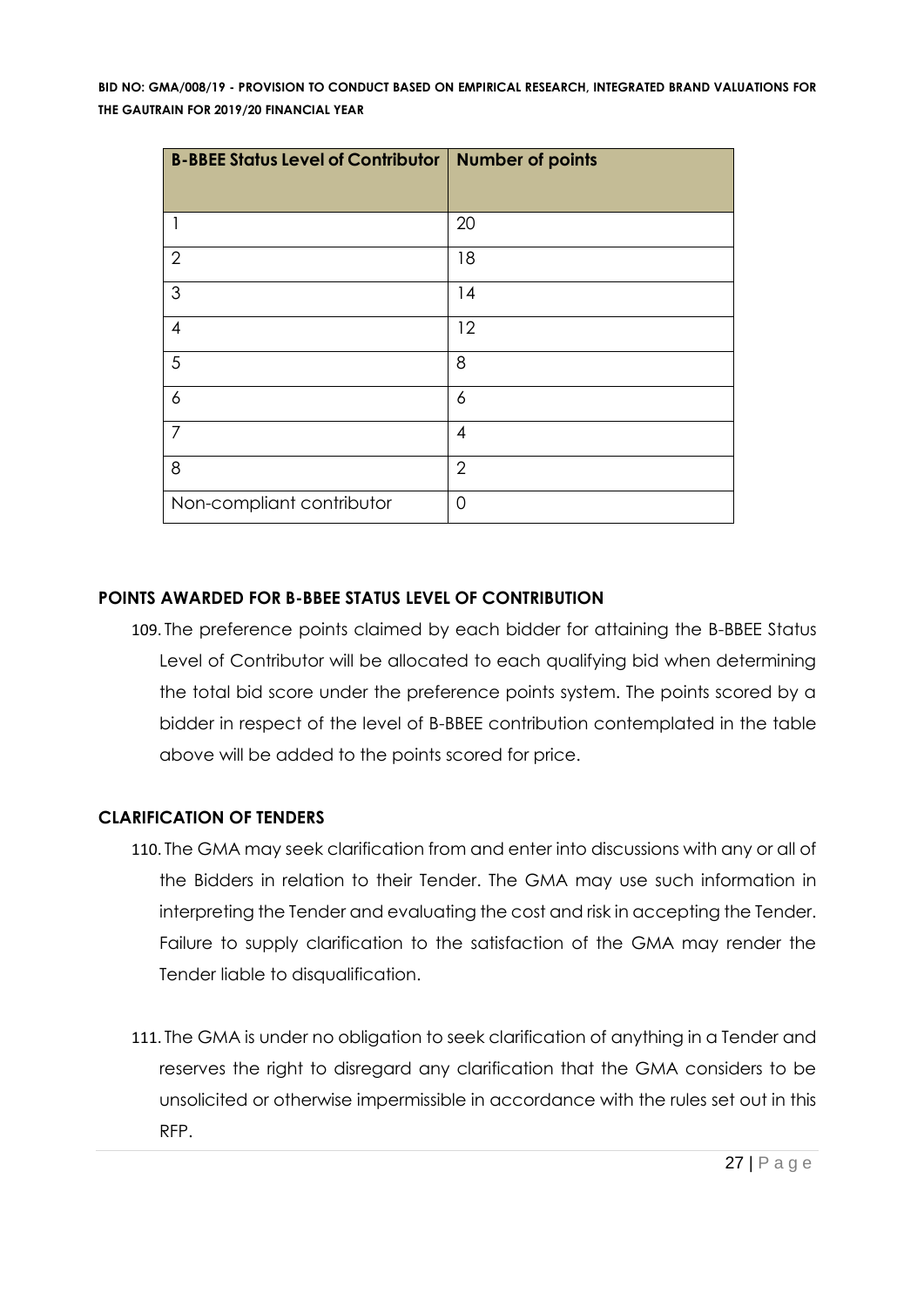#### **DISCUSSION WITH BIDDERS**

- 112. The GMA may elect to engage in detailed discussions with any one or more Bidders, with a view to maximising the benefits of this RFP as measured against the evaluation criteria and in fully understanding a Bidders offer.
- 113. In its absolute discretion, the GMA may invite some or all Bidders to give a presentation to the GMA in relation to their submissions, that may include a demonstration of software, programs or unique methodologies proposed, if applicable.
- 114. The GMA is under no obligation to undertake discussions with, or to invite any presentations from Bidders.
- 115. In addition to presentations and discussions, the GMA may request some or all Bidders to:
- a. Conduct a site visit, if applicable;
- b. provide references or additional information; and/or
- c. make themselves available for panel interviews.

#### **BEST AND FINAL OFFERS**

- 116. Bidders or where the Tendering Process involves a short-listing process, shortlisted Bidders may be invited by the GMA to submit a best and final offer in relation to all or certain aspects of their respective Tenders.
- 117. The GMA is under no obligation to give Bidders the opportunity to submit a best and final offer. If the GMA chooses to give Bidders the opportunity to submit a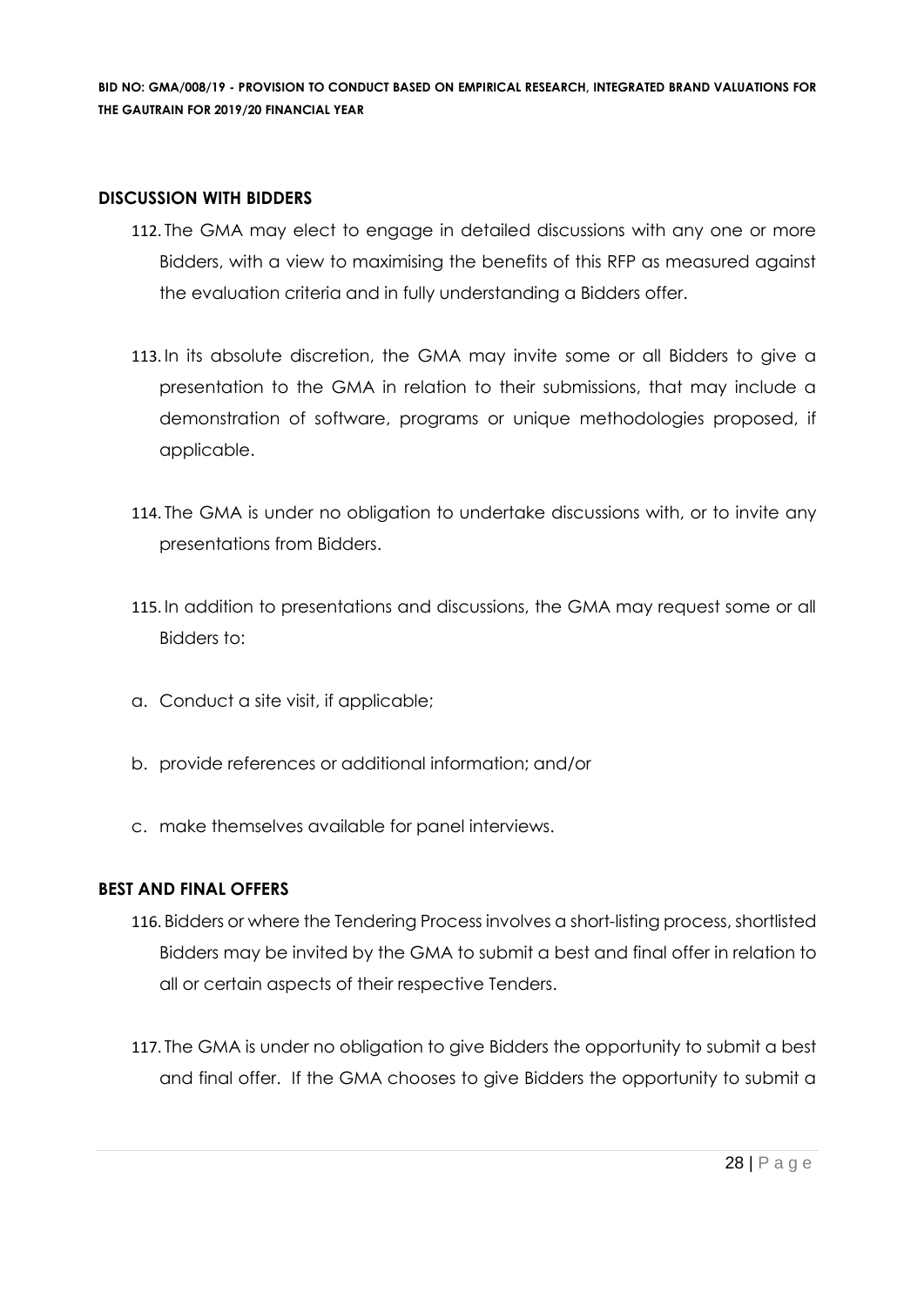best and final offer, it is under no obligation to give notification before the Closing Time that such opportunity will be given.

118. Notwithstanding the possibility that the GMA may give Bidders the opportunity to submit a best and final offer, Bidders should be aware that the GMA will, in conducting its evaluation of Tenders, rely on all information (including all representations) contained in such Tenders. Bidders are therefore encouraged to submit their best and final offers in the first instance.

#### **SUCCESSFUL TENDERS**

#### **NO LEGALLY BINDING CONTRACT**

119. Selection as a successful Bidder does not give rise to a contract (express or implied) between the successful Bidder and the GMA for the supply of the Services. No legal relationship will exist between the GMA and a successful Bidder for the supply of the Services until such time as a binding contract is executed by them.

#### **PRE-CONTRACTUAL NEGOTIATIONS**

- 120. The GMA may, in its absolute discretion, decide not to enter into pre-contractual negotiations with a successful Bidder.
- 121. A Bidder is bound by its Tender and all other documents forming part of the Bidders Response and, if selected as a successful Bidder, must enter into a contract on the basis of the Tender without negotiation.

### **NO OBLIGATION TO ENTER INTO CONTRACT**

122. The GMA is under no obligation to appoint a successful Bidder or Bidders (as the case may be), or to enter into a contract with a successful Bidder or any other person, if it is unable to identify a Tender that complies in all relevant respects with the requirements of the GMA, or if due to changed circumstances, there is no longer a need for the Services requested, or if funds are no longer available to cover the total envisaged expenditure. For the avoidance of any doubt, in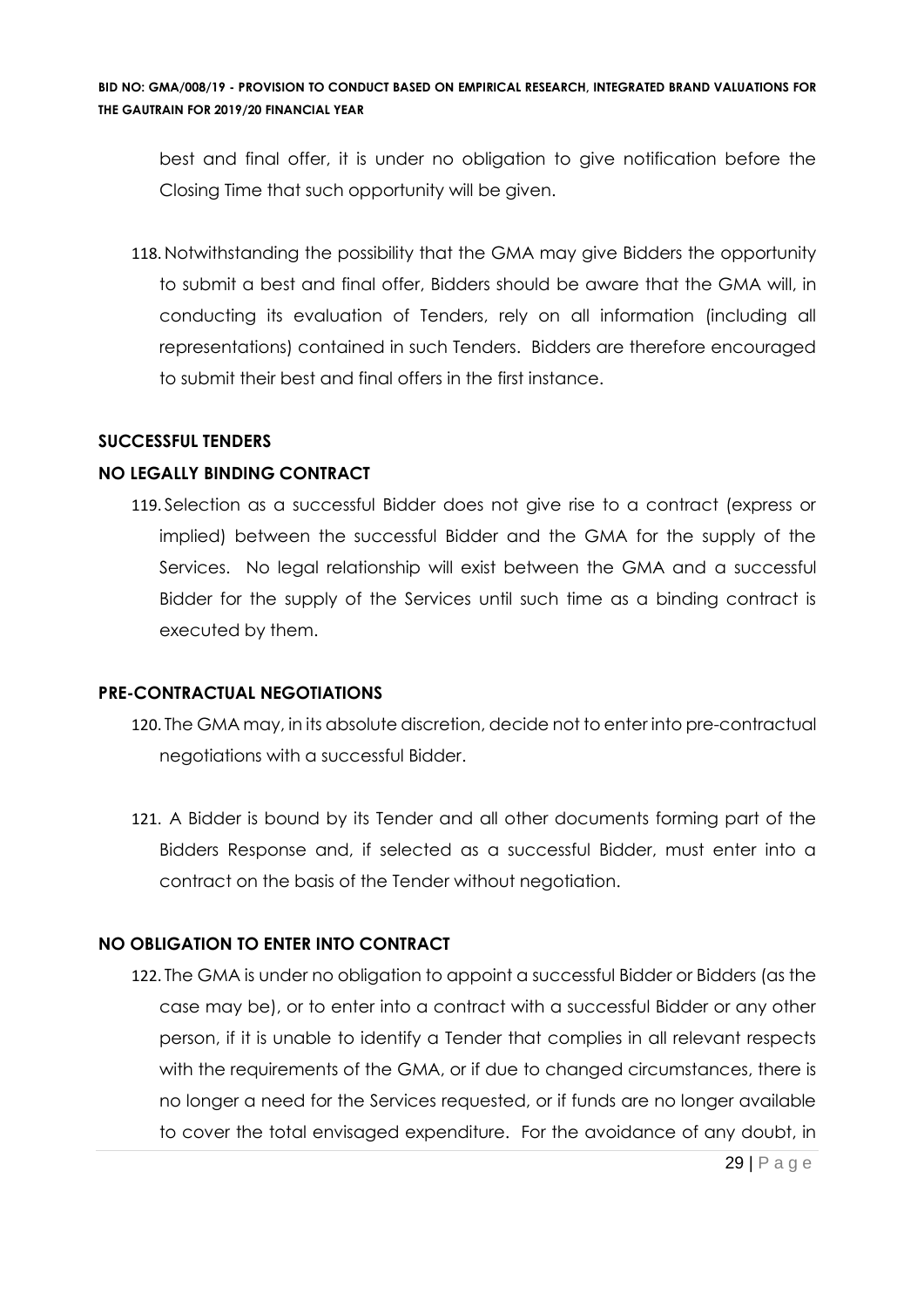these circumstances the GMA will be free to proceed via any alternative process.

123. The GMA may conduct a debriefing session for all Bidders (successful and unsuccessful). Attendance at such debriefing session is optional.

### **ADDITIONAL RULES**

- 124. It is a condition of the tendering process that Bidders will be required to complete all the forms annexed to this RFP Part C.
- 125. A Bidder who does not submit all the information as required by the GMA will be disqualified from the Tendering Process.

#### **BIDDER WARRANTIES**

126. By submitting a Tender, a Bidder warrants that:

- a. In lodging its Tender it did not rely on any express or implied statement, warranty or representation, whether oral, written, or otherwise made by or on behalf of the GMA, its officers, employees, or advisers other than any statement, warranty or representation expressly contained in the RFP;
- b. it did not use the improper assistance of GMA employees or information unlawfully obtained from the GMA in compiling its Tender;
- c. it is responsible for all costs and expenses related to the preparation and lodgement of its Tender, any subsequent negotiation, and any future process connected with or relating to the Tendering Process;
- d. it otherwise accepts and will comply with the rules set out in this RFP; and
- e. it will provide additional information in a timely manner as requested by the GMA to clarify any matters contained in the Tender.

### **GMA'S RIGHTS**

127. Notwithstanding anything else in this RFP, and without limiting its rights at law or otherwise, the GMA reserves the right, in its absolute discretion at any time, to: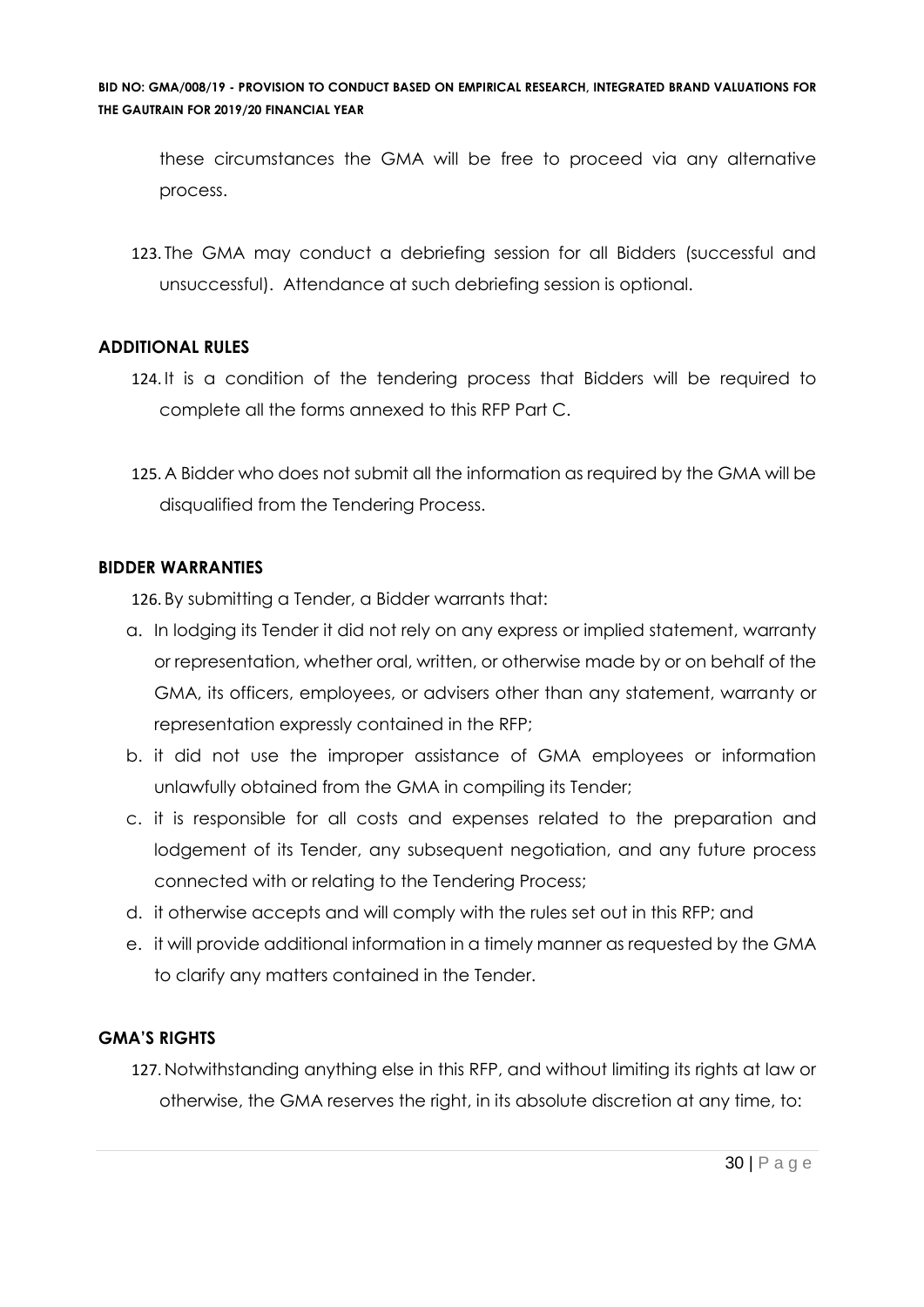- a. Cease to proceed with, or suspend the Tendering Process prior to the execution of a formal written contract;
- b. alter the structure and/or the timing of this RFP or the Tendering Process;
- c. vary or extend any time or date specified in this RFP for all or any Bidder or other persons;
- d. terminate the participation of any Bidder or any other person in the Tendering Process;
- e. require additional information or clarification from any Bidder or any other person or provide additional information or clarification;
- f. call for new Tenders;
- g. reject any Tender received after the Closing Time;
- h. reject any Tender that does not comply with the requirements of this RFP; or
- i. consider and accept or reject any alternative tender.

#### **GOVERNING LAWS**

- 128. This RFP and the Tendering Process is governed by the laws applying in the Republic of South Africa.
- 129. Each Bidder must comply with all relevant laws in preparing and lodging its Tender and in taking part in the Tendering Process.
- 130. All tenders must be completed using the English language and all costing must be in South African Rands.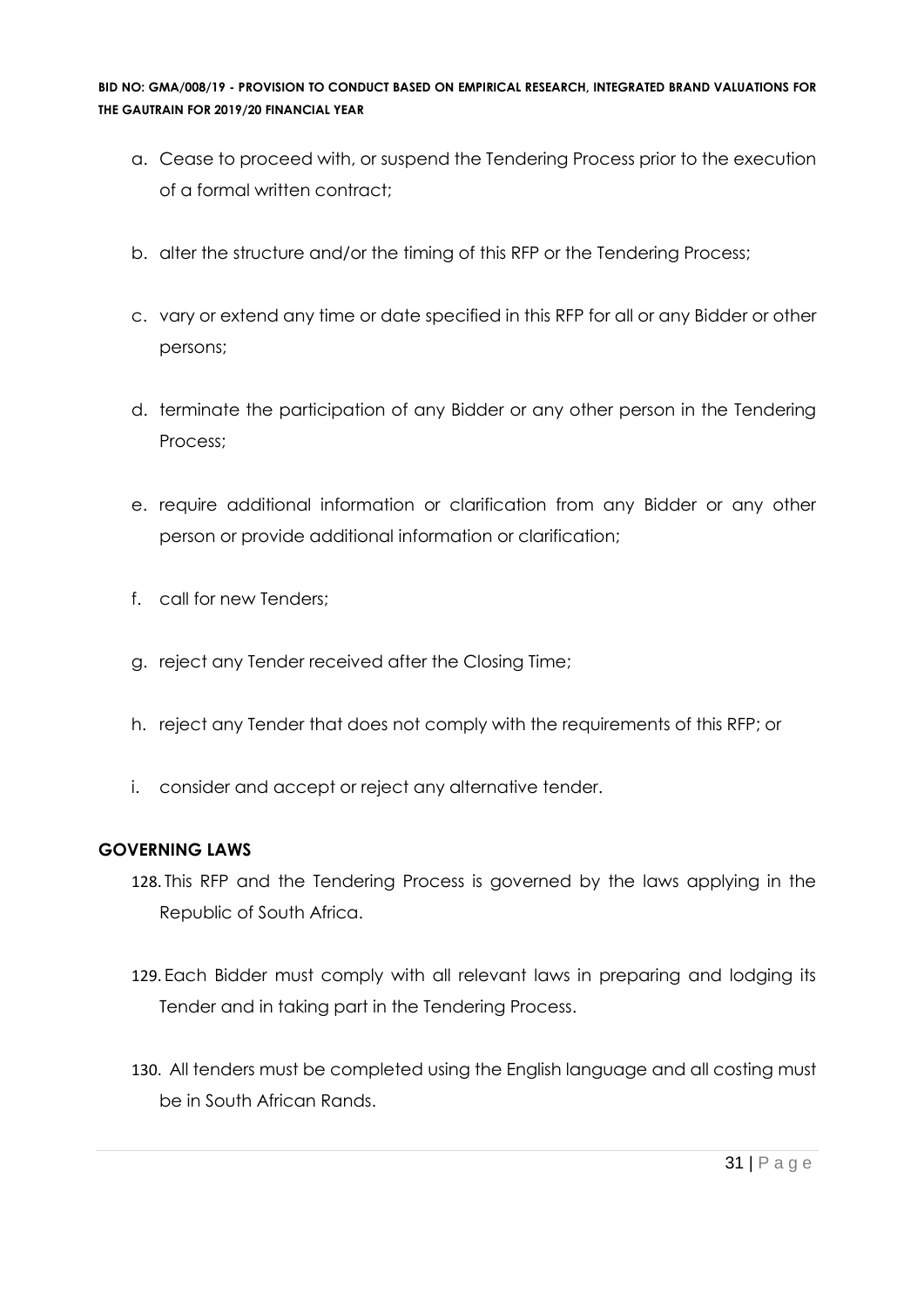#### **INCONSISTENCY**

- 131.If there is any inconsistency between any parts of this RFP, a descending order of precedence must be accorded to:
- a. the conditions of tendering in Part A and Part B of this RFP, and any annexure or attachments;
- b. the Bidders response in Part C of this RFP;
- c. any other part of this RFP, so that the provision in the higher ranked document, to the extent of the inconsistency, prevails.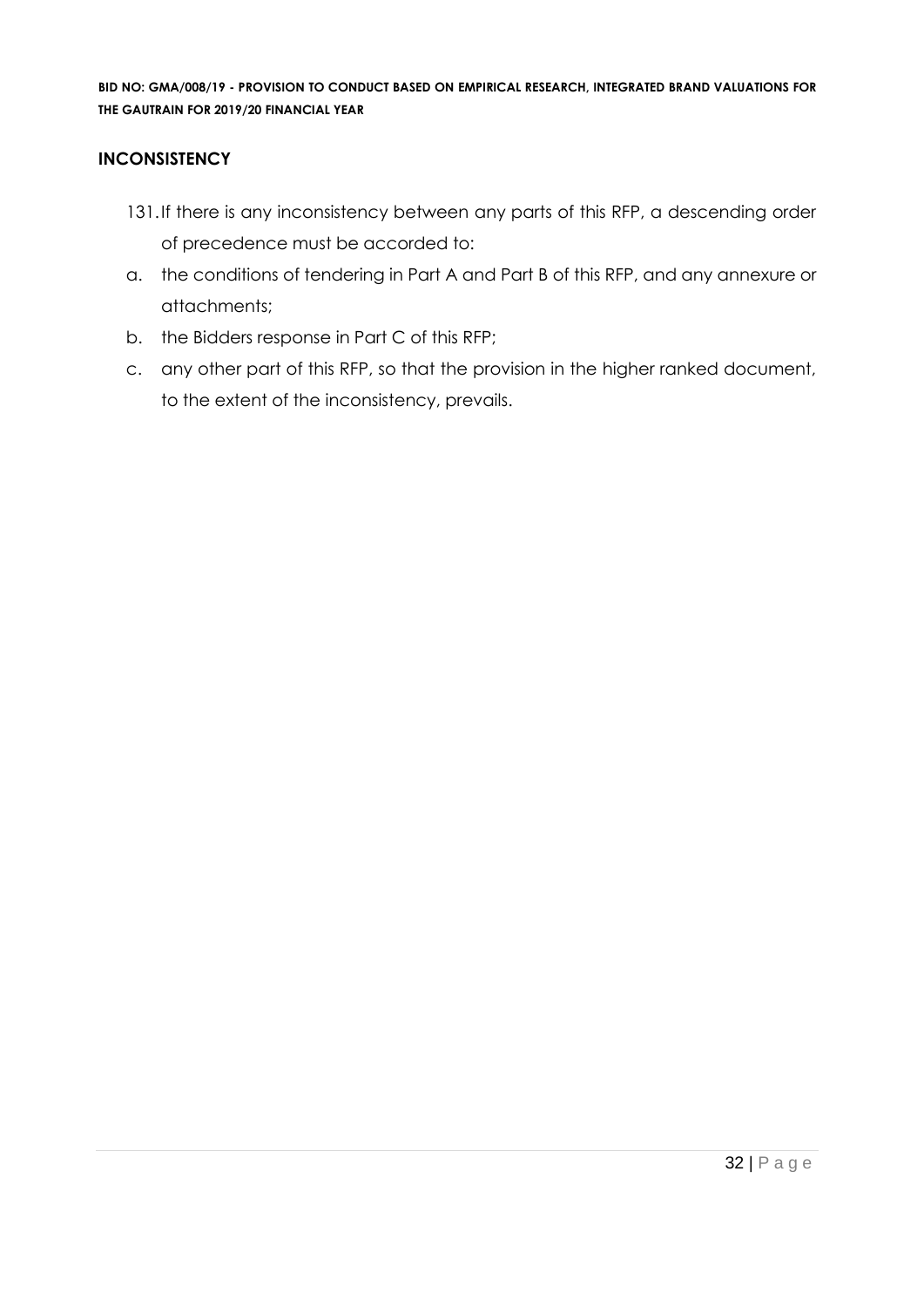# **RFP – PART B**

#### **TERMS OF REFERENCE**

#### **1. PURPOSE**

The purpose of this Request for Proposal ("RFP") is to procure a turnkey service provider that can be contracted by the Gautrain Management Agency ("GMA") to conduct based on empirical research, integrated brand valuations for the Gautrain for the 2019/2020 financial year (with an intention to extend for another financial year 2021/2022).

# **2. BACKGROUND INFORMATION OF THE GAUTRAIN RAPID LINK SYSTEM**

#### **2.1. General Description of the Gautrain Rapid Rail Link System**

- a) The Bombela Concession Company (RF) (Pty) Ltd (BCC or the Concessionaire) entered into a Concession Agreement with the Gauteng Province (Province) that is represented by the Gautrain Management Agency (GMA), for the design, partial finance, construction, operation, and maintenance of the Gautrain Rapid Rail Link until 27 March 2026. Construction of the Gautrain project was completed on 7 June 2012.
- b) The Concessionaire signed an Operating Contract with Bombela Operating Company (Pty) Ltd (BOC) for the operation and maintenance of the system (Train sets, Stations, and Bus operations).

In turn, BOC entered into two subcontracts, namely a maintainer contract in terms of which the Bombela Maintenance Company (BMC) is responsible for the maintenance of the system including the existing 4-car train sets and Mega Express which is responsible for the operation of the dedicated Gautrain bus service.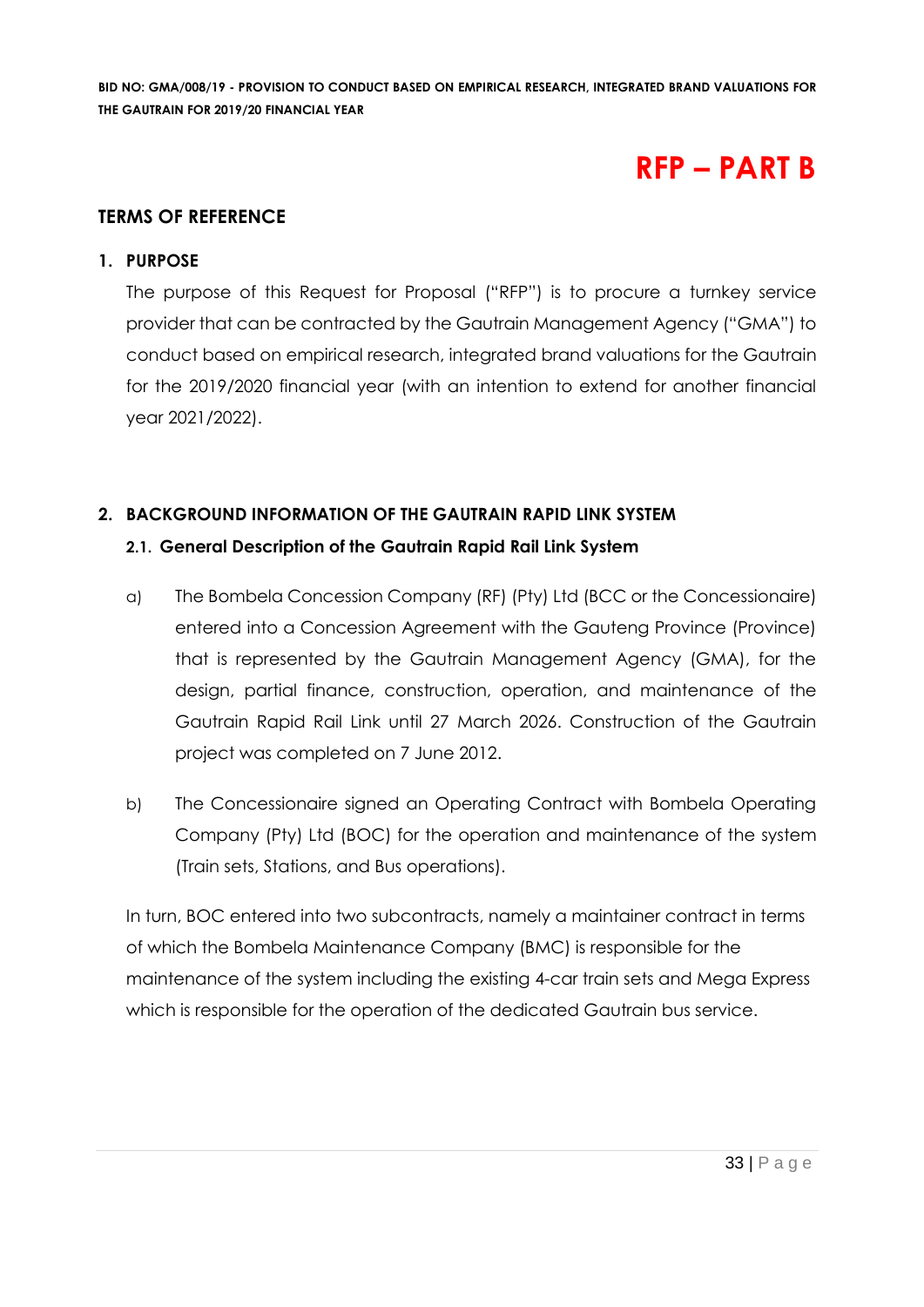#### **2.2. General Description of the GMA**

The main objective of the GMA is to manage, coordinate and oversee the Gautrain. In order to do so, the GMA must:

- a) assist the Gauteng Provincial Government ("GPG") in implementing Gautrain and achieving its objectives;
- b) act on behalf of GPG in managing the relationship between GPG and the Concessionaire in terms of the Concession Agreement ("the CA") and ensure that the interests of GPG are protected;
- c) enhance the integration of Gautrain with other transport services and Public Transport Plans;
- d) promote and maximize the Socio-Economic Development and BBBEE objectives of the GPG in relation to Gautrain;
- e) liaise with and promote co-operation between government structures in all three spheres of Government in relation to Gautrain;
- f) liaise with persons having an interest in Gautrain;
- g) manage assets relating to Gautrain and promote their preservation and maintenance;
- h) manage the finances of the Gautrain and the financial securities provided by the Concessionaire; and
- i) monitor the policy and legislative environment of the Gautrain.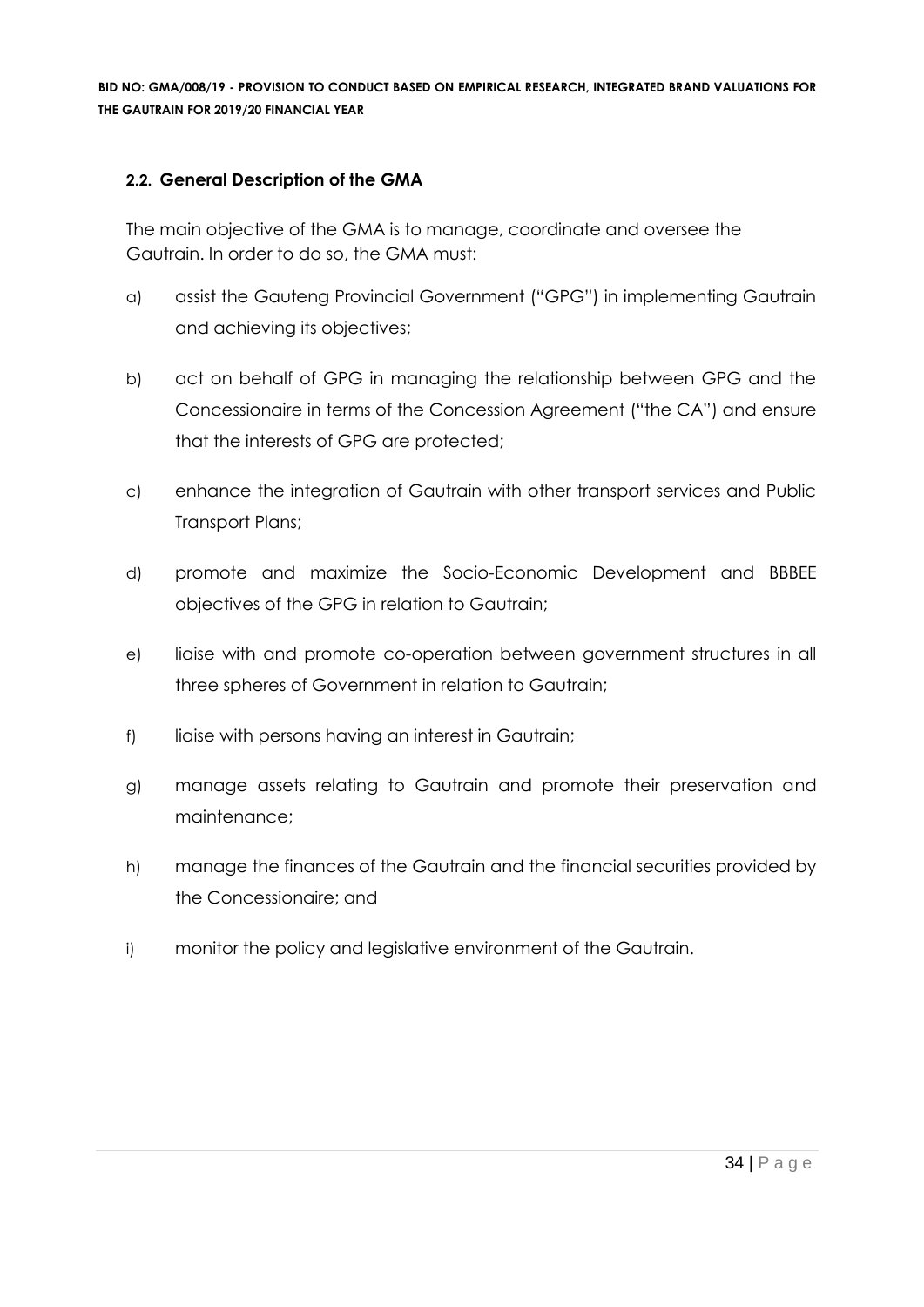### **3. SERVICES REQUIREMENTS (SCOPE OF WORK)**

The GMA requires an experienced service provider to conduct, based on empirical research, integrated brand valuation for the Gautrain for the 2019/20 financial year with an intention to extend for another financial year 2021/22.

### **3.1 Brand valuation research objectives**

The objectives of the Gautrain brand valuation are to:

- Use the 2016 Gautrain brand valuation report as benchmark against which to determine the 2019/20 brand valuation.
- Accurately access the monetary value in ZAR of the Gautrain brand in 2019/20 to set a benchmark for future brand development and for future brand and capital investment purposes.
- Determine the critical success factors that form the foundation for these evaluations, which will become the benchmark performance indicators and "hot buttons" to push for the ongoing management and expansion of the Gautrain brand by all its stakeholders e.g. partners.
- Determine what factors make up the value of the brand? E.g. what contributes, detracts, in what ratios, from that value?
- Assess the qualitative (imagery/ perceptual) aspects of the brand to assist the brand in making the appropriate decisions on which other brands are to collaborate on joint initiatives.
- Determine what parameters must Gautrain use to measure the brand when applied by third parties?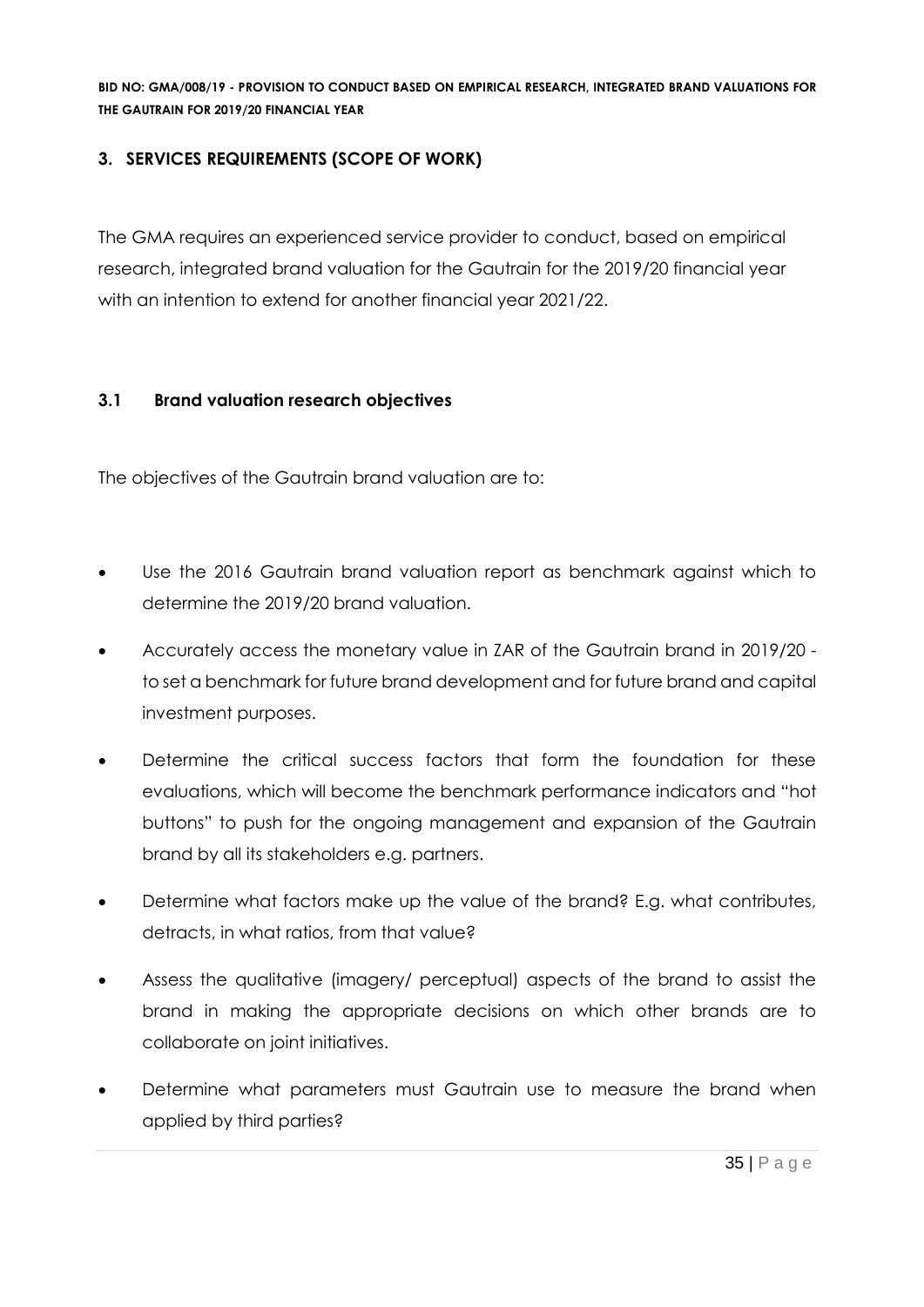• Determine what parameters GMA must use to measure future brand risk - and what is the impact of these factors?

## **4. SUBMISSION CRITERIA**

Bidders are required to describe the following comprehensively:

- The GMA's requirements for these valuations;
- How the research objectives will be addressed in the valuation;
- The bidder's ability to conduct brand valuations;
- The bidder's employees' ability to conduct brand valuations;
- The bidder's ability to provide a turn-key solution inclusive of reputational and financial analysis;
- An outline of the methodology that will be followed, confirming that the methodology proposed will address all the research objectives and requirements outlined. The proposed outline to be inclusive of:
	- o Overall approach indicating balance between reputational and financial elements;
	- o Indication of how ISO 10668 protocol will be applied in the brand valuation;
	- o Data collection methods;
	- o Brief draft questionnaire constructs / framework;
	- o Data analysis methods;
	- o Proposed project time-lines/ schedules.
- ISO accreditation or equivalent to ISO standards of Quality of Data Management, Market Research Standard and Information Security Standards.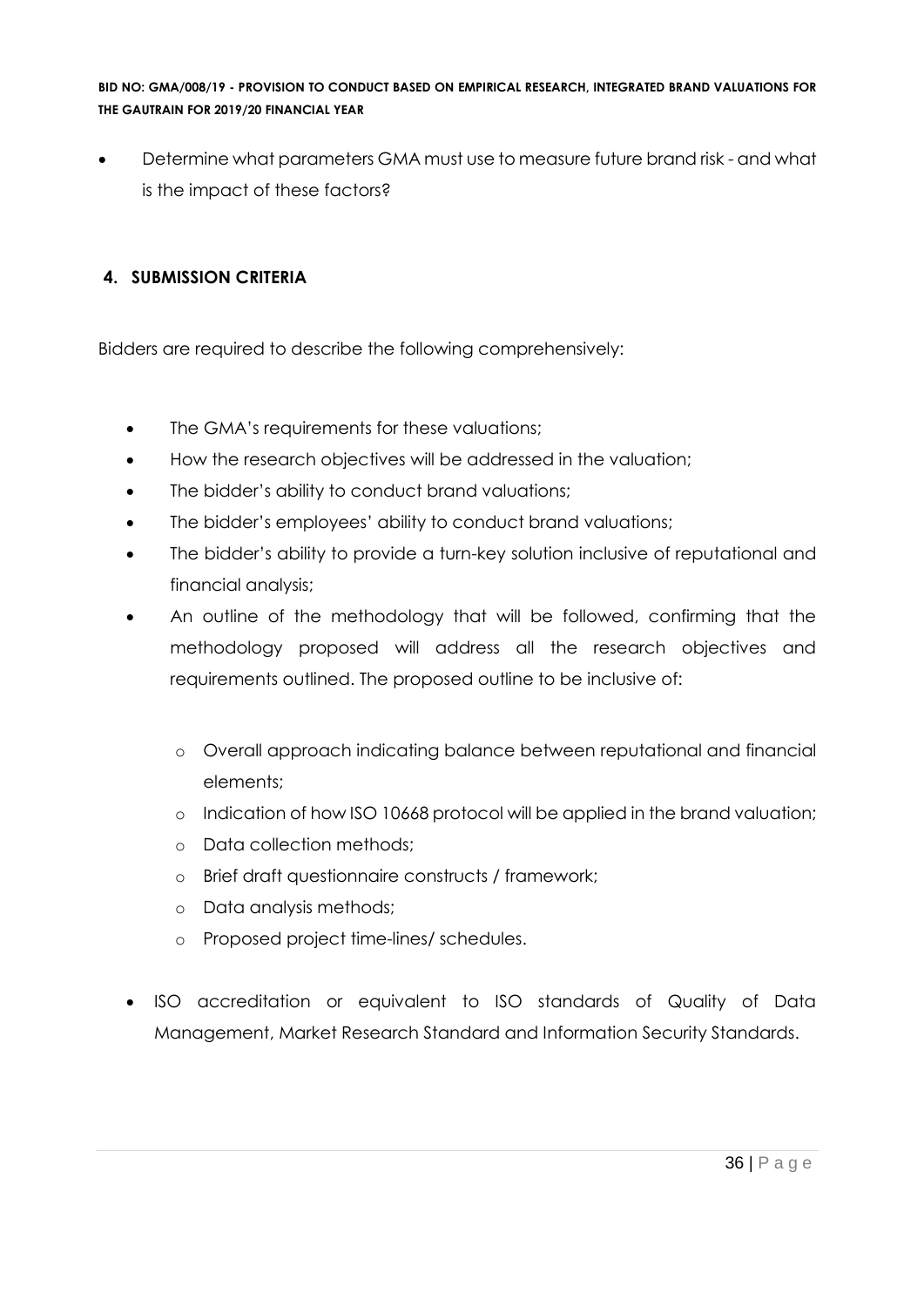#### **5. EVALUATION CRITERIA**

#### **5.1. Compulsory briefing session (Pre-qualification)**

A compulsory briefing session will be scheduled for information sharing, all interested bidders are required to attend the briefing session. Non-attendance of the compulsory briefing session will result in disqualification.

#### **5.2. Technical/ Functionality evaluation**

Bids will be evaluated on price provided they demonstrate full understanding and alignment to the requirements as per Section 3 and 4 of this RFP. Should the bidder not meet the minimum score of 70 points, it will be disqualified from further evaluation.

| <b>Criteria</b>          | Sub-criteria                                                                                                                                                                                                                                                                                                                                                                             | Weight |
|--------------------------|------------------------------------------------------------------------------------------------------------------------------------------------------------------------------------------------------------------------------------------------------------------------------------------------------------------------------------------------------------------------------------------|--------|
| 1. General               | 1.1 Narrative showing understanding of GMA's requirements for<br>these valuations (2)<br>1.2 Indication of how research objectives will be addressed in<br>research (3)                                                                                                                                                                                                                  | 5      |
| 2. Company<br>experience | 2.1 Minimum five years' experience in doing brand valuations<br>a) Client interaction approach (3)<br>b) Brief profile on company experience on conducting brand<br>valuations (4)<br>c) Three signed, recent (5 years) references relevant to conducting<br>brand valuations (3)<br>2.2 Ability to provide a turn-key solution inclusive of reputational and<br>financial analyses (10) | 30     |
|                          | 2.3. Provide a portfolio of evidence demonstrating experience in<br>brand valuations<br>a) Previous project plans (2)<br>b) Previous questionnaires (4).<br>c) Previous research reports (4).                                                                                                                                                                                            |        |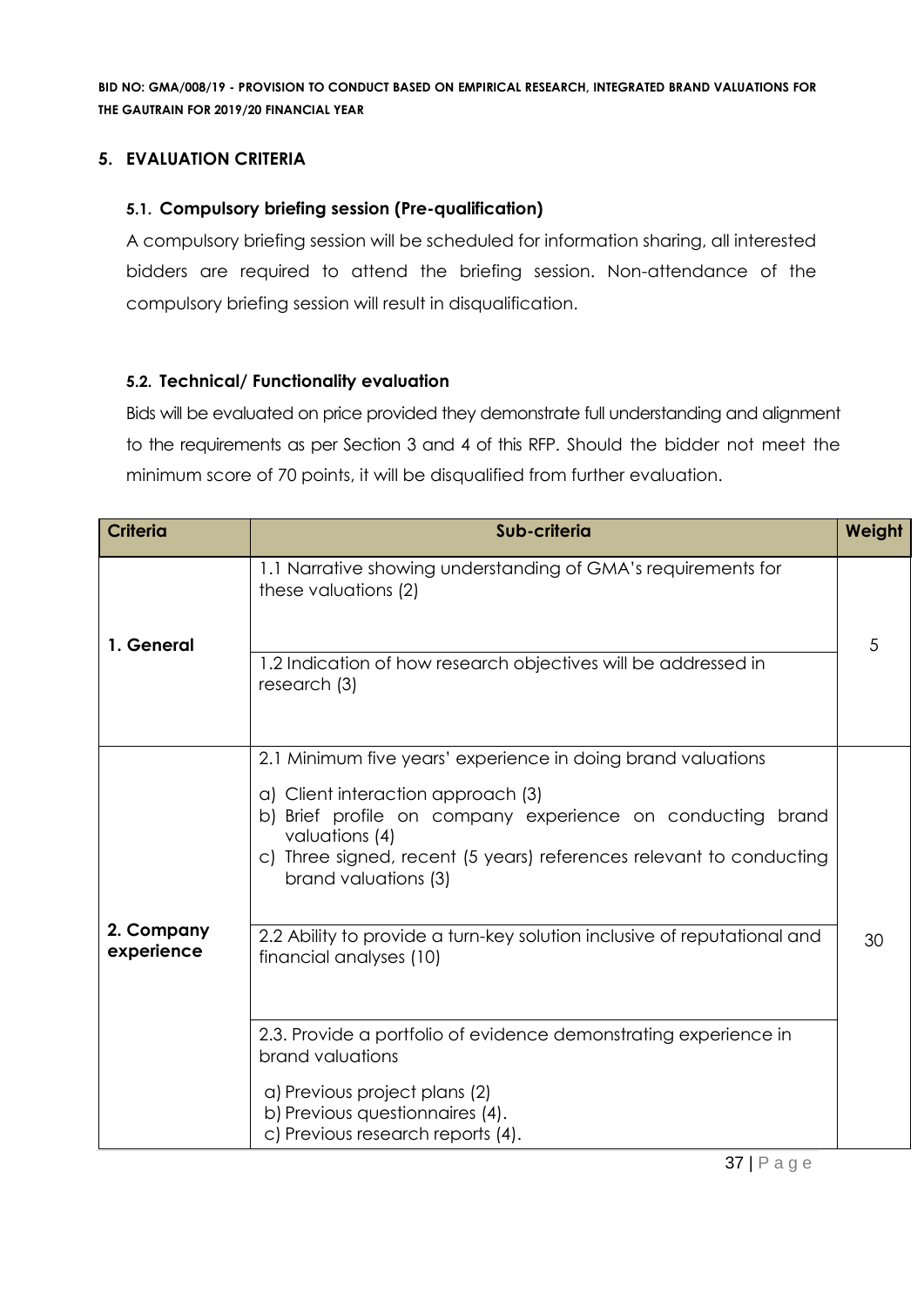|                                                               | <b>NB:</b> Clients names do not have to be made known                                                                                                                                                                                                                                                                                                                                                         |     |
|---------------------------------------------------------------|---------------------------------------------------------------------------------------------------------------------------------------------------------------------------------------------------------------------------------------------------------------------------------------------------------------------------------------------------------------------------------------------------------------|-----|
|                                                               | 3.1. Project team structure (define roles and responsibilities) (5)                                                                                                                                                                                                                                                                                                                                           |     |
| 3. Individual<br>experience                                   | 3.2. CVs of staff (with minimum three years' experience) who will be<br>doing the brand valuation (5)<br>3.3. CV of project lead with a minimum five years in leading brand<br>valuations (5)                                                                                                                                                                                                                 | 15  |
| 4. Methodology<br>Proposed<br>research design<br>and approach | Overall approach indicating balance between reputational and<br>$\alpha$ )<br>financial elements (10)<br>Indication of how ISO 10668 protocol will be applied in the<br>b)<br>Gautrain brand valuation (10)<br>Data collection methods (5)<br>$\mathsf{C}$<br>Brief draft questionnaire constructs / framework (5)<br>d)<br>Data analysis methods (5)<br>e)<br>f<br>Proposed project time-lines/ schedule (5) | 40  |
| 5. Accreditation                                              | Quality of Data Management (4)<br>a)<br>Market Research Standard (4)<br>b)<br>Information Security Standard (2)<br>$\circ$                                                                                                                                                                                                                                                                                    | 10  |
| <b>Total Score</b>                                            |                                                                                                                                                                                                                                                                                                                                                                                                               | 100 |
| <b>Minimum Threshold</b>                                      |                                                                                                                                                                                                                                                                                                                                                                                                               | 70  |

#### **6. INFORMATION THAT WILL BE AVAILABLE TO THE SUCCESSFUL BIDDER**

To assist in the brand valuation, the successful bidder will have access to the following information but not limited to:

- Previous brand valuation reports;
- Gautrain market segmentation audits;
- Gautrain economic impact reports;
- Gautrain perception audits;
- Gautrain customer satisfaction surveys;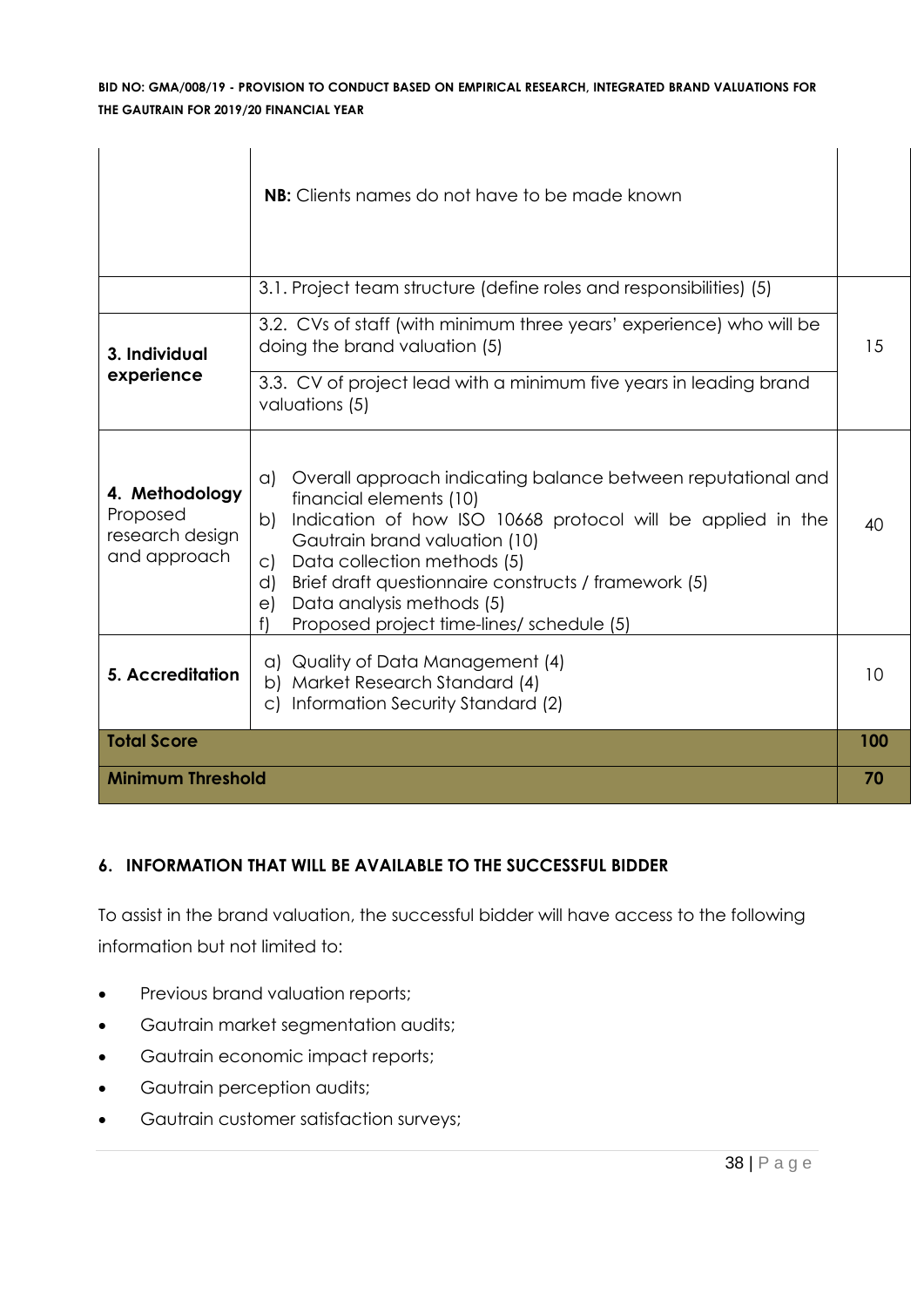- Patronage statistics since inception;
- The integrated communication and marketing strategy; and
- Gautrain Integrated Annual Reports.

#### **7. INTELLECTUAL PROPERTY**

Any work derived as a result of the conducted research, integrated brand valuation shall remain the sole and exclusive Intellectual Property of the GMA

The Service Provider shall not use the GMAs' Intellectual Property or transfer the Intellectual Property to any third party without the prior written consent of the GMA.

Neither the Service Provider nor its agent shall be entitled to use the Gautrain's brand valuation report(s).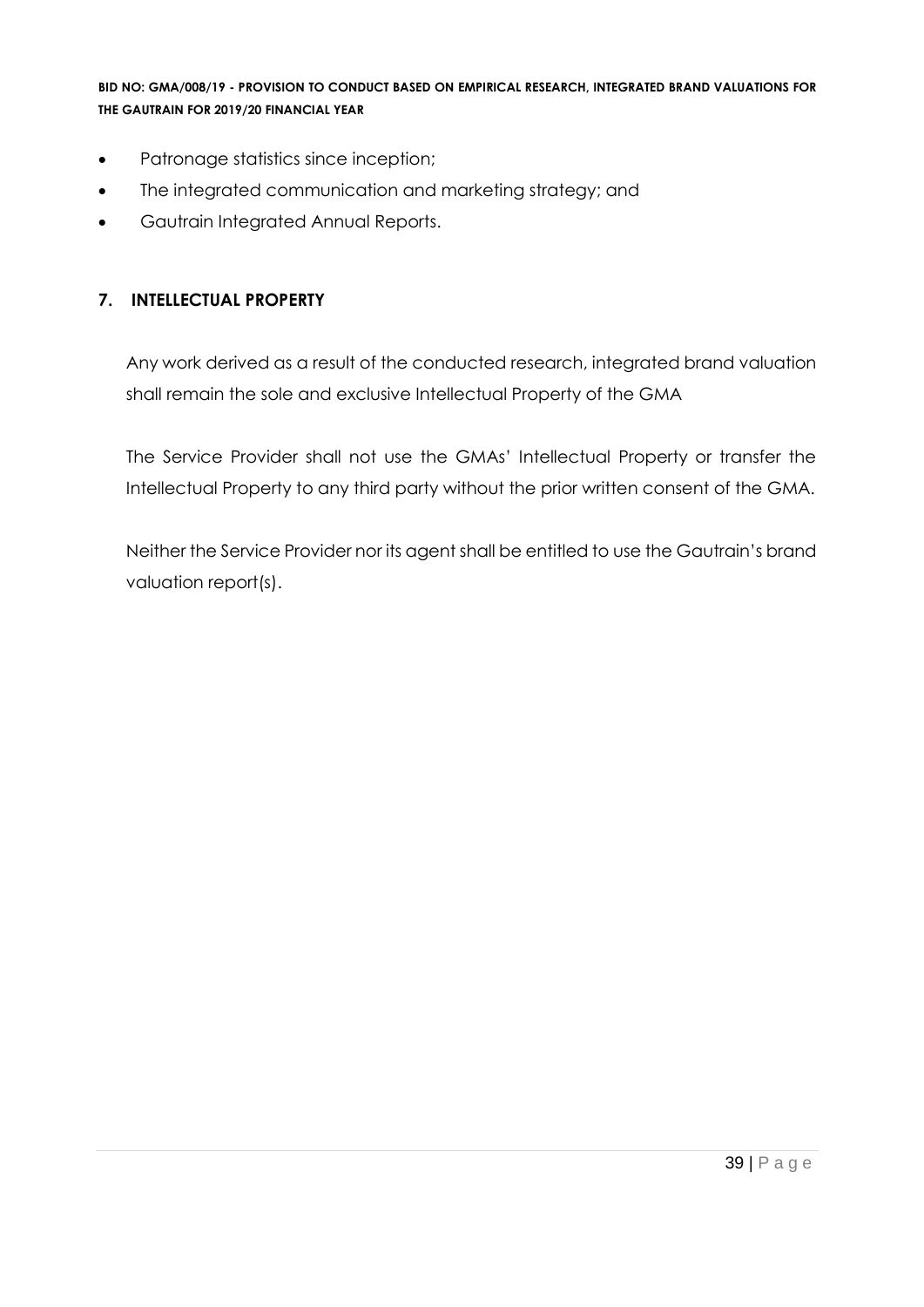#### **8. COSTING INSTRUCTION**

- **8.1.** Bidders must execute the required services as articulated in Section 3 of this RFP optimally such that the time and resources are planned, deployed, and monitored to maximum efficiency and minimum costs.
- **8.2.** Bidders are required to return their proposal inclusive of a pricing schedule indicating the rate per deliverable(s) together with their submissions. Remuneration will be payable in South African Rand (ZAR).
- **8.3.** Remuneration will be payable subject to the GMA's review and acceptance of the invoices submitted together with the respective supporting documentation that indicates the work being invoiced for.
- **8.4.** The price tendered for this RFP shall include all costs for completing the required activities and milestones and fixed for the duration of the contract period.
- **8.5.** The Bidder shall at their own cost; provide any tools, resources, and equipment required to execute the scope of services as per the requirements articulated in Section 3 of this RFP.

#### **9. CONTRACT PERIOD**

The services as set out in Section 3 of this RFP will be rendered over a period of 12 months after contract award, with an intention to extend for another 12 months.

#### **10. CONFIDENTIALITY**

The appointed Service Provider acknowledges and/or undertakes that through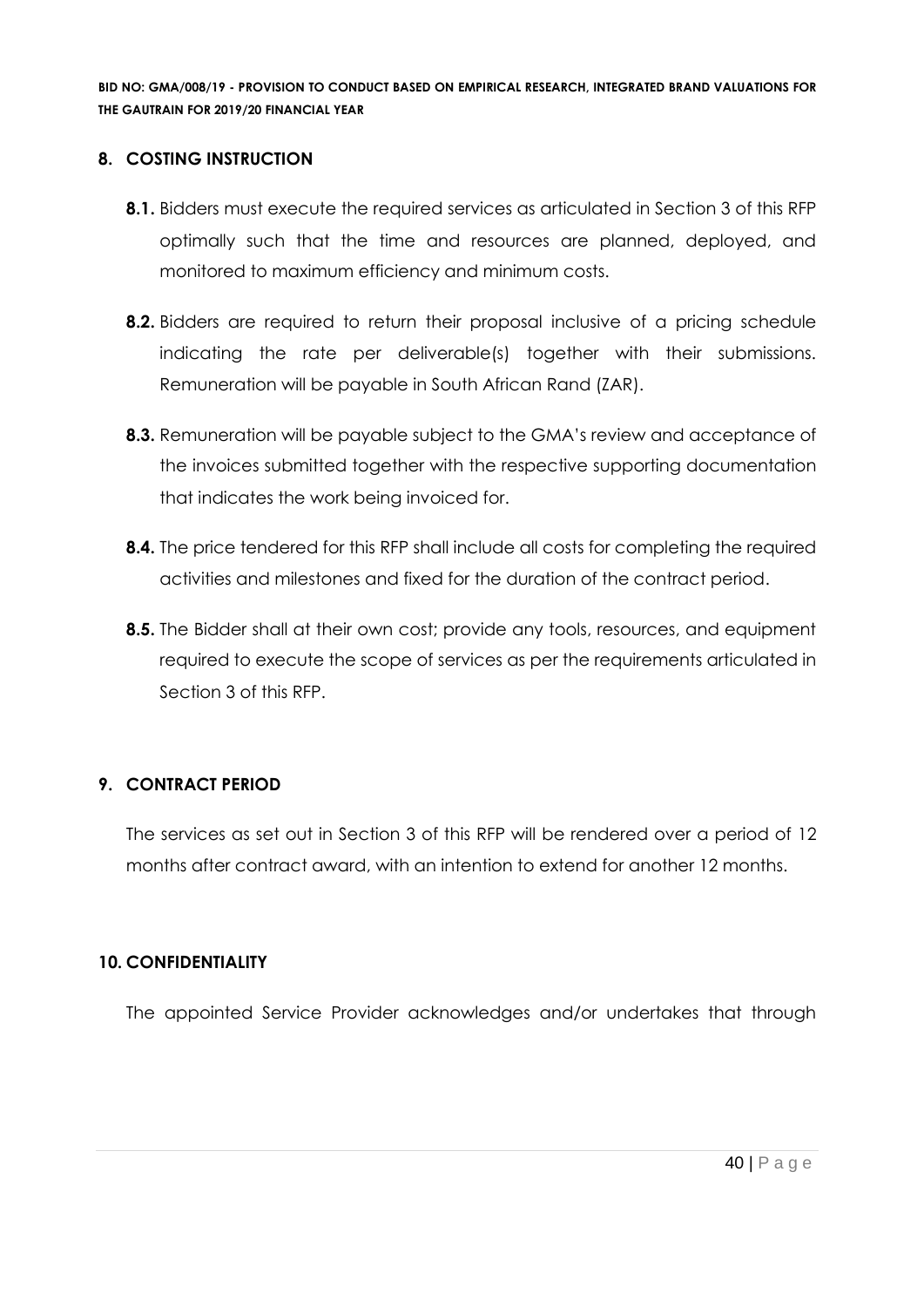rendering the services required by this RFP:

- 10.1. the Service Provider shall have access to confidential information; that includes but is not limited to information, documents, data, and materials of whatever nature of the parties provided in writing;
- 10.2. the Service Provider to maintain the strictest confidentiality for:
	- i. all information that may reasonably be regarded as confidential, being information not in the public domain, whether such information is oral or written, recorded or stored by electronic, magnetic, electro-magnetic or other form or process, or otherwise in a machine readable form, translated from the original form, recompiled, made into a compilation, wholly or partially copied, modified, updated or otherwise altered, originated or obtained by, or coming into the possession, custody or knowledge of either party; or
	- ii. any information relating to either GMA's, present and future research, analysis, compilations and studies, development of any system, business or financial activity, product, services, market opportunities, existing and potential customers and clients, marketing or promotion of any products, product pricing, contractual arrangements, technical knowledge, strategic objectives and planning, data, plans, designs, drawings, software or hardware, know-how, methods, trade secrets, trademarks, techniques, functional and technical requirements and specifications, financial statements, budgets, costs and financial projections, accounting procedures or financial information, including know how and Trade Secrets relating to the operation of the Gautrain.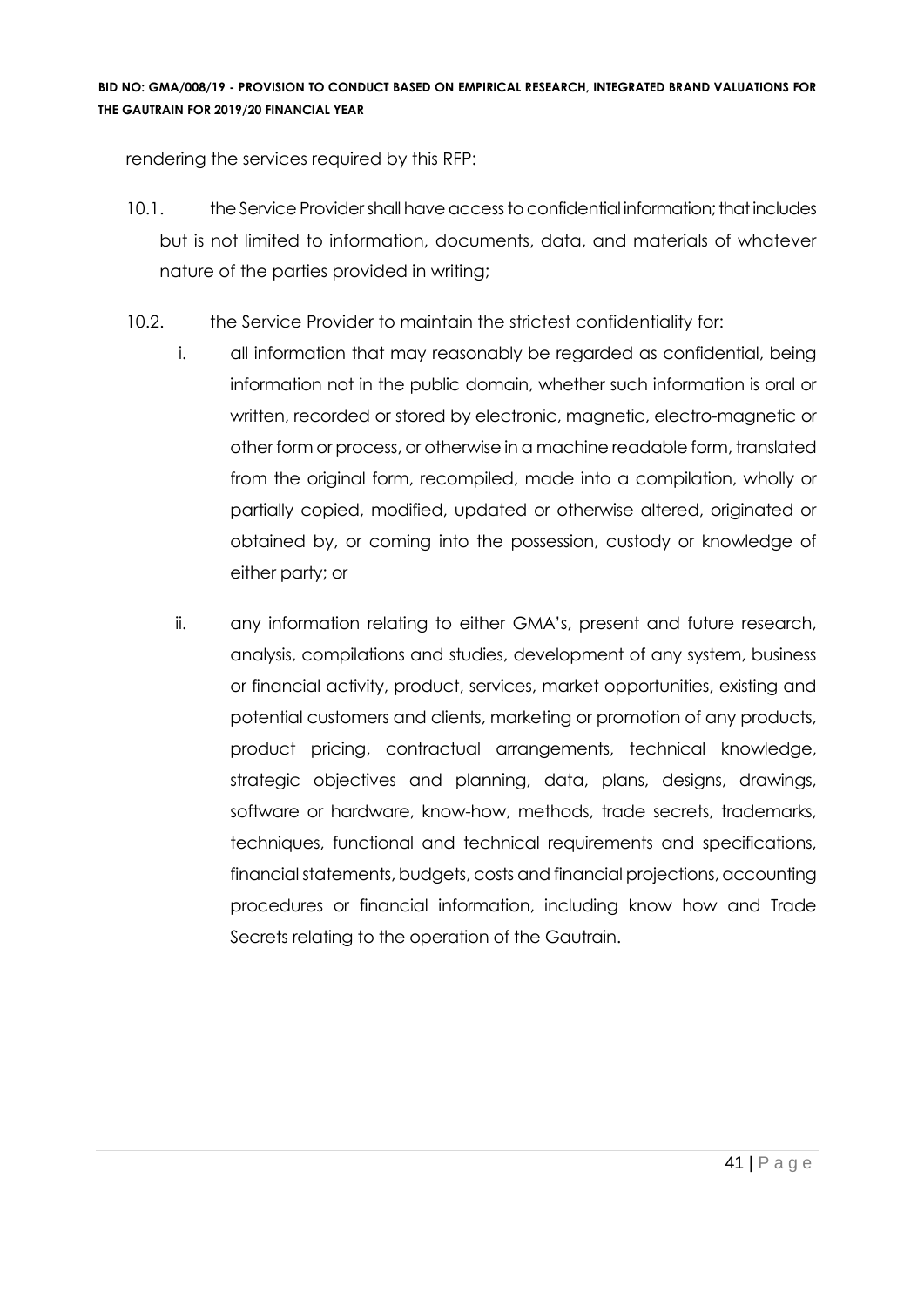# **RFP - PART C:**

#### **BIDDERS DECLARATION**

All responses must be provided within the specified boxes, must comply with the word and page limits imposed and must respond to this RFP Part B in accordance with the Conditions of Tendering in this RFP Part A. All Annexures form part of the Bidders Response and must be completed in full and signed.

| <b>BIDDERS DECLARATION</b>                                                                                                           |                                                                          |  |  |  |
|--------------------------------------------------------------------------------------------------------------------------------------|--------------------------------------------------------------------------|--|--|--|
| that:                                                                                                                                |                                                                          |  |  |  |
| $\Box$                                                                                                                               | I have read, understood and accept the conditions contained in this RFP. |  |  |  |
| I have supplied all the required information, and all the information submitted as part of<br>$\Box$<br>the RFP is true and correct. |                                                                          |  |  |  |
| <b>NAME OF THE BIDDER</b>                                                                                                            |                                                                          |  |  |  |
| <b>IDENTITY NUMBER</b>                                                                                                               |                                                                          |  |  |  |
| <b>POSITION</b>                                                                                                                      |                                                                          |  |  |  |
| <b>AUTHORISED SIGNATORY</b>                                                                                                          |                                                                          |  |  |  |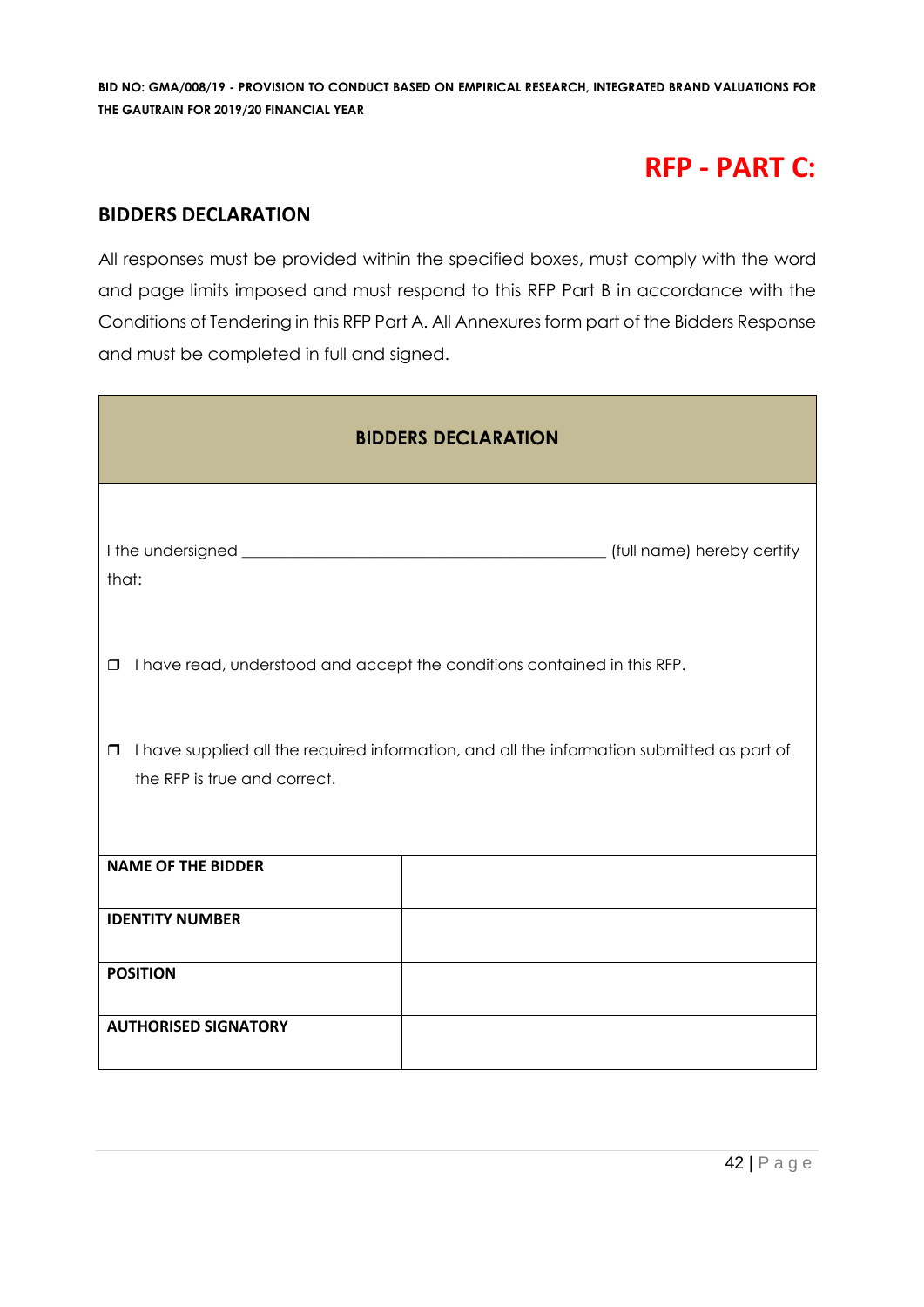| <b>BIDDERS RESPONSE</b>                |             |               |  |  |  |
|----------------------------------------|-------------|---------------|--|--|--|
| <b>FULL NAME</b>                       |             |               |  |  |  |
| <b>POSTAL ADDRESS</b>                  |             |               |  |  |  |
| <b>PHYSICAL ADDRESS</b>                |             |               |  |  |  |
| <b>ENTITY REGISTRATION NUMBER</b>      |             |               |  |  |  |
| <b>VAT REGISTRATION NUMBER</b>         |             |               |  |  |  |
| <b>CONTACT PERSON'S FULL NAME</b>      |             |               |  |  |  |
| <b>TELEPHONE NUMBER 1</b>              | <b>CODE</b> | <b>NUMBER</b> |  |  |  |
| <b>TELEPHONE NUMBER 2</b>              | <b>CODE</b> | <b>NUMBER</b> |  |  |  |
| <b>FACSIMILE NUMBER</b>                | <b>CODE</b> | <b>NUMBER</b> |  |  |  |
| <b>CELLULAR PHONE NUMBER</b>           |             |               |  |  |  |
| <b>E-MAIL ADDRESS</b>                  |             |               |  |  |  |
| <b>TAX CLEARANCE CERTIFICATE</b>       | <b>YES</b>  | <b>NO</b>     |  |  |  |
| <b>REGISTERED ON NATIONAL TREASURY</b> | <b>YES</b>  | <b>NO</b>     |  |  |  |
| <b>CENTRALISED SUPPLIER DATABASE</b>   |             |               |  |  |  |
| FULL NAME OF AUTHORISED SIGNATORY      |             |               |  |  |  |
| TITLE OF AUTHORISED SIGNATORY          |             |               |  |  |  |
| SIGNATURE OF AUTHORISED SIGNATORY      |             |               |  |  |  |

43 | P a g e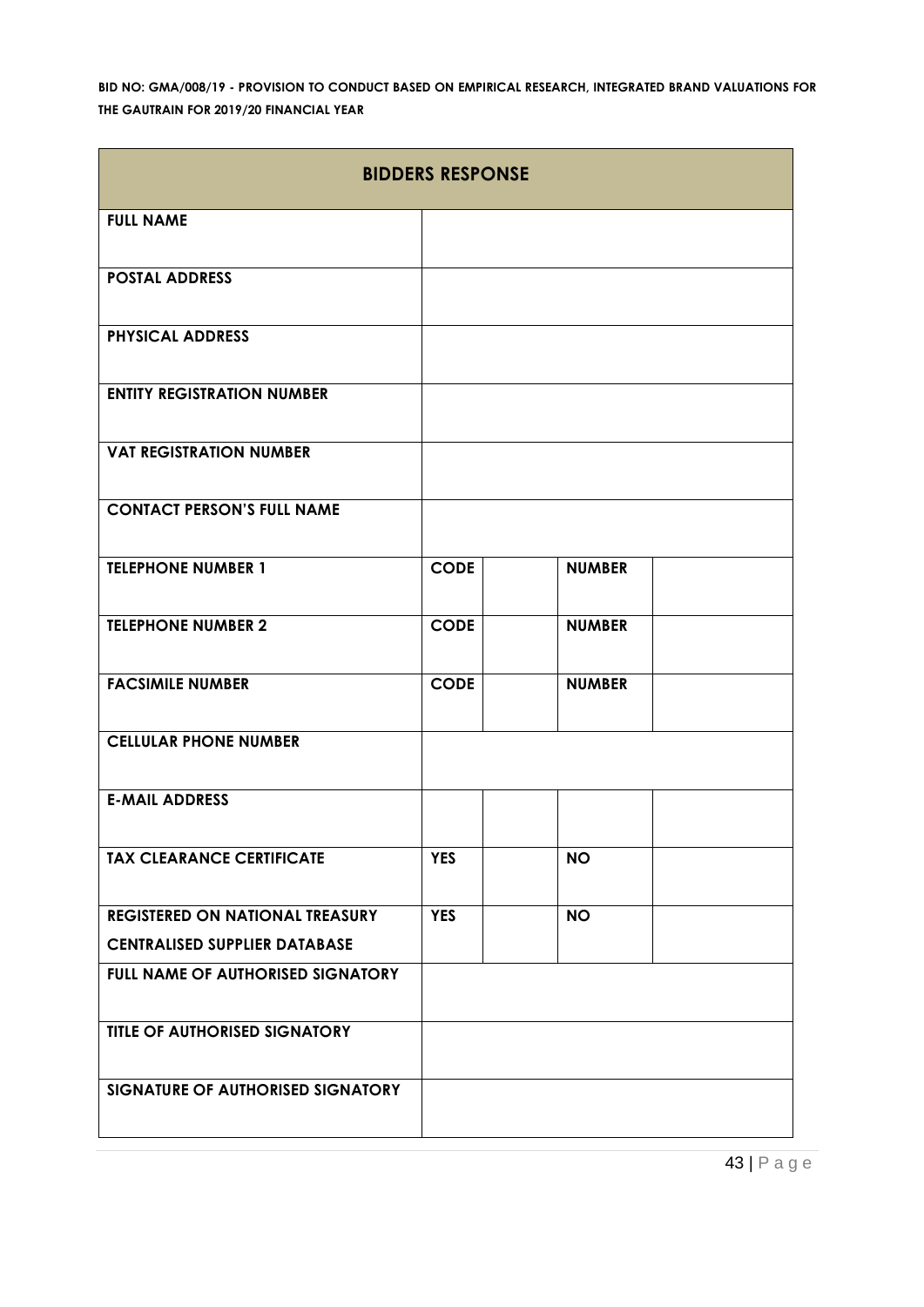| <b>DATE OF SIGNATURE</b>                             |                               |
|------------------------------------------------------|-------------------------------|
|                                                      |                               |
| <b>ALTERNATIVE TENDER</b>                            | Word limit - [500] words      |
|                                                      |                               |
| <b>Bidder</b><br>submits<br>Where<br>also<br>a<br>an |                               |
| Alternative Tender, it must include any              |                               |
| supplementary material, together with                |                               |
| associated prices, which demonstrates in             |                               |
| detail that such an alternative will fully           |                               |
| achieve<br>and/<br>the<br>or exceed<br>all           |                               |
| specifications or requirements together              |                               |
| with references as to why the alternative            |                               |
| proposal/s may be advantageous. This                 |                               |
| be cross-referenced to<br>should<br>the              |                               |
| Specification.                                       |                               |
| <b>CONFLICT OF INTEREST</b>                          |                               |
|                                                      |                               |
| Provide<br>details<br>of<br>interests,<br>any        | Complete as attached in SBD 4 |
| relationships or clients which may give              |                               |
| rise to a conflict of interest and the area          |                               |
| of expertise in which that conflict of               |                               |
| interest may arise.                                  |                               |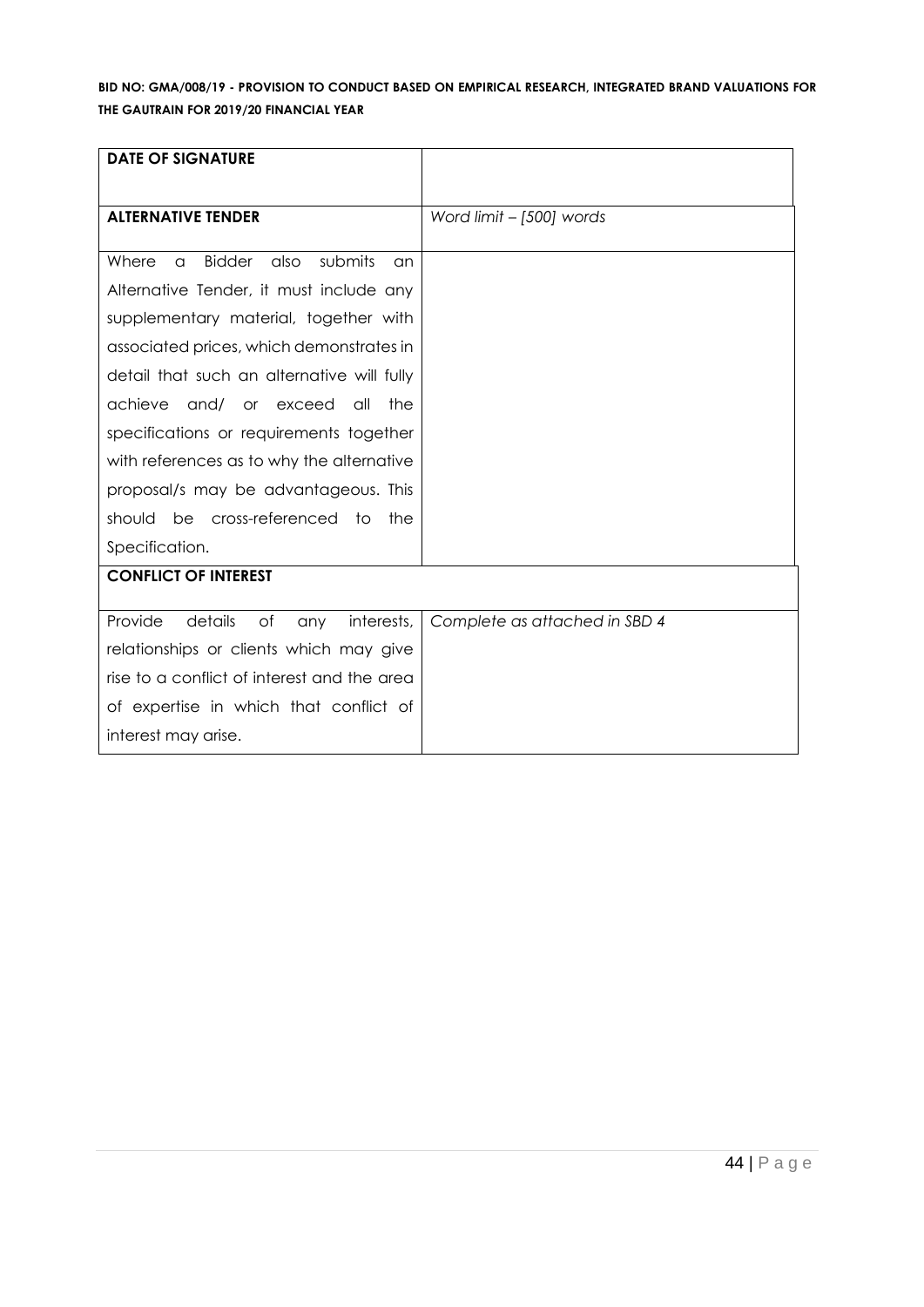# **Register on the Central Supplier Database for Government managed by National Treasury**

With effect from 1 **April 2016** the Central Supplier Database (CSD) will serve as the single source of key supplier information for all spheres of government providing consolidated, accurate, up-to-date, complete and verified supplier information to procuring organs of state.

The establishment of a CSD will result in one single database to serve as the source of all supplier information for all spheres of government. The purpose of centralising government's supplier database is to reduce duplication of effort and cost for both supplier and government while enabling electronic procurement processes.

Prospective suppliers interested in pursuing opportunities within the South African Government and those that are already registered on the GMA supplier database are encouraged to **self-register** on the CSD. This self-registration application represents an expression of interest from the supplier to conduct business with the South African Government. Once submitted, your details will be assessed for inclusion on the CSD.

#### **Access the CSD site on [www.csd.gov.za](http://www.csd.gov.za/)**

Contact National Treasury for further clarity on the process:

Email: [csd@treasury.gov.za](mailto:csd@treasury.gov.za)

Telephone: 012 315 5509

Bidders must submit with their proposals proof of registration on CSD. The proof of registration must indicate the following:

- CSD Supplier Number
- CSD Unique RRN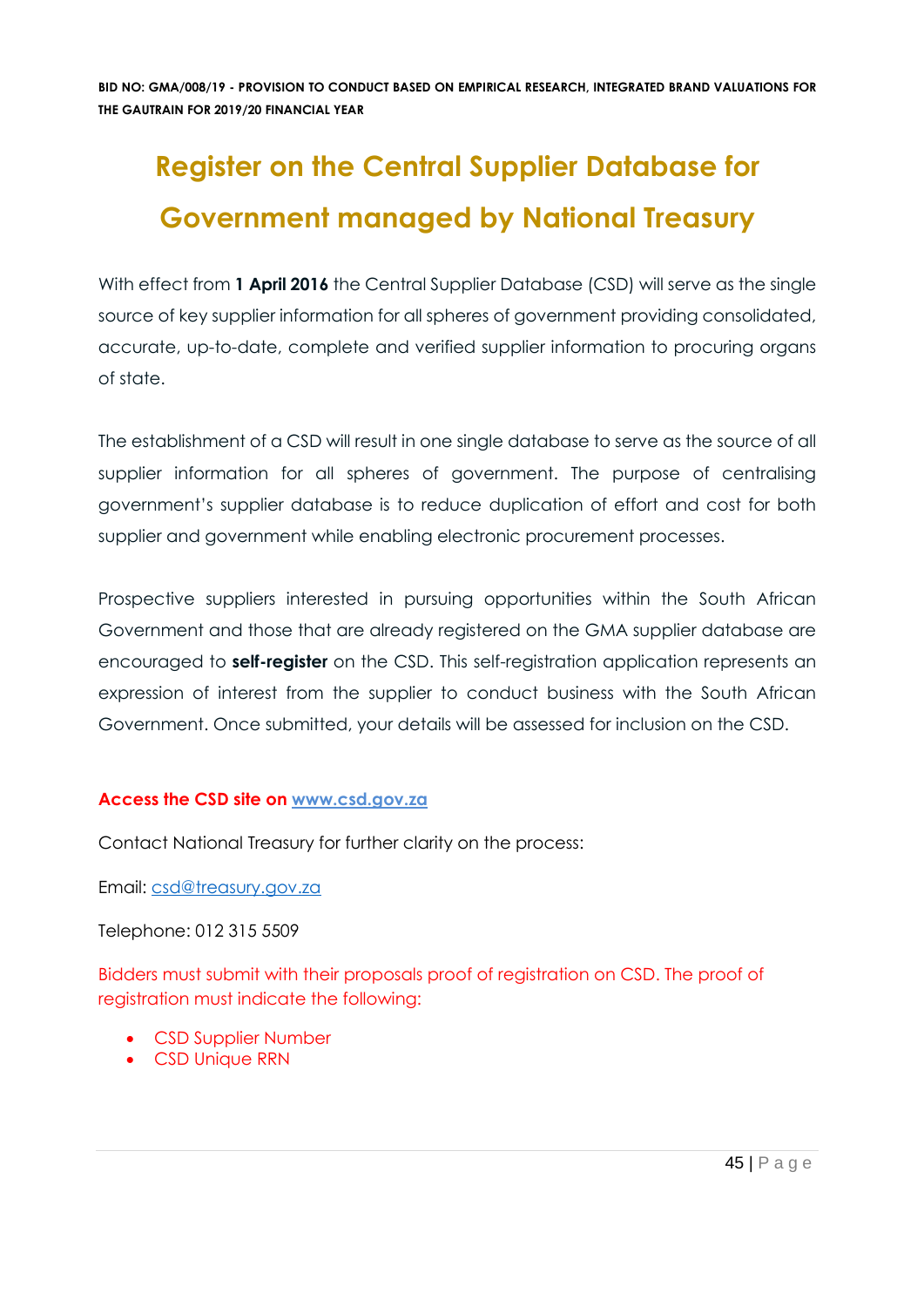# **SBD 1 (A)**

| <b>INVITATION TO BID</b>                                                                                                                                                                                                                                                                                    |                                  |                             |                         |                                                    |             |                                                          |                       |                                |
|-------------------------------------------------------------------------------------------------------------------------------------------------------------------------------------------------------------------------------------------------------------------------------------------------------------|----------------------------------|-----------------------------|-------------------------|----------------------------------------------------|-------------|----------------------------------------------------------|-----------------------|--------------------------------|
| YOU ARE HEREBY INVITED TO BID FOR REQUIREMENTS OF THE (NAME OF DEPARTMENT/ PUBLIC ENTITY)                                                                                                                                                                                                                   |                                  |                             |                         |                                                    |             |                                                          |                       |                                |
| <b>BID NUMBER:</b>                                                                                                                                                                                                                                                                                          |                                  | <b>CLOSING DATE:</b>        |                         |                                                    |             | <b>CLOSING TIME:</b>                                     | 11:00AM               |                                |
| <b>DESCRIPTION</b>                                                                                                                                                                                                                                                                                          |                                  |                             |                         |                                                    |             |                                                          |                       |                                |
| BID RESPONSE DOCUMENTS MAY BE DEPOSITED IN THE BID BOX SITUATED AT (STREET ADDRESS)                                                                                                                                                                                                                         |                                  |                             |                         |                                                    |             |                                                          |                       |                                |
| Gautrain Management Agency, 44 Grand Central Boulevard, Grand Central Extension 1, Midrand                                                                                                                                                                                                                  |                                  |                             |                         |                                                    |             |                                                          |                       |                                |
| <b>BIDDING PROCEDURE ENQUIRIES MAY BE DIRECTED TO</b>                                                                                                                                                                                                                                                       |                                  |                             |                         | <b>TECHNICAL ENQUIRIES MAY BE DIRECTED TO:</b>     |             |                                                          |                       |                                |
| <b>CONTACT PERSON</b>                                                                                                                                                                                                                                                                                       | <b>NKOSINATHI ZULU</b>           |                             | <b>CONTACT PERSON</b>   |                                                    |             | <b>NKOSINATHI ZULU</b>                                   |                       |                                |
| <b>TELEPHONE NUMBER</b>                                                                                                                                                                                                                                                                                     | 011 086 3500                     |                             | <b>TELEPHONE NUMBER</b> |                                                    |             | 011 086 3500                                             |                       |                                |
| <b>FACSIMILE NUMBER</b>                                                                                                                                                                                                                                                                                     |                                  |                             | <b>FACSIMILE NUMBER</b> |                                                    |             |                                                          |                       |                                |
| E-MAIL ADDRESS                                                                                                                                                                                                                                                                                              | tenderenquiries@gautrain.co.za   |                             | <b>E-MAIL ADDRESS</b>   |                                                    |             |                                                          |                       | tenderenquiries@gautrain.co.za |
| <b>SUPPLIER INFORMATION</b>                                                                                                                                                                                                                                                                                 |                                  |                             |                         |                                                    |             |                                                          |                       |                                |
| NAME OF BIDDER                                                                                                                                                                                                                                                                                              |                                  |                             |                         |                                                    |             |                                                          |                       |                                |
| POSTAL ADDRESS                                                                                                                                                                                                                                                                                              |                                  |                             |                         |                                                    |             |                                                          |                       |                                |
| STREET ADDRESS                                                                                                                                                                                                                                                                                              |                                  |                             |                         |                                                    |             |                                                          |                       |                                |
| TELEPHONE NUMBER                                                                                                                                                                                                                                                                                            | <b>CODE</b>                      |                             |                         | <b>NUMBER</b>                                      |             |                                                          |                       |                                |
| <b>CELLPHONE NUMBER</b>                                                                                                                                                                                                                                                                                     |                                  |                             |                         |                                                    |             |                                                          |                       |                                |
| <b>FACSIMILE NUMBER</b>                                                                                                                                                                                                                                                                                     | <b>CODE</b>                      |                             |                         | <b>NUMBER</b>                                      |             |                                                          |                       |                                |
| E-MAIL ADDRESS                                                                                                                                                                                                                                                                                              |                                  |                             |                         |                                                    |             |                                                          |                       |                                |
| <b>REGISTRATION</b><br><b>VAT</b>                                                                                                                                                                                                                                                                           |                                  |                             |                         |                                                    |             |                                                          |                       |                                |
| <b>NUMBER</b><br><b>SUPPLIER COMPLIANCE</b>                                                                                                                                                                                                                                                                 | <b>TAX</b>                       |                             |                         | <b>CENTRAL</b>                                     |             |                                                          |                       |                                |
| <b>STATUS</b>                                                                                                                                                                                                                                                                                               | <b>COMPLIANCE</b><br>SYSTEM PIN: |                             | OR                      | <b>SUPPLIER</b><br>DATABASE No:                    | <b>MAAA</b> |                                                          |                       |                                |
| <b>B-BBEE STATUS LEVEL</b>                                                                                                                                                                                                                                                                                  |                                  | <b>TICK APPLICABLE BOX]</b> |                         | <b>B-BBEE STATUS LEVEL SWORN</b>                   |             |                                                          | [TICK APPLICABLE BOX] |                                |
| <b>VERIFICATION</b><br><b>CERTIFICATE</b>                                                                                                                                                                                                                                                                   |                                  |                             | <b>AFFIDAVIT</b>        |                                                    |             |                                                          |                       |                                |
|                                                                                                                                                                                                                                                                                                             | $\Box$ Yes                       | $\Box$ No                   |                         |                                                    |             | $\Box$ Yes                                               |                       | $\Box$ No                      |
| [A B-BBEE STATUS LEVEL VERIFICATION CERTIFICATE/ SWORN AFFIDAVIT (FOR EMES & QSEs) MUST BE SUBMITTED IN ORDER TO QUALIFY FOR PREFERENCE                                                                                                                                                                     |                                  |                             |                         |                                                    |             |                                                          |                       |                                |
| <b>POINTS FOR B-BBEEJ</b><br>ARE YOU THE                                                                                                                                                                                                                                                                    |                                  |                             |                         |                                                    |             |                                                          |                       |                                |
| <b>ACCREDITED</b>                                                                                                                                                                                                                                                                                           |                                  |                             |                         | ARE YOU A FOREIGN BASED                            |             | $\Box$ Yes                                               |                       | $\square$ No                   |
| REPRESENTATIVE IN<br>SOUTH AFRICA FOR THE                                                                                                                                                                                                                                                                   | $\Box$ Yes                       | $\Box$ No                   |                         | SUPPLIER FOR THE GOODS<br>/SERVICES/WORKS OFFERED? |             | <b>IF YES, ANSWER THE QUESTIONNAIRE</b><br><b>BELOW]</b> |                       |                                |
| <b>GOODS /SERVICES</b>                                                                                                                                                                                                                                                                                      | <b>[IF YES ENCLOSE PROOF]</b>    |                             |                         |                                                    |             |                                                          |                       |                                |
| /WORKS OFFERED?<br><b>QUESTIONNAIRE TO BIDDING FOREIGN SUPPLIERS</b>                                                                                                                                                                                                                                        |                                  |                             |                         |                                                    |             |                                                          |                       |                                |
|                                                                                                                                                                                                                                                                                                             |                                  |                             |                         |                                                    |             |                                                          |                       |                                |
| $\Box$ YES $\Box$ NO<br>IS THE ENTITY A RESIDENT OF THE REPUBLIC OF SOUTH AFRICA (RSA)?                                                                                                                                                                                                                     |                                  |                             |                         |                                                    |             |                                                          |                       |                                |
| $\Box$ YES $\Box$ NO<br>DOES THE ENTITY HAVE A BRANCH IN THE RSA?                                                                                                                                                                                                                                           |                                  |                             |                         |                                                    |             |                                                          |                       |                                |
| $\Box$ YES $\Box$ NO<br>DOES THE ENTITY HAVE A PERMANENT ESTABLISHMENT IN THE RSA?                                                                                                                                                                                                                          |                                  |                             |                         |                                                    |             |                                                          |                       |                                |
| $\Box$ YES $\Box$ NO<br>DOES THE ENTITY HAVE ANY SOURCE OF INCOME IN THE RSA?                                                                                                                                                                                                                               |                                  |                             |                         |                                                    |             |                                                          |                       |                                |
| $\Box$ YES $\Box$ NO<br>IS THE ENTITY LIABLE IN THE RSA FOR ANY FORM OF TAXATION?<br>IF THE ANSWER IS "NO" TO ALL OF THE ABOVE, THEN IT IS NOT A REQUIREMENT TO REGISTER FOR A TAX COMPLIANCE STATUS SYSTEM PIN CODE FROM THE<br>SOUTH AFRICAN REVENUE SERVICE (SARS) AND IF NOT REGISTER AS PER 2.3 BELOW. |                                  |                             |                         |                                                    |             |                                                          |                       |                                |
|                                                                                                                                                                                                                                                                                                             |                                  |                             |                         |                                                    |             |                                                          |                       |                                |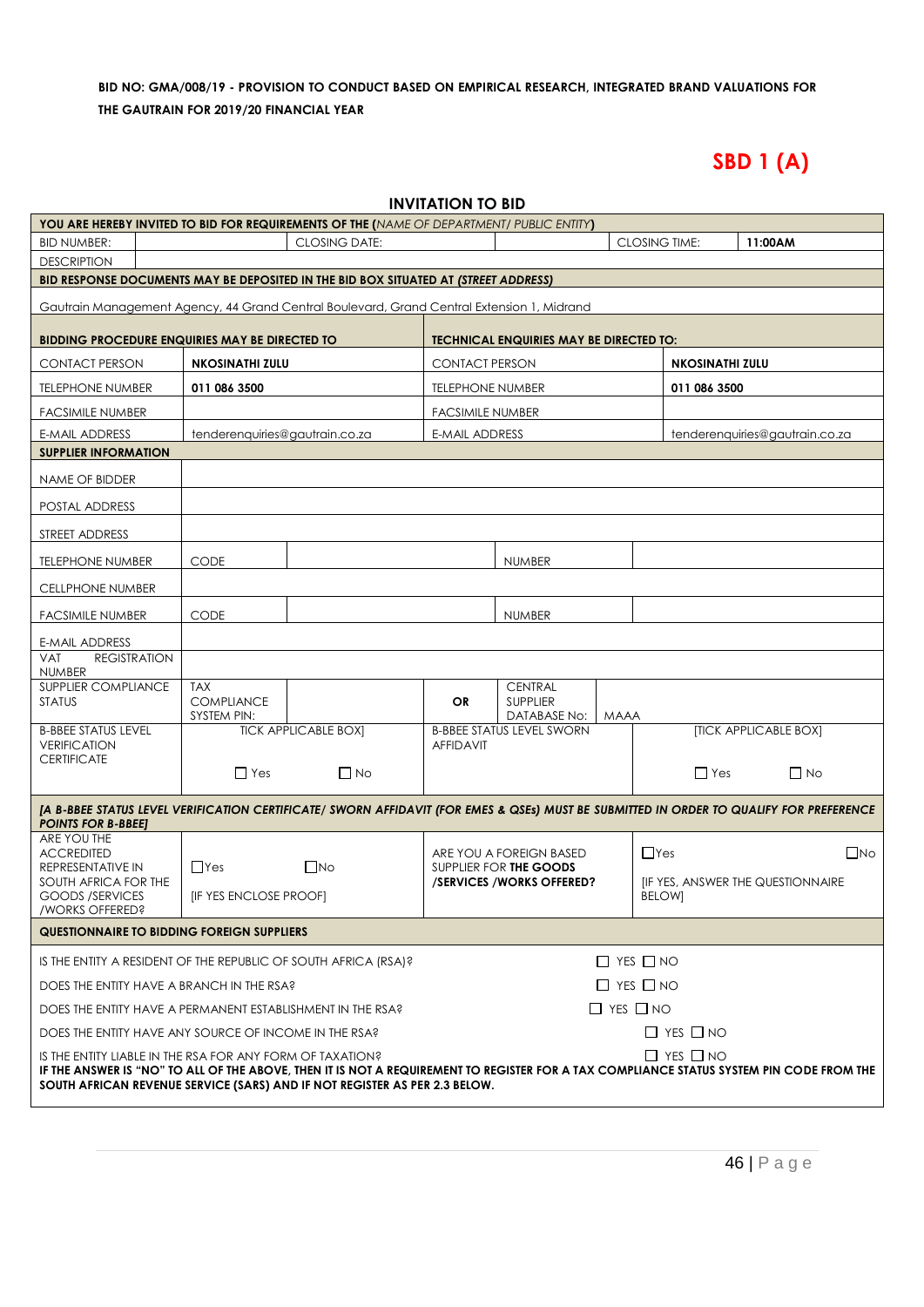# **SBD 1 (B)**

#### **TERMS AND CONDITIONS FOR BIDDING**

|     | 1. BID SUBMISSION:                                                                                                                                                                                                                                   |
|-----|------------------------------------------------------------------------------------------------------------------------------------------------------------------------------------------------------------------------------------------------------|
|     | 1.1. BIDS MUST BE DELIVERED BY THE STIPULATED TIME TO THE CORRECT ADDRESS. LATE BIDS WILL NOT BE<br>ACCEPTED FOR CONSIDERATION.                                                                                                                      |
|     | 1.2. ALL BIDS MUST BE SUBMITTED ON THE OFFICIAL FORMS PROVIDED-(NOT TO BE RE-TYPED) OR IN THE<br><b>MANNER PRESCRIBED IN THE BID DOCUMENT.</b>                                                                                                       |
|     | 1.3. THIS BID IS SUBJECT TO THE PREFERENTIAL PROCUREMENT POLICY FRAMEWORK ACT, 2000 AND THE<br>PREFERENTIAL PROCUREMENT REGULATIONS, 2017, THE GENERAL CONDITIONS OF CONTRACT (GCC)<br>AND, IF APPLICABLE, ANY OTHER SPECIAL CONDITIONS OF CONTRACT. |
|     | 1.4. THE SUCCESSFUL BIDDER WILL BE REQUIRED TO FILL IN AND SIGN A WRITTEN CONTRACT.                                                                                                                                                                  |
|     |                                                                                                                                                                                                                                                      |
| 2.  | <b>TAX COMPLIANCE REQUIREMENTS</b>                                                                                                                                                                                                                   |
| 2.1 | BIDDERS MUST ENSURE COMPLIANCE WITH THEIR TAX OBLIGATIONS.                                                                                                                                                                                           |
|     |                                                                                                                                                                                                                                                      |
|     | 2.2 BIDDERS ARE REQUIRED TO SUBMIT THEIR UNIQUE PERSONAL IDENTIFICATION NUMBER (PIN) ISSUED BY<br>SARS TO ENABLE THE ORGAN OF STATE TO VERIFY THE TAXPAYER'S PROFILE AND TAX STATUS.                                                                 |
|     | 2.3 APPLICATION FOR TAX COMPLIANCE STATUS (TCS) PIN MAY BE MADE VIA E-FILING THROUGH THE SARS<br>WEBSITE WWW.SARS.GOV.ZA.                                                                                                                            |
|     | 2.4 BIDDERS MAY ALSO SUBMIT A PRINTED TCS CERTIFICATE TOGETHER WITH THE BID.                                                                                                                                                                         |
| 2.5 | IN BIDS WHERE CONSORTIA / JOINT VENTURES / SUB-CONTRACTORS ARE INVOLVED; EACH PARTY<br>MUST SUBMIT A SEPARATE TCS CERTIFICATE / PIN / CSD NUMBER.                                                                                                    |
|     | 2.6 WHERE NO TCS PIN IS AVAILABLE BUT THE BIDDER IS REGISTERED ON THE CENTRAL SUPPLIER DATABASE<br>(CSD), A CSD NUMBER MUST BE PROVIDED.                                                                                                             |
| 2.7 | NO BIDS WILL BE CONSIDERED FROM PERSONS IN THE SERVICE OF THE STATE, COMPANIES WITH<br>DIRECTORS WHO ARE PERSONS IN THE SERVICE OF THE STATE, OR CLOSE CORPORATIONS WITH<br>MEMBERS PERSONS IN THE SERVICE OF THE STATE."                            |

**NB: FAILURE TO PROVIDE / OR COMPLY WITH ANY OF THE ABOVE PARTICULARS MAY RENDER THE BID INVALID**.

| SIGNATURE OF BIDDER:                                                                                       |  |
|------------------------------------------------------------------------------------------------------------|--|
| CAPACITY UNDER WHICH THIS BID IS SIGNED:<br>(Proof of authority must be submitted e.g. company resolution) |  |
| DATF:                                                                                                      |  |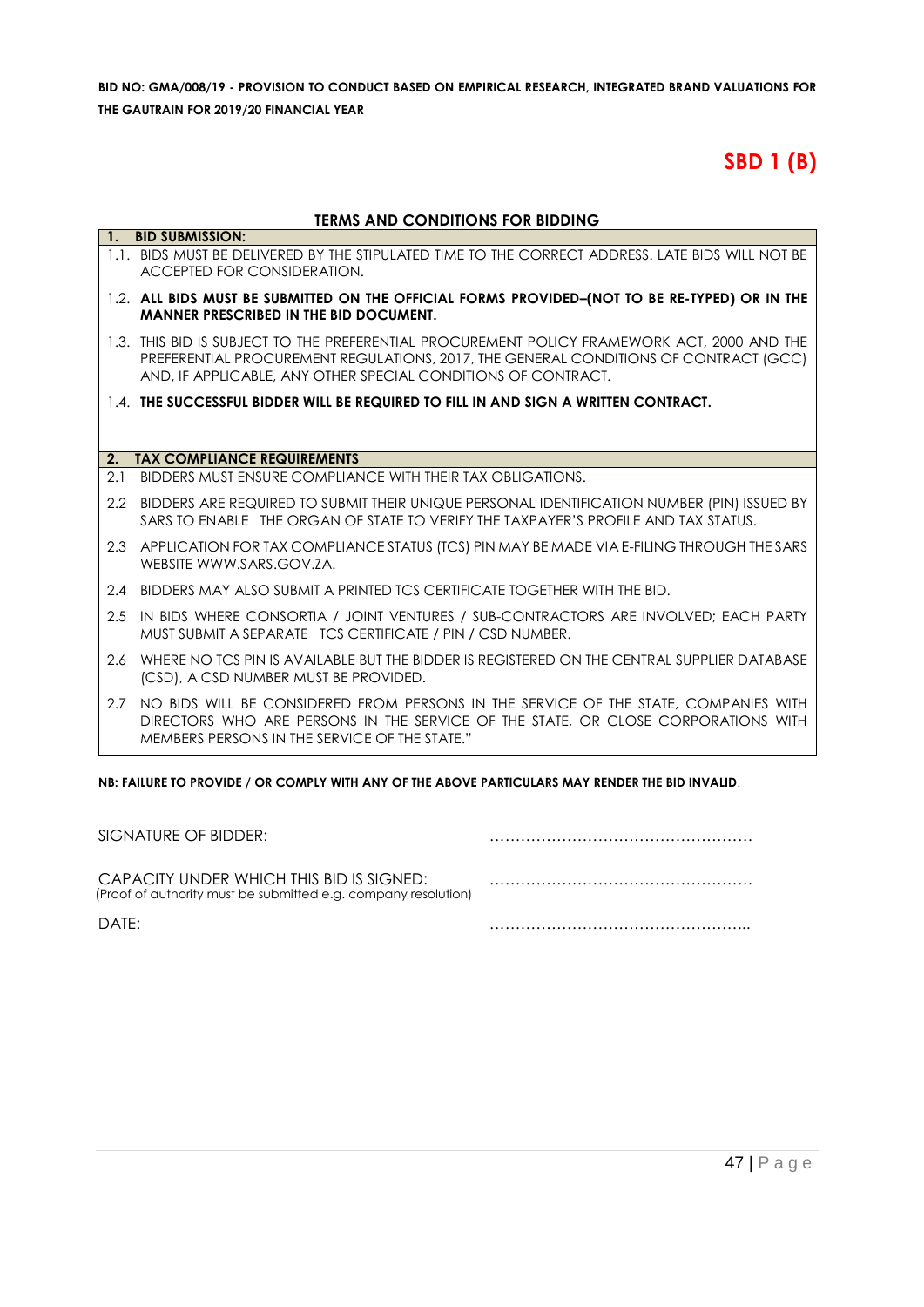# **SBD 3.1**

### **PRICING SCHEDULE**

Name of Bidder: ………………………………………………………….. Ref Number: GMA/008/19

Closing Time: 11H00 AM Closing Date 11 October 2019

#### **OFFER TO BE VALID FOR 90 DAYS FROM THE CLOSING DATE OF BID.**

Bidders are required to submit a separate detailed price proposal.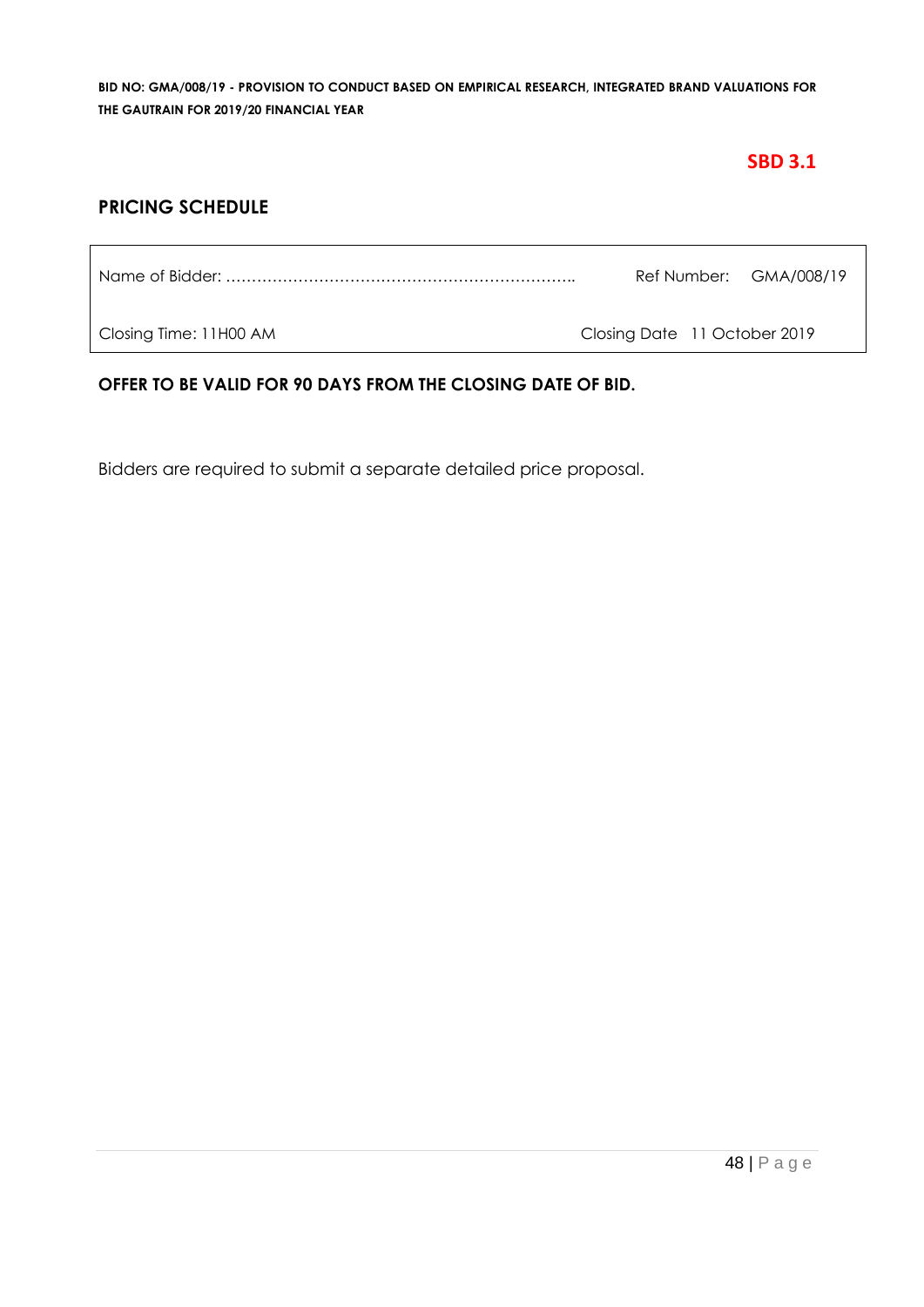#### **PRICING DECLARATION**

#### **SBD 3.2**

Dear Sir/Madam

 $ININODDC$ 

After having carefully read through and examined this RFP Reference Number GMA/008/19 in its entirety together with all the provisions contained in each section of the RFP document.

We hereby offer to conduct based on empirical research, integrated brand valuations for the Gautrain as detailed in the Terms of Reference (TOR) section of the REQUEST FOR PROPOSAL document:

| <b>IN AMOUNT: R</b> | (including VAT) |  |
|---------------------|-----------------|--|
|                     |                 |  |

| $H$ is $V$ $\cup$ $R$ $D$ $\cup$ . |                 |
|------------------------------------|-----------------|
| Ð                                  | (including VAT) |

We confirm that this price covers all costs associated with providing a turnkey solution, to conduct based on empirical research, integrated brand valuations for the Gautrain as per the requirements in the TOR.

We confirm that GMA will incur no additional costs whatsoever over and above this amount.

We undertake to hold this offer open for acceptance for a period of 90 (ninety) days from the date of submission of offers. We further undertake that upon final acceptance of our offer, we will commence with the provision of service when required to do so by the Client.

Moreover, we agree that until formal Contract Documents have been prepared and executed, this Form of Tender, together with a written acceptance from the Client shall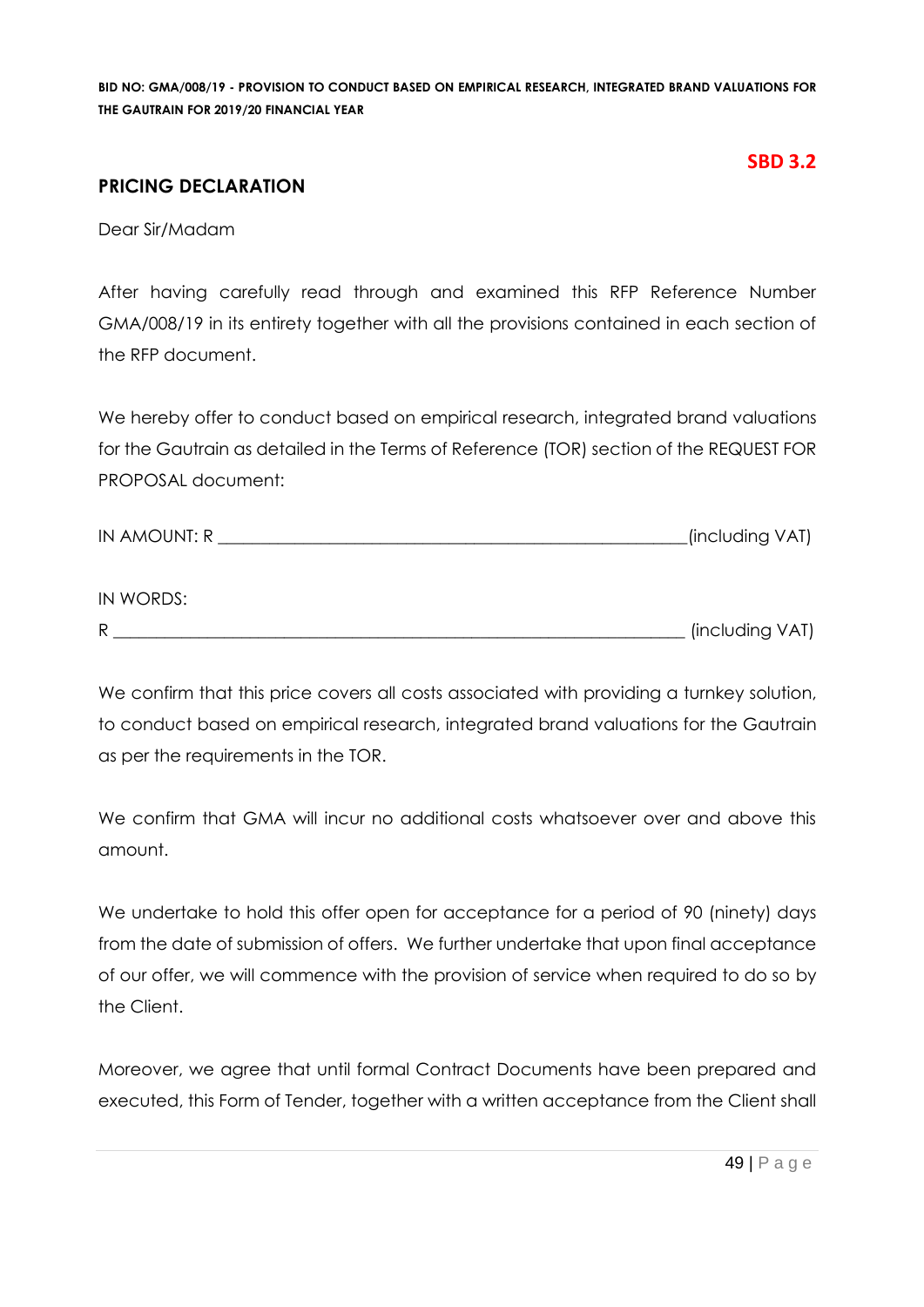constitute a binding agreement between us, governed by the terms and conditions set out in this REQUEST FOR PROPOSAL.

We understand that you are not bound to accept the lowest or any offer and that we must bear all costs which we have incurred in connection with preparing and submitting this tender.

We hereby undertake for the period during which this tender remains open for acceptance not to divulge to any persons, other than the persons to which the tender is submitted, any information relating to the submission of this tender or the details therein except where such is necessary for the submission of this tender.

| <b>PRICE DECLARATION</b><br>(MANDATORY INFORMATION)                                                                                                          |                                                                                     |  |  |  |  |
|--------------------------------------------------------------------------------------------------------------------------------------------------------------|-------------------------------------------------------------------------------------|--|--|--|--|
| certify that:                                                                                                                                                |                                                                                     |  |  |  |  |
| $\Box$<br>above Section of this RFP.                                                                                                                         | I have read, understood and unconditionally accept that the conditions contained in |  |  |  |  |
| I have supplied all the required information, and all the information submitted as part<br>$\Box$<br>of the Pricing Section of this RFP is true and correct. |                                                                                     |  |  |  |  |
| <b>NAME OF BIDDER</b>                                                                                                                                        |                                                                                     |  |  |  |  |
| <b>IDENTITY NUMBER</b>                                                                                                                                       |                                                                                     |  |  |  |  |
| <b>POSITION</b>                                                                                                                                              |                                                                                     |  |  |  |  |
| <b>SIGNATURE OF AUTHORISED</b><br><b>SIGNATORY</b>                                                                                                           |                                                                                     |  |  |  |  |

٦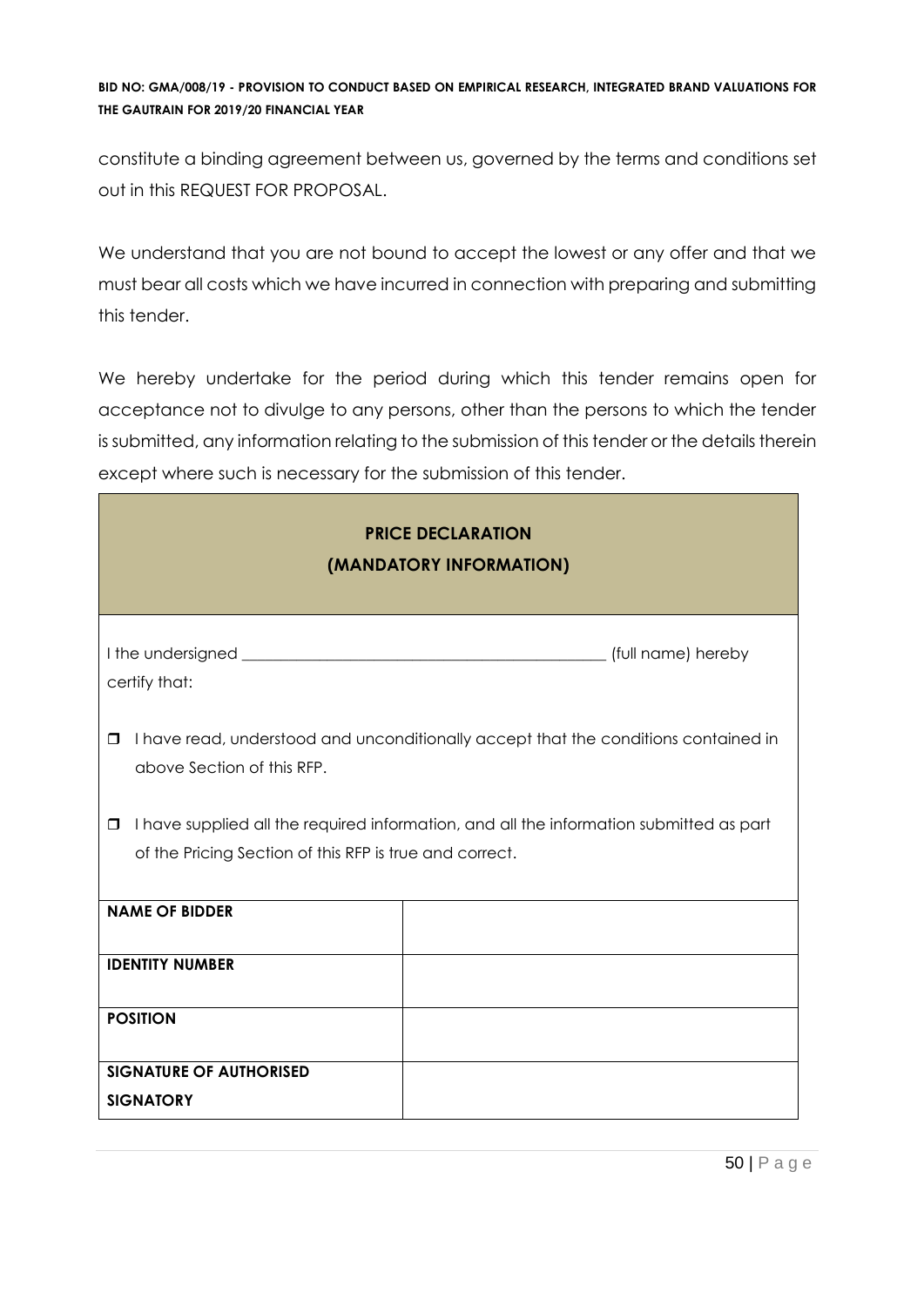#### **DECLARATION OF INTEREST**

1. Any legal person, including persons employed by the state<sup>1</sup>, or persons having a kinship with persons employed by the state, including a blood relationship, may make an offer or offers in terms of this invitation to bid (includes an advertised competitive bid, a limited bid, a proposal or written price quotation). In view of possible allegations of favoritism, should the resulting bid, or part thereof, be awarded to persons employed by the state, or to persons connected with or related to them, it is required that the bidder or his/her authorised representative declare his/her position in relation to the evaluating/adjudicating authority where-

the bidder is employed by the state; and/or

the legal person on whose behalf the bidding document is signed, has a relationship with persons/a person who are/is involved in the evaluation and or adjudication of the bid(s), or where it is known that such a relationship exists between the person or persons for or on whose behalf, the declarant acts and persons who are involved with the evaluation and or adjudication of the bid.

# 2. **In order to give effect to the above, the following questionnaire must be completed and submitted with the bid.**

2.1 Full Name of bidder or his or her representative:

…………………………….……………………………………………..………………………

2.2 Identity Number:………………………………...…………………………………………………….. 2.3 Position occupied in the Company (director, trustee, shareholder, member): ……………………………………………………….…………………………....................…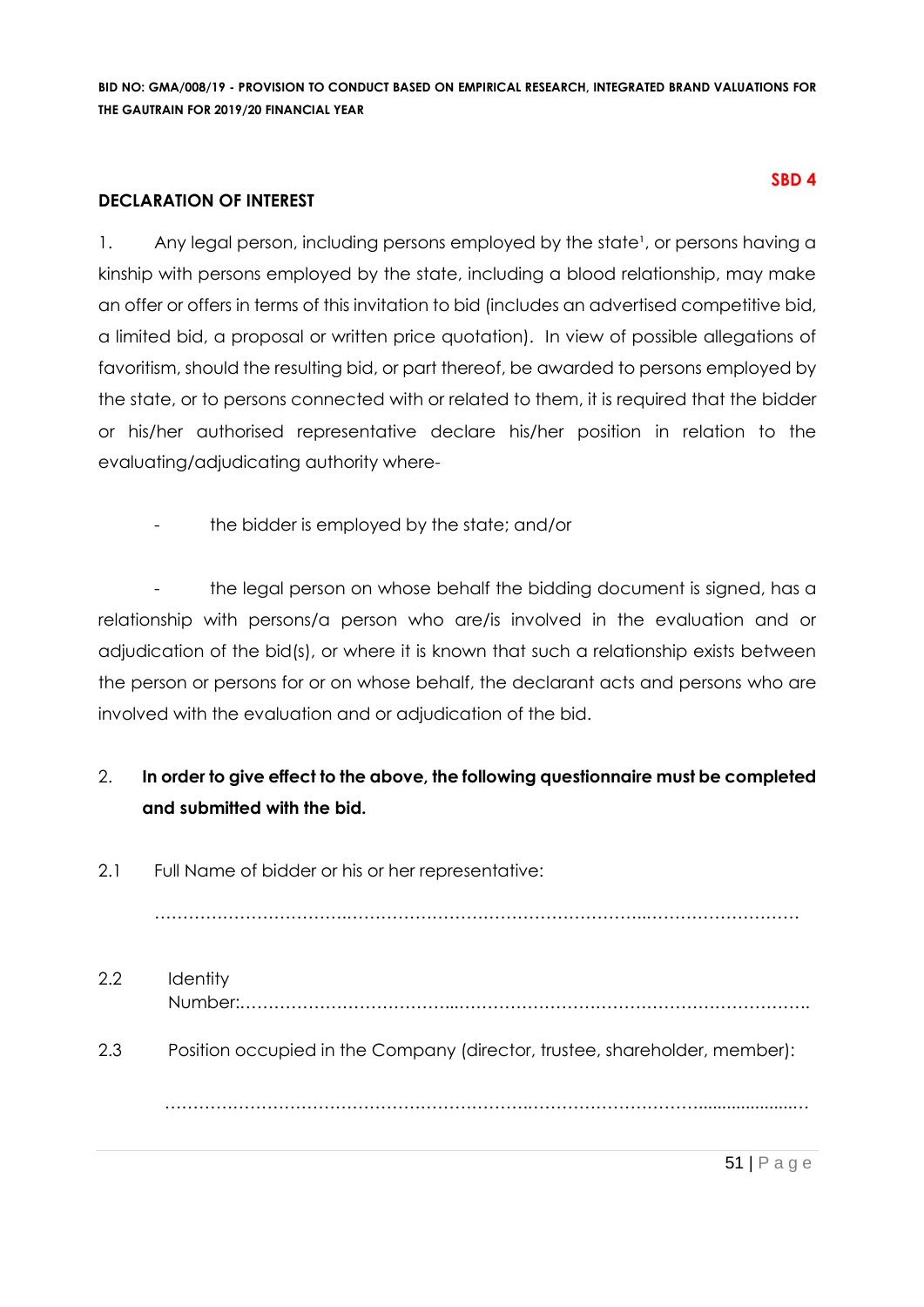2.4 Registration number of company, enterprise, close corporation, partnership agreement or and a structure or an analysis of the structure or an analysis of the structure or or  $\alpha$ trust:…………………………………………....................................................................... 2.5 Tax Reference Number:

- ……………………………………..………………………………………
- 2.6 VAT Registration Number: ………………………………………………………...……..................

2.6.1 The names of all directors / trustees / shareholders / members, their individual identity numbers, tax reference numbers and, if applicable, employee / PERSAL numbers must be indicated in paragraph 3 below.

2.7 Are you or any person connected with the bidder

#### **YES/NO**

Are you or any person connected with the bidder presently employed by the state?

#### **YES/NO**

2.7.1 If so, furnish the following particulars:

Name of person / director / trustee / shareholder/ member

....………………………………………….

Name of state institution at which you or the person connected to the bidder is employed:

……………….……………………………………………………………………………………………

Position occupied in the state

institution:…………………………………….………………………………..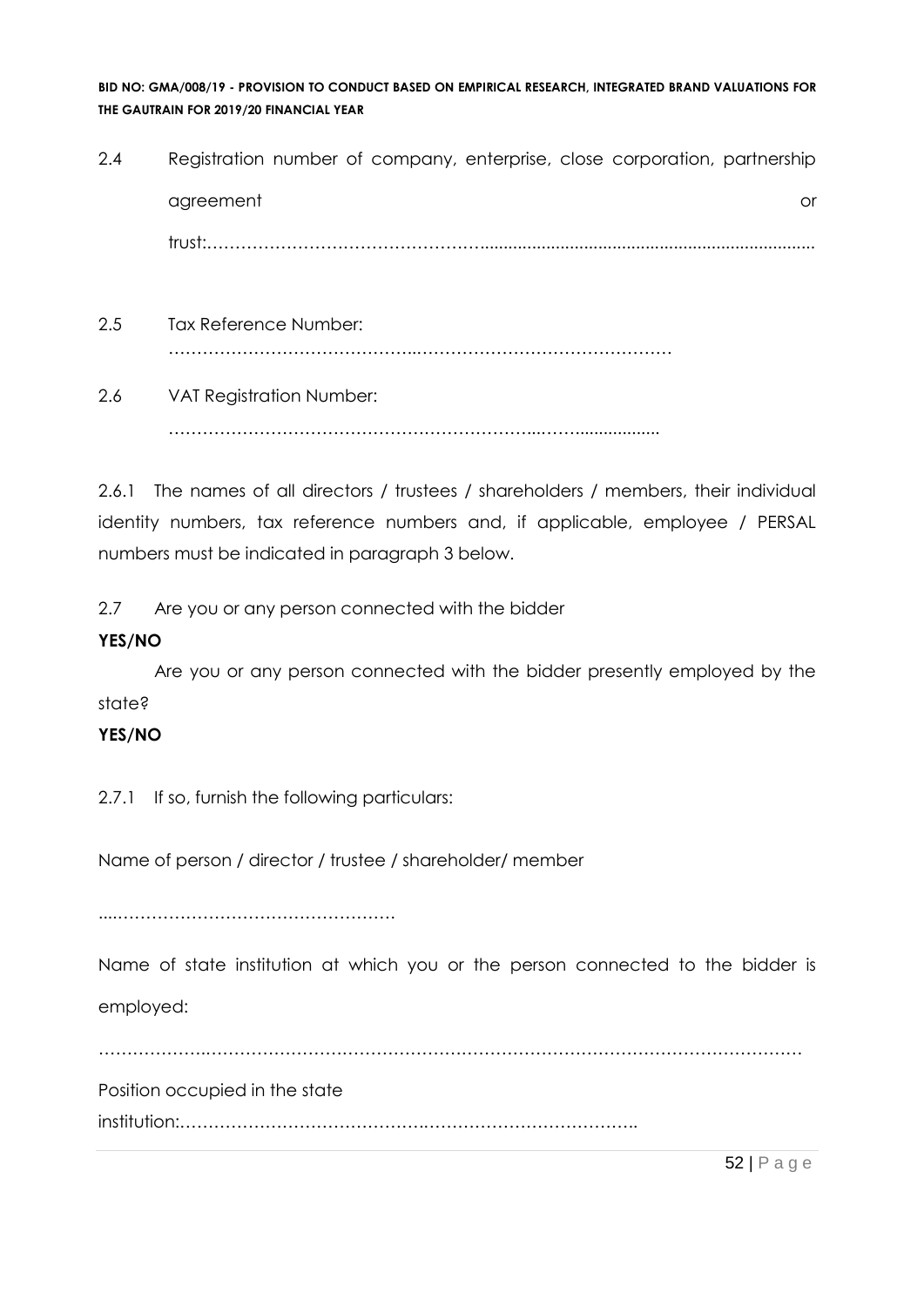Any other particulars: ……………………………………………………………………………….…………………………… ………………………………………………………………………………………..…………………… ……………………………………………………………………………………………...………………

2.7.2 If you are presently employed by the state, did you obtain the appropriate authority to undertake remunerative work outside employment in the public sector?

#### **YES/NO**

2.7.1.1 If yes, did you attach proof of such authority to the bid document? **YES/NO**

(Note: Failure to submit proof of such authority, where applicable, may result in the disqualification of the bid.

2.7.1.2 If no, furnish reasons for non-submission of such proof:

……………………………………………………………………………………………….…………… ……………………………………………………………………………………………….…………… ……………………………………………………………………………………………….……………

2.8 Did you or your spouse, or any of the company's directors / trustees / shareholders / members

or their spouses conduct business with the state in the previous 12 months

#### **YES/NO**

2.8.1 If so, furnish particulars: ……………………………………………………………………………………………….……………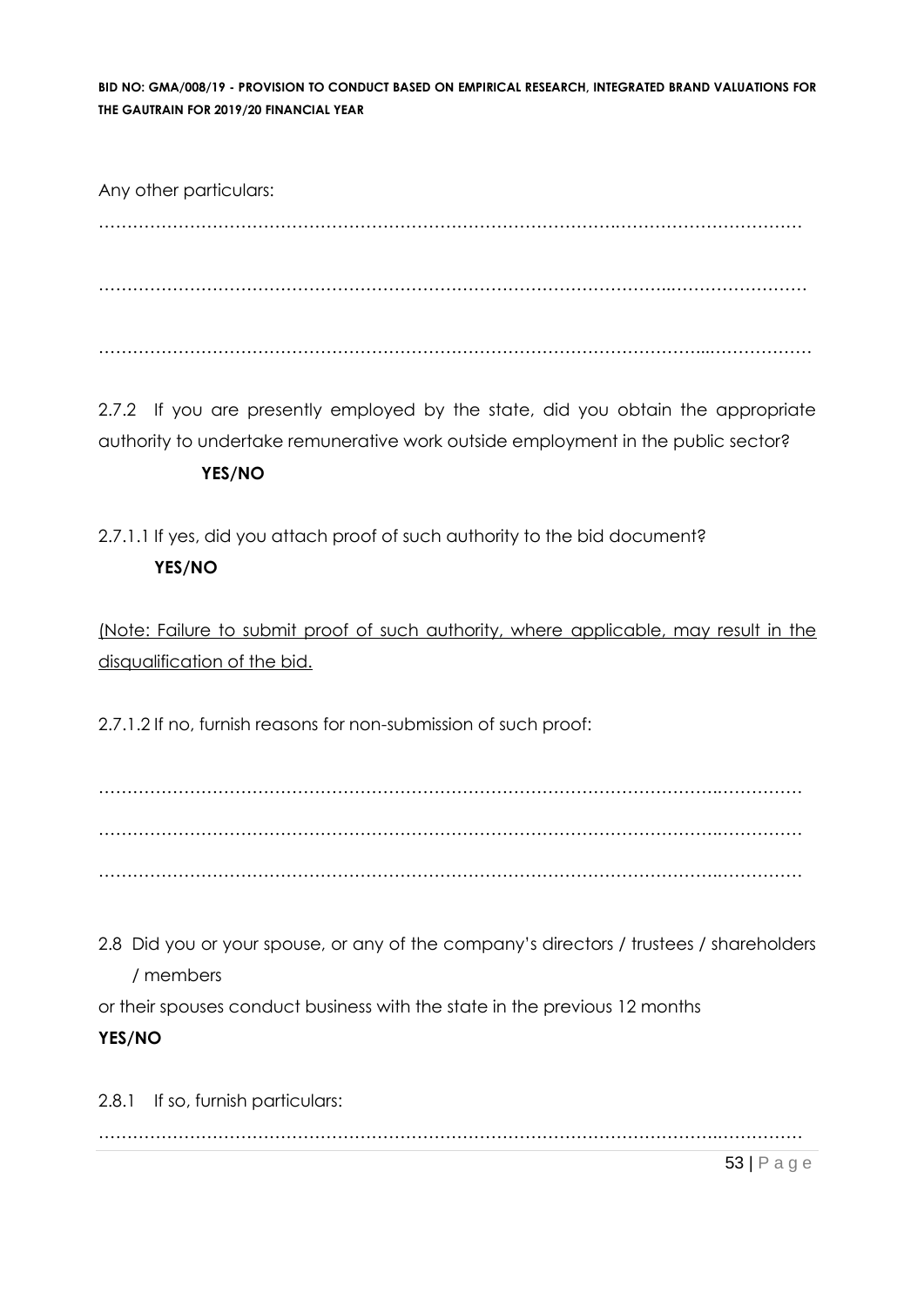……………………………………………………………………………………………….…………… ……………………………………………………………………………………………….……………

2.9 Do you, or any person connected with the bidder, have

#### **YES/NO**

any relationship (family, friend, other) with a person employed by the state and who may be involved with the evaluation and or adjudication of this bid?

2.9.1 If so, furnish particulars.

……………………………………………………………………………………………….…………… ……………………………………………………………………………………………….…………… ……………………………………………………………………………………………….……………

2.10 Are you, or any person connected with the bidder, aware of any relationship (family, friend, other) between any other bidder and any person employed by the state who may be involved with the evaluation and or adjudication of this bid? **YES/NO**

2.10.1 If so, furnish particulars**.**

……………………………………………………………………………………………….…………… ……………………………………………………………………………………………….…………… ……………………………………………………………………………………………….……………

2.11 Do you or any of the directors / trustees / shareholders / members

# **YES/NO**

of the company have any interest in any other related companies whether or not they are bidding for this contract?

2.11.1 If so, furnish particulars: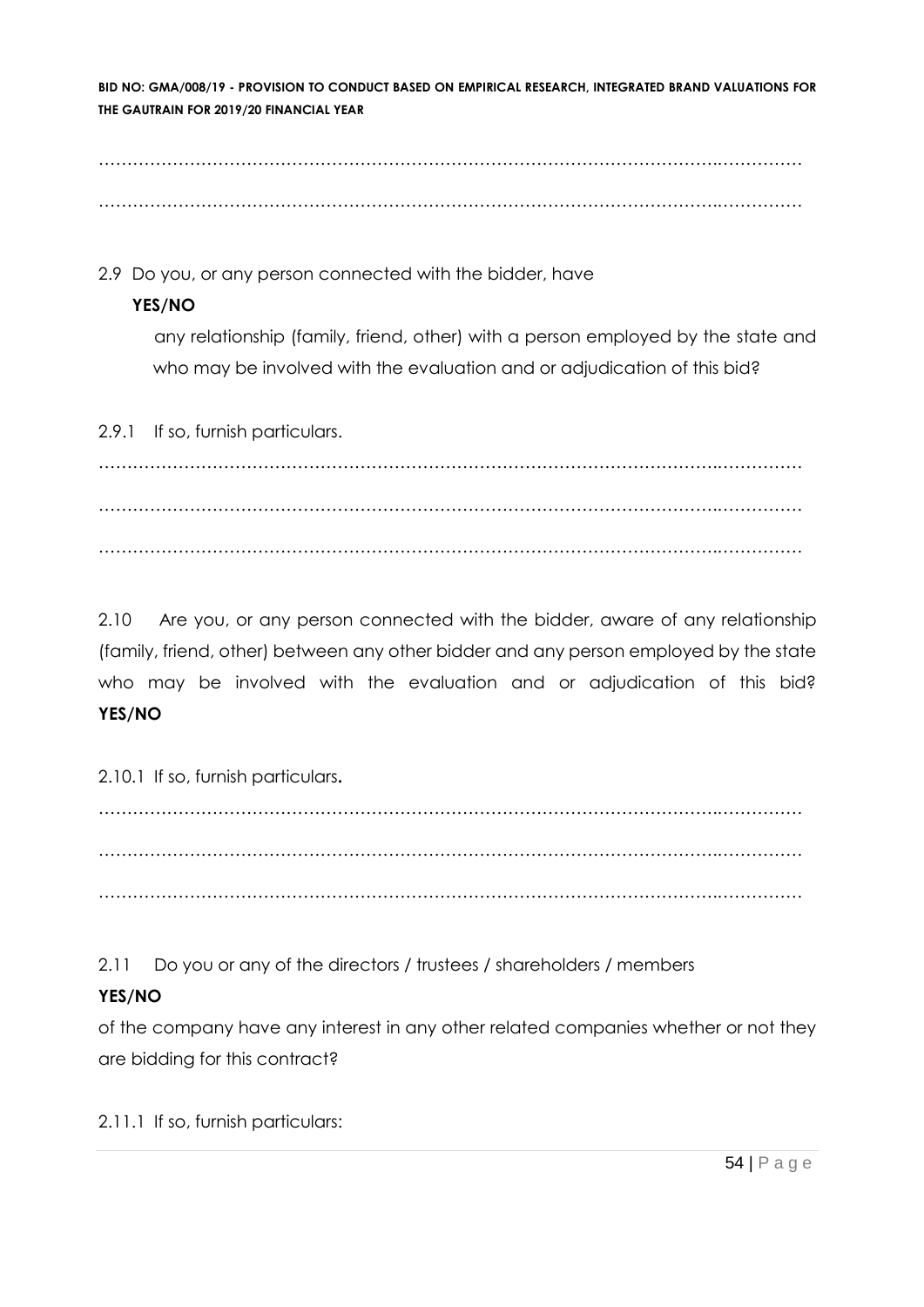……………………………………………………………………………………………….…………… ……………………………………………………………………………………………….…………… ……………………………………………………………………………………………….……………

**3 Full details of director /trustees/members/shareholders.**

| <b>Full Name</b> | <b>Identity</b><br><b>Number</b> | <b>Personal Income Tax</b><br><b>Reference Number</b> | <b>State Employee</b><br>Number / PERSAL<br><b>Number</b> |
|------------------|----------------------------------|-------------------------------------------------------|-----------------------------------------------------------|
|                  |                                  |                                                       |                                                           |
|                  |                                  |                                                       |                                                           |
|                  |                                  |                                                       |                                                           |
|                  |                                  |                                                       |                                                           |
|                  |                                  |                                                       |                                                           |
|                  |                                  |                                                       |                                                           |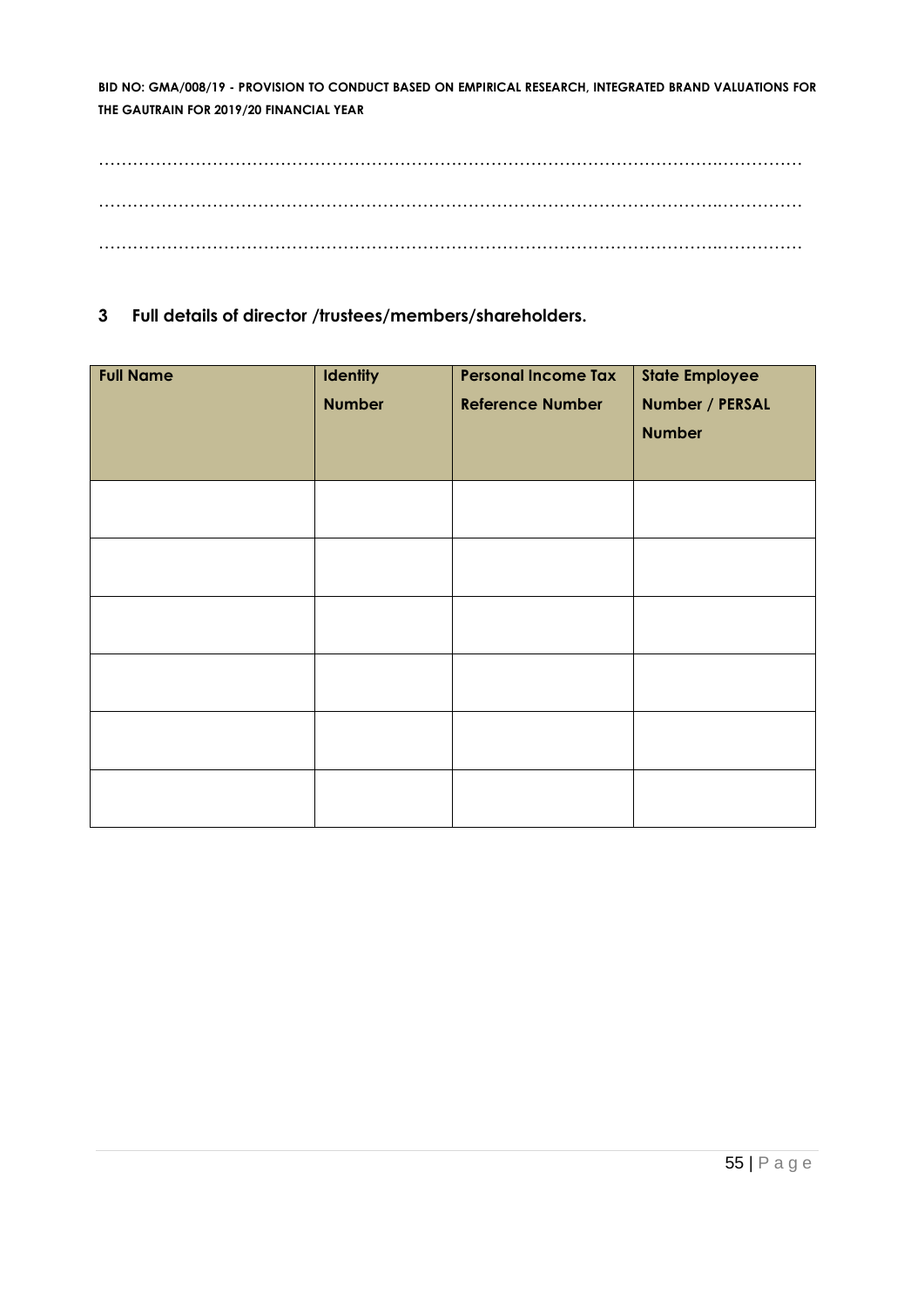| <b>DECLARATION</b>                                                                          |                                                                          |  |  |  |  |
|---------------------------------------------------------------------------------------------|--------------------------------------------------------------------------|--|--|--|--|
|                                                                                             |                                                                          |  |  |  |  |
| CERTIFY THAT THE INFORMATION FURNISHED IN PARAGRAPHS 2 AND 3 ABOVE IS<br>$\Box$<br>CORRECT. |                                                                          |  |  |  |  |
| $\Box$                                                                                      | I ACCEPT THAT THE STATE MAY REJECT THE BID OR ACT AGAINST ME SHOULD THIS |  |  |  |  |
| <b>DECLARATION PROVE TO BE FALSE.</b>                                                       |                                                                          |  |  |  |  |
| <b>NAME OF BIDDER</b>                                                                       |                                                                          |  |  |  |  |
| <b>IDENTITY NUMBER</b>                                                                      |                                                                          |  |  |  |  |
| <b>POSITION</b>                                                                             |                                                                          |  |  |  |  |
| <b>SIGNATURE OF AUTHORISED</b>                                                              |                                                                          |  |  |  |  |
| <b>SIGNATORY</b>                                                                            |                                                                          |  |  |  |  |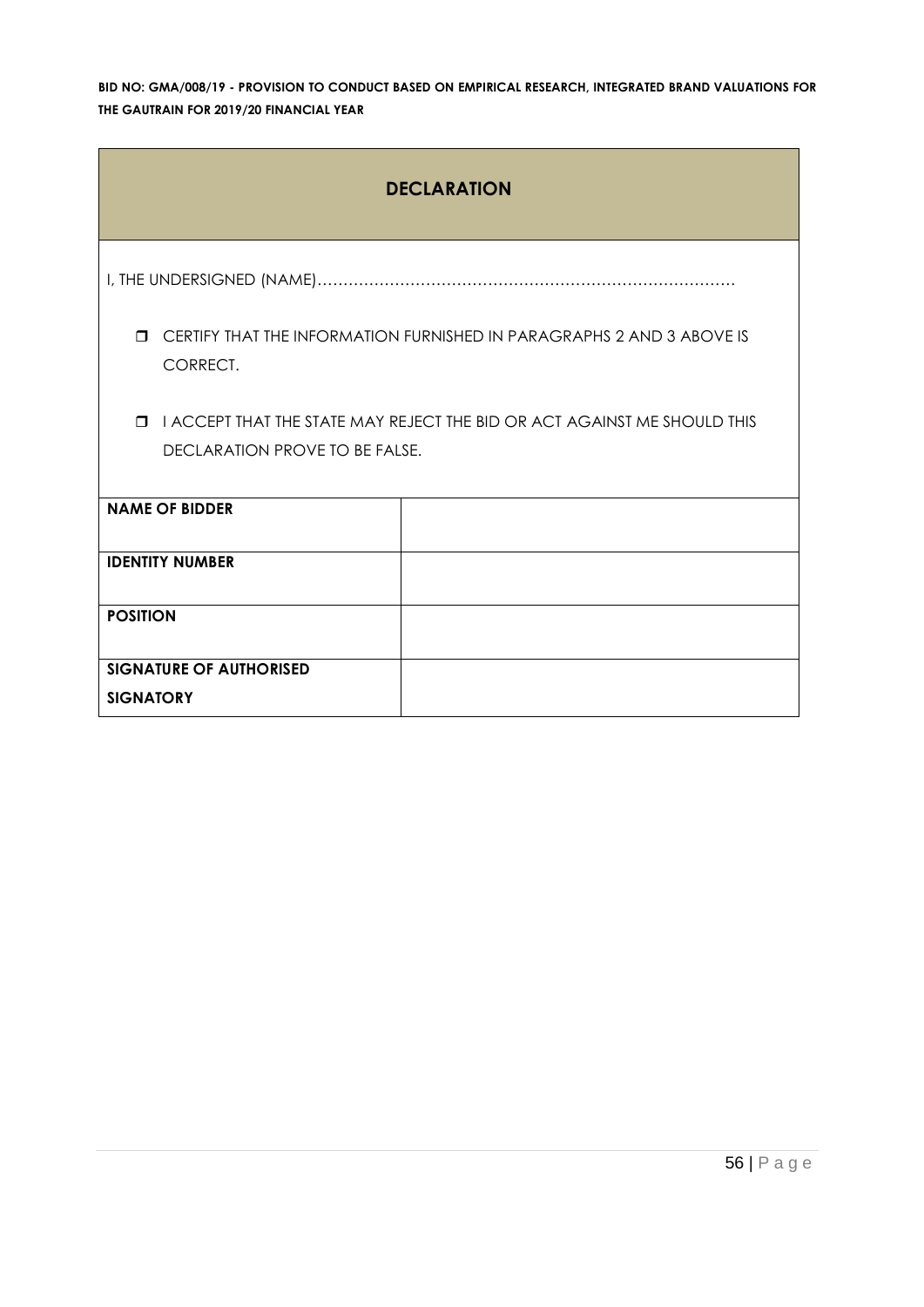### **SBD 6.1**

# **PREFERENCE POINTS CLAIM FORM IN TERMS OF THE PREFERENTIAL PROCUREMENT REGULATIONS 2017**

This preference form must form part of all bids invited. It contains general information and serves as a claim form for preference points for Broad-Based Black Economic Empowerment (B-BBEE) Status Level of Contribution

# **NB: BEFORE COMPLETING THIS FORM, BIDDERS MUST STUDY THE GENERAL CONDITIONS, DEFINITIONS AND DIRECTIVES APPLICABLE IN RESPECT OF B-BBEE, AS PRESCRIBED IN THE PREFERENTIAL PROCUREMENT REGULATIONS, 2017.**

#### **1. GENERAL CONDITIONS**

- 1.1 The following preference point systems are applicable to all bids:
	- the 80/20 system for requirements with a Rand value of up to R50 000 000 (all applicable taxes included); and
	- the 90/10 system for requirements with a Rand value above R50 000 000 (all applicable taxes included).

#### 1.2

- a) The value of this bid is estimated to not exceed R50 000 000 (all applicable taxes included) and therefore the 80/20 preference point system shall be applicable; or
- 1.3 Points for this bid shall be awarded for:
	- (a) Price; and
	- (b) B-BBEE Status Level of Contributor.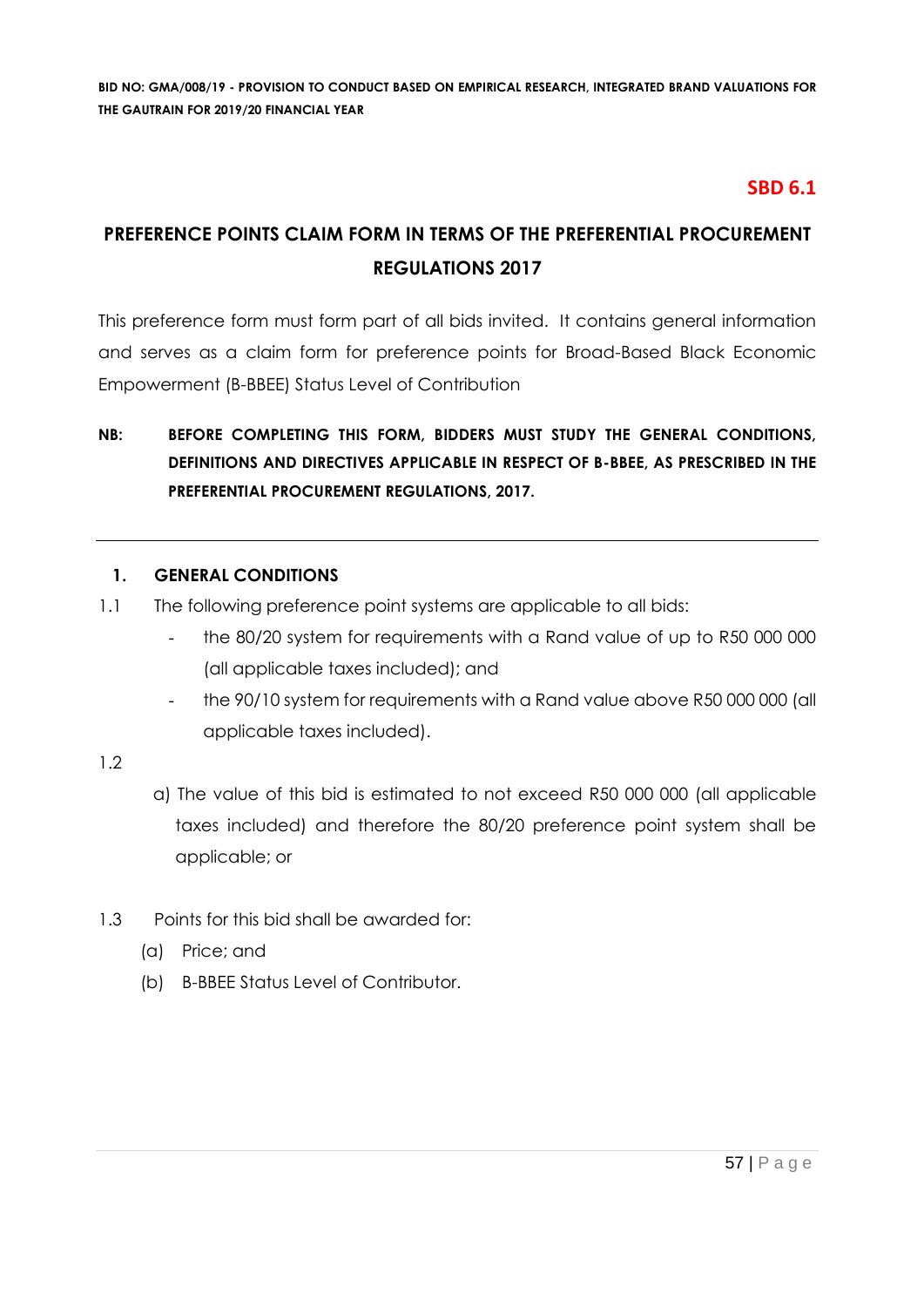#### 1.4 The maximum points for this bid are allocated as follows:

|                                                   | <b>POINTS</b> |
|---------------------------------------------------|---------------|
| <b>PRICE</b>                                      |               |
| <b>B-BBEE STATUS LEVEL OF CONTRIBUTOR</b>         | 20            |
| Total points for Price and B-BBEE must not exceed | 100           |

- 1.5 Failure on the part of a bidder to submit proof of B-BBEE Status level of contributor together with the bid, will be interpreted to mean that preference points for B-BBEE status level of contribution are not claimed.
- 1.6 The purchaser reserves the right to require of a bidder, either before a bid is adjudicated or at any time subsequently, to substantiate any claim in regard to preferences, in any manner required by the purchaser.

#### **2. DEFINITIONS**

- (a) **"B-BBEE"** means broad-based black economic empowerment as defined in section 1 of the Broad-Based Black Economic Empowerment Act;
- (b) "**B-BBEE status level of contributor"** means the B-BBEE status of an entity in terms of a code of good practice on black economic empowerment, issued in terms of section 9(1) of the Broad-Based Black Economic Empowerment Act;
- (c) **"bid"** means a written offer in a prescribed or stipulated form in response to an invitation by an organ of state for the provision of goods or services, through price quotations, advertised competitive bidding processes or proposals;
- (d) **"Broad-Based Black Economic Empowerment Act"** means the Broad-Based Black Economic Empowerment Act, 2003 (Act No. 53 of 2003);
- **(e) "EME"** means an Exempted Micro Enterprise in terms of a code of good practice on black economic empowerment issued in terms of section 9 (1) of the Broad-Based Black Economic Empowerment Act;
- 58 | P a g e (f) **"functionality"** means the ability of a tenderer to provide goods or services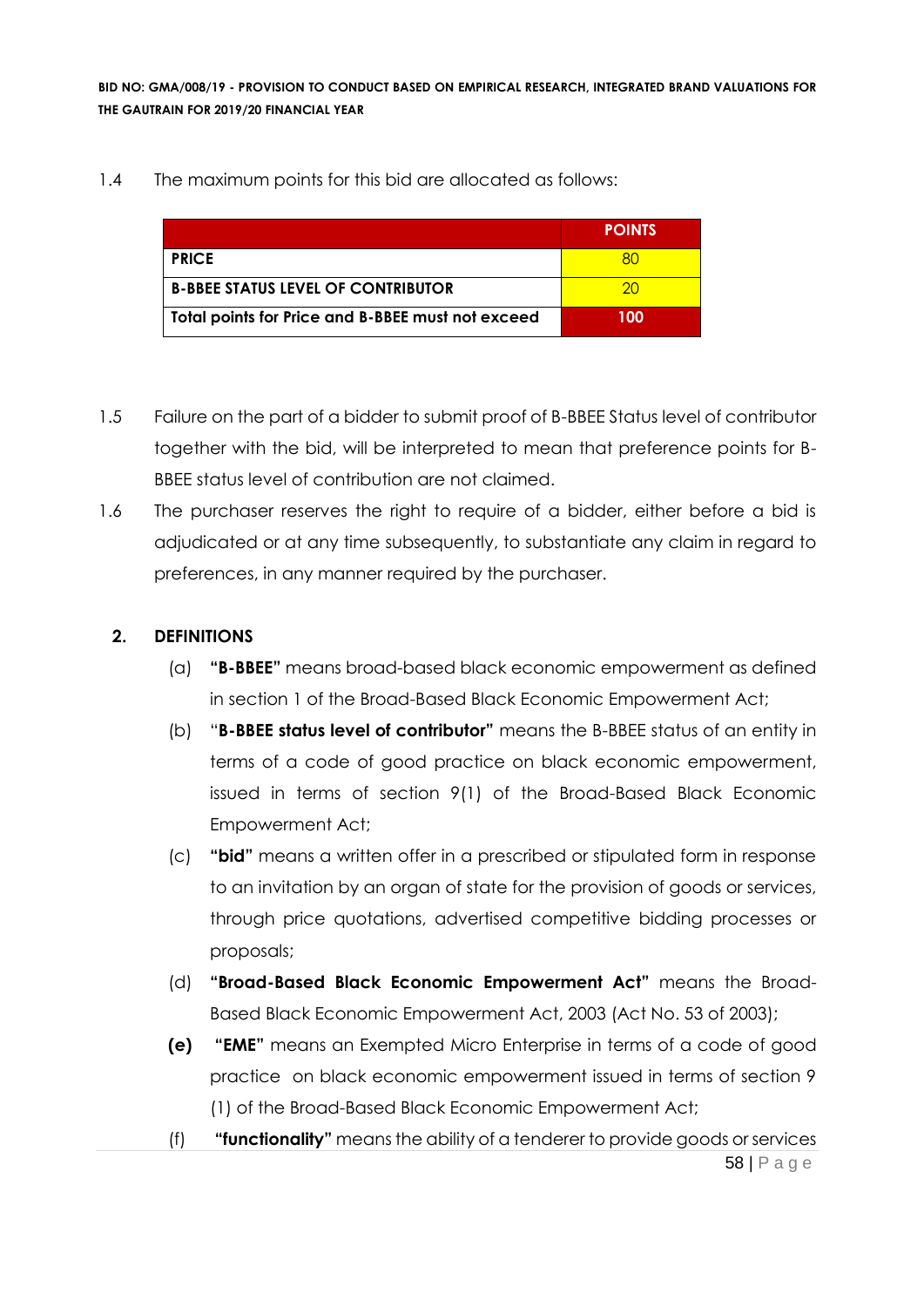in accordance with specifications as set out in the tender documents.

- (g) **"prices"** includes all applicable taxes less all unconditional discounts;
- (h) **"proof of B-BBEE status level of contributor"** means:
	- **1)** B-BBEE Status level certificate issued by an authorized body or person;
	- **2)** A sworn affidavit as prescribed by the B-BBEE Codes of Good Practice;
	- **3)** Any other requirement prescribed in terms of the B-BBEE Act;
- (i) **"QSE"** means a qualifying small business enterprise in terms of a code of good practice on black economic empowerment issued in terms of section 9 (1) of the Broad-Based Black Economic Empowerment Act;
	- *(j)* **"rand value"** means the total estimated value of a contract in Rand, calculated at the time of bid invitation, and includes all applicable taxes;

# **3. POINTS AWARDED FOR PRICE**

# **3.1 THE 80/20 PREFERENCE POINT SYSTEMS**

A maximum of 80 points is allocated for price on the following basis:

 **80/20**

$$
Ps = 80 \left( 1 - \frac{Pt - P \min P}{ \min} \right)
$$

Where

Ps = Points scored for price of bid under consideration

 $Pt = Price of bid under consideration$ 

Pmin = Price of lowest acceptable bid

# **4. POINTS AWARDED FOR B-BBEE STATUS LEVEL OF CONTRIBUTOR**

4.1 In terms of Regulation 6 (2) and 7 (2) of the Preferential Procurement Regulations, preference points must be awarded to a bidder for attaining the B-BBEE status level of contribution in accordance with the table below: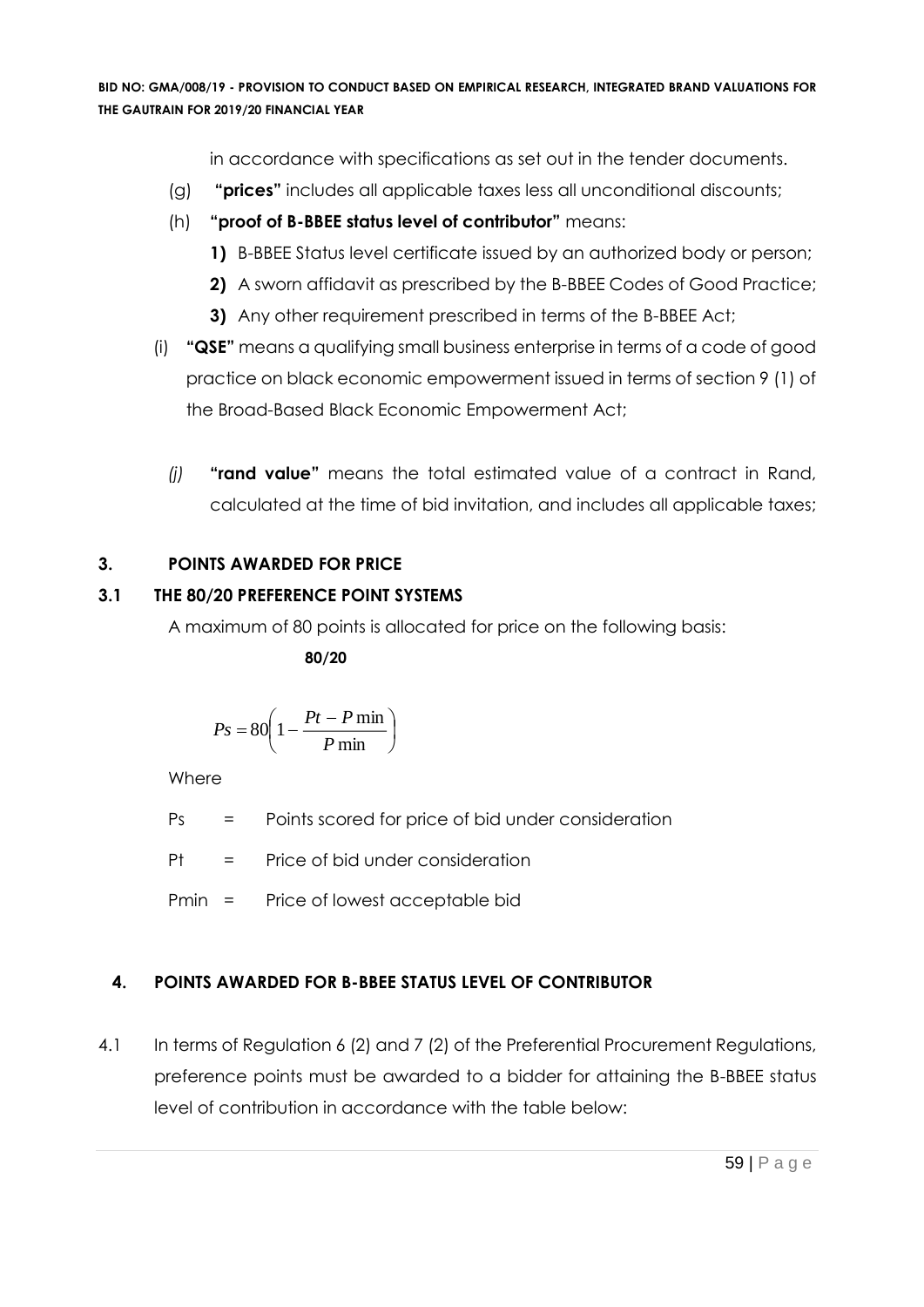| <b>B-BBEE Status Level of</b><br><b>Contributor</b> | <b>Number of points</b><br>(80/20 system) |
|-----------------------------------------------------|-------------------------------------------|
| 1                                                   | 20                                        |
| 2                                                   | 18                                        |
| 3                                                   | 14                                        |
| 4                                                   | 12                                        |
| 5                                                   | 8                                         |
| 6                                                   | 6                                         |
| 7                                                   | 4                                         |
| 8                                                   | 2                                         |
| Non-compliant<br>contributor                        |                                           |

#### **5. BID DECLARATION**

5.1 Bidders who claim points in respect of B-BBEE Status Level of Contribution must complete the following:

# **6. B-BBEE STATUS LEVEL OF CONTRIBUTOR CLAIMED IN TERMS OF PARAGRAPHS 1.4 AND 4.1**

6.1 B-BBEE Status Level of Contributor: = ……… (maximum of 20 points) (Points claimed in respect of paragraph 7.1 must be in accordance with the table reflected in paragraph 4.1 and must be substantiated by relevant proof of B-BBEE status level of contributor.

#### **7. SUB-CONTRACTING**

7.1 Will any portion of the contract be sub-contracted?

#### (*Tick applicable box*)



7.1.1 If yes, indicate:

| i) |         | What percentage | ot of | the | contract | will | be.  |
|----|---------|-----------------|-------|-----|----------|------|------|
|    |         |                 |       |     |          |      |      |
|    | ii) The | name            |       | ∩t  | the.     |      | sub- |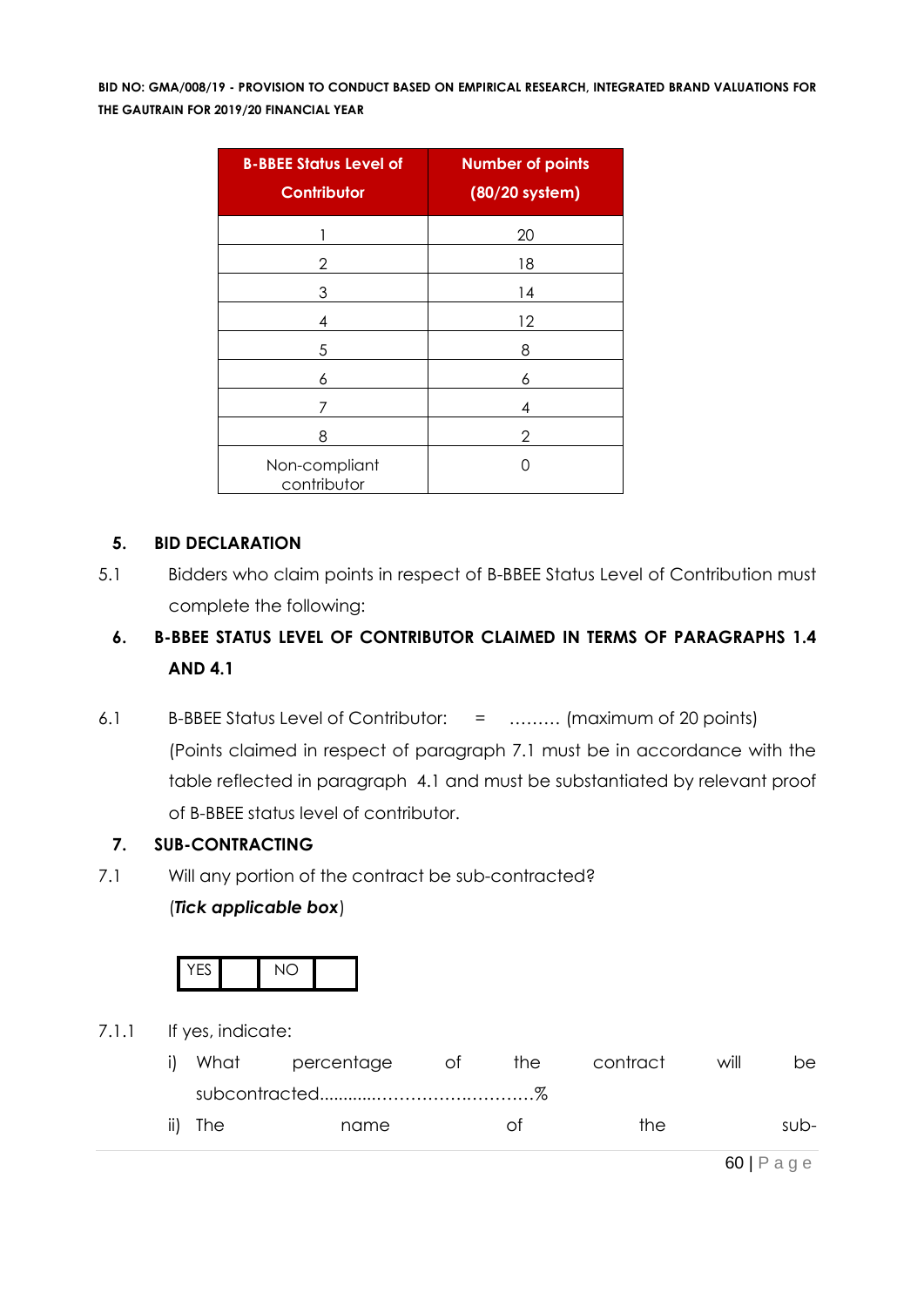contractor…………………………………………………………..

iii) The B-BBEE status level of the subcontractor......................................……………..

iv) Whether the sub-contractor is an EME or QSE

#### *(Tick applicable box*)



v) Specify, by ticking the appropriate box, if subcontracting with an enterprise in terms of Preferential Procurement Regulations,2017:

| Designated Group: An EME or QSE which is at last 51% owned by:    | <b>EME</b> | <b>QSE</b> |
|-------------------------------------------------------------------|------------|------------|
|                                                                   | $\sqrt{ }$ | V          |
| <b>Black people</b>                                               |            |            |
| Black people who are youth                                        |            |            |
| Black people who are women                                        |            |            |
| <b>Black people with disabilities</b>                             |            |            |
| Black people living in rural or underdeveloped areas or townships |            |            |
| Cooperative owned by black people                                 |            |            |
| Black people who are military veterans                            |            |            |
| <b>OR</b>                                                         |            |            |
| Any EME                                                           |            |            |
| Any QSE                                                           |            |            |

#### 8. **DECLARATION WITH REGARD TO COMPANY/FIRM**

| 8.1 |  |                                        |  |  |  |  |
|-----|--|----------------------------------------|--|--|--|--|
| 8.2 |  |                                        |  |  |  |  |
| 8.3 |  |                                        |  |  |  |  |
| 8.4 |  | <b>TYPE OF COMPANY/ FIRM</b>           |  |  |  |  |
|     |  | Partnership/Joint Venture / Consortium |  |  |  |  |
|     |  | One person business/sole propriety     |  |  |  |  |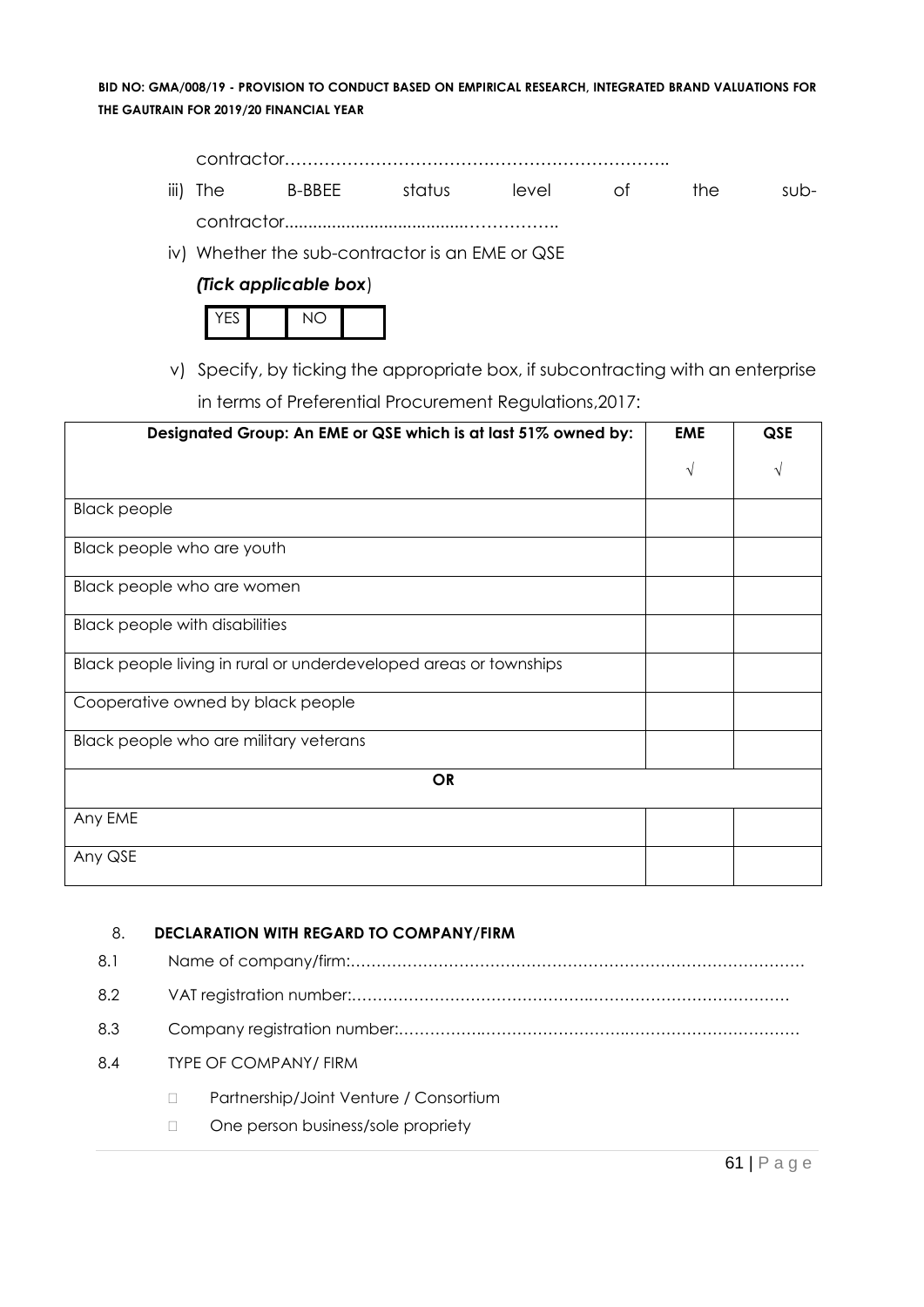- D Close corporation
- D Company
- □ (Pty) Limited

[TICK APPLICABLE BOX]

#### 8.5 DESCRIBE PRINCIPAL BUSINESS ACTIVITIES

…………………………………………………………………………………………………………… …………………………………………………………………………………………………………… ……………………………………………………………………………………………………………

……………………………………………………………………………………………………………

#### 8.6 COMPANY CLASSIFICATION

- Manufacturer
- **D** Supplier
- D Professional service provider
- □ Other service providers, e.g. transporter, etc.

[*TICK APPLICABLE BOX*]

- 8.7 Total number of years the company/firm has been in business:……………………………
- 8.8 I/we, the undersigned, who is / are duly authorised to do so on behalf of the company/firm, certify that the points claimed, based on the B-BBE status level of contributor indicated in paragraphs 1.4 and 6.1 of the foregoing certificate, qualifies the company/ firm for the preference(s) shown and I / we acknowledge that:
	- i) The information furnished is true and correct;
	- ii) The preference points claimed are in accordance with the General Conditions as indicated in paragraph 1 of this form;
	- iii) In the event of a contract being awarded as a result of points claimed as shown in paragraphs 1.4 and 6.1, the contractor may be required to furnish documentary proof to the satisfaction of the purchaser that the claims are correct;
	- iv) If the B-BBEE status level of contributor has been claimed or obtained on a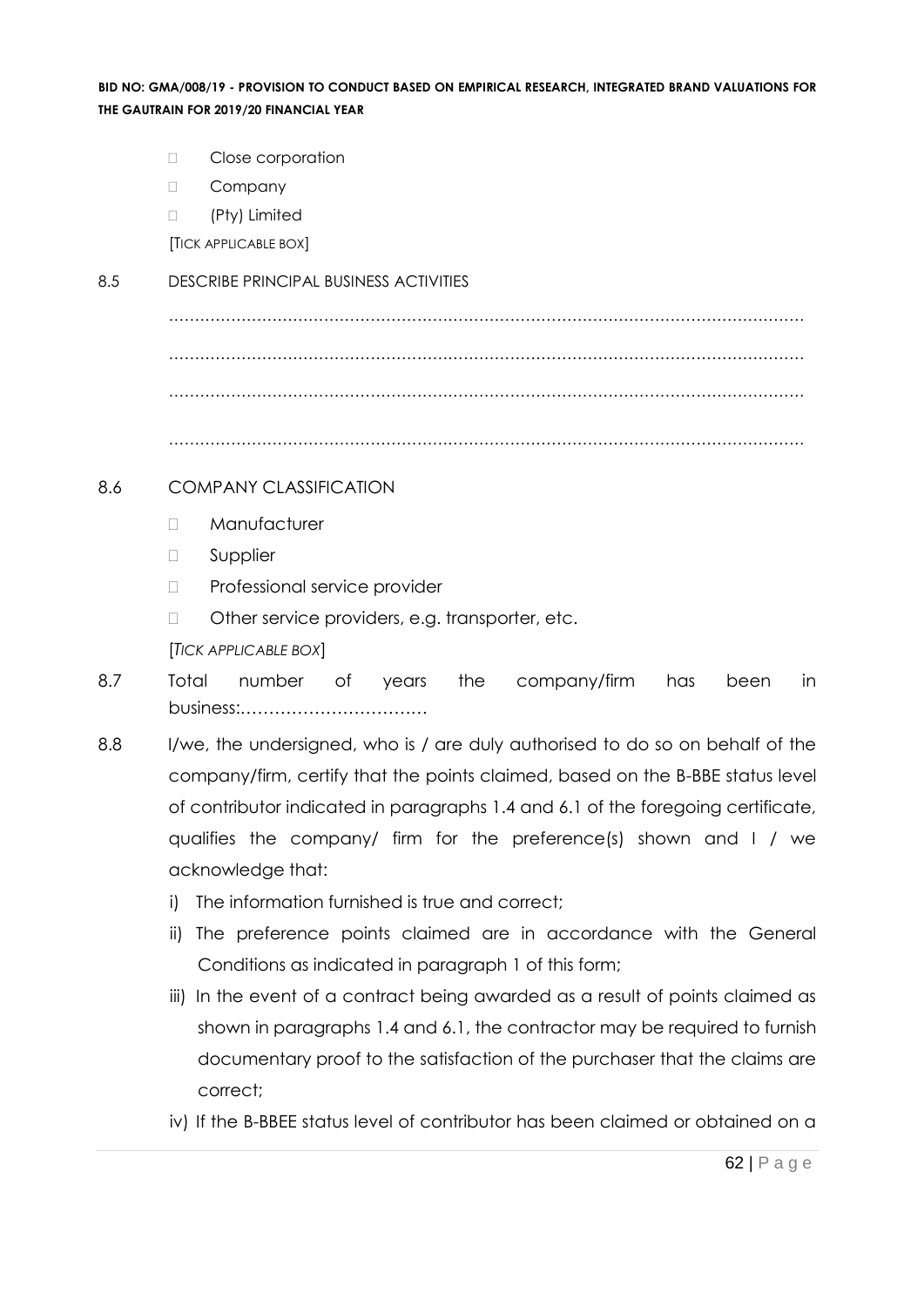fraudulent basis or any of the conditions of contract have not been fulfilled, the purchaser may, in addition to any other remedy it may have –

- (a) disqualify the person from the bidding process;
- (b) recover costs, losses or damages it has incurred or suffered as a result of that person's conduct;
- (c) cancel the contract and claim any damages which it has suffered as a result of having to make less favourable arrangements due to such cancellation;
- (d) recommend that the bidder or contractor, its shareholders and directors, or only the shareholders and directors who acted on a fraudulent basis, be restricted by the National Treasury from obtaining business from any organ of state for a period not exceeding 10 years, after the *audi alteram partem* (hear the other side) rule has been applied; and
- (e) forward the matter for criminal prosecution.

| <b>WITNESSES</b>                         |  |  |  |
|------------------------------------------|--|--|--|
| <b>NAME OF BIDDER</b>                    |  |  |  |
| <b>IDENTITY NUMBER</b>                   |  |  |  |
| <b>POSITION</b>                          |  |  |  |
| <b>AUTHORISED SIGNATORIES OF BIDDERS</b> |  |  |  |
| <b>WITNESS 1</b>                         |  |  |  |
| <b>WITNESS 2</b>                         |  |  |  |
| <b>DATE</b>                              |  |  |  |
| <b>ADDRESS</b>                           |  |  |  |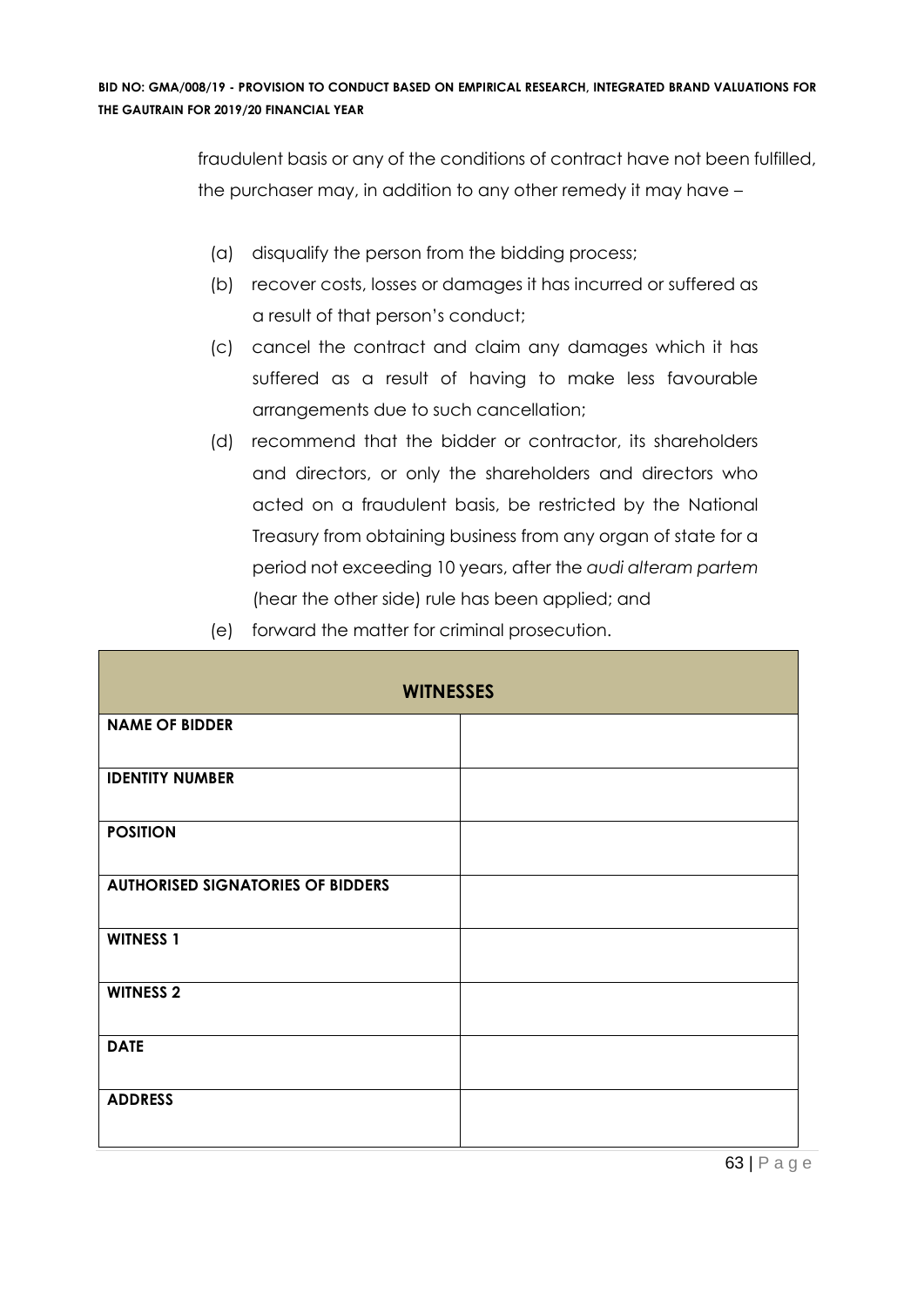#### **SBD 8**

#### **DECLARATION OF BIDDERS PAST SUPPLY CHAIN MANAGEMENT PRACTICES**

- 1 This declaration is used by GMA in ensuring that when goods and services are being procured, all reasonable steps are taken to combat the abuse of the supply chain management system.
- 2 The bid of any bidder may be disregarded if that bidder, or any of its directors have
	- a. abused the institution's supply chain management system;
	- b. committed fraud or any other improper conduct in relation to such system; or
	- c. failed to perform on any previous contract.

# **3 In order to give effect to the above, the following questionnaire must be completed and submitted with the bid.**

| NO.   | <b>QUESTION</b>                                                                     | <b>YES</b> | <b>NO</b> |
|-------|-------------------------------------------------------------------------------------|------------|-----------|
| 4.1   | Is the bidder or any of its directors listed on the National Treasury's Database of | Yes        | <b>No</b> |
|       | Restricted Suppliers as companies or persons prohibited from doing business with    |            |           |
|       | the public sector?                                                                  |            |           |
|       | (Companies or persons who are listed on this Database were informed in writing      |            |           |
|       | of this restriction by the Accounting Officer/Authority of the institution that     |            |           |
|       | imposed the restriction after the audi alteram partem rule was applied).            |            |           |
|       | The Database of Restricted Suppliers now resides on the National Treasury's         |            |           |
|       | website (www.treasury.gov.za) and can be accessed by clicking on its link at the    |            |           |
|       | bottom of the home page.                                                            |            |           |
| 4.1.1 | If so, furnish particulars:                                                         |            |           |
|       |                                                                                     |            |           |
|       |                                                                                     |            |           |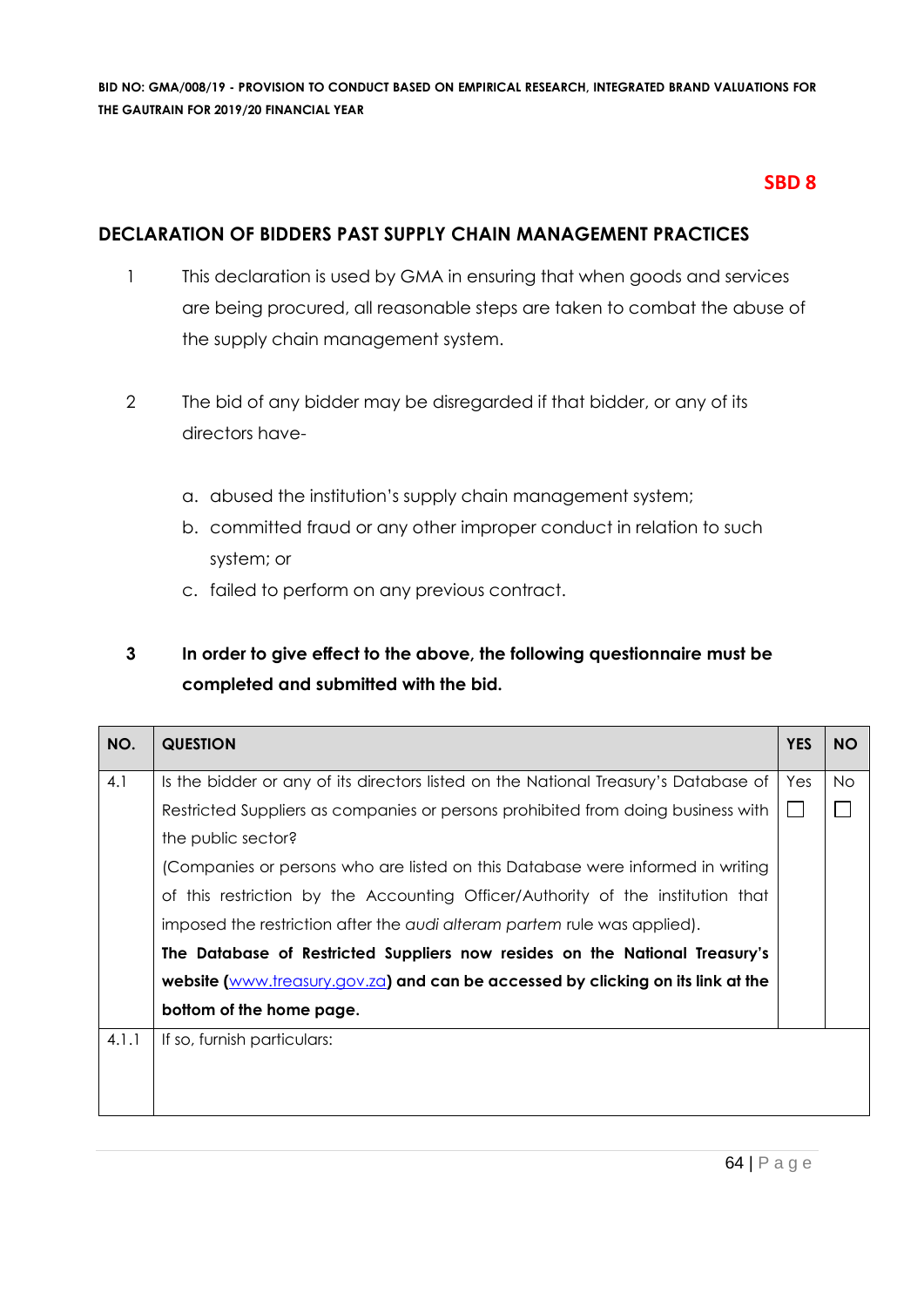| 4.2   | Is the bidder or any of its directors listed on the Register for Tender Defaulters in<br>terms of section 29 of the Prevention and Combating of Corrupt Activities Act (No<br>12 of 2005)?<br>The Register for Tender Defaulters can be accessed on the National Treasury's<br>website (www.treasury.gov.za) by clicking on its link at the bottom of the home<br>page. |  |
|-------|-------------------------------------------------------------------------------------------------------------------------------------------------------------------------------------------------------------------------------------------------------------------------------------------------------------------------------------------------------------------------|--|
| 4.2.1 | If so, furnish particulars:                                                                                                                                                                                                                                                                                                                                             |  |
| 4.3   | Was the bidder or any of its directors convicted by a court of law (including a<br>court outside of the Republic of South Africa) for fraud or corruption during the<br>past five years?                                                                                                                                                                                |  |
| 4.3.1 | If so, furnish particulars:                                                                                                                                                                                                                                                                                                                                             |  |
| 4.4   | Was any contract between the bidder and any organ of state terminated<br>during the past five years on account of failure to perform on or comply with the<br>contract?                                                                                                                                                                                                 |  |
| 4.4.1 | If so, furnish particulars:                                                                                                                                                                                                                                                                                                                                             |  |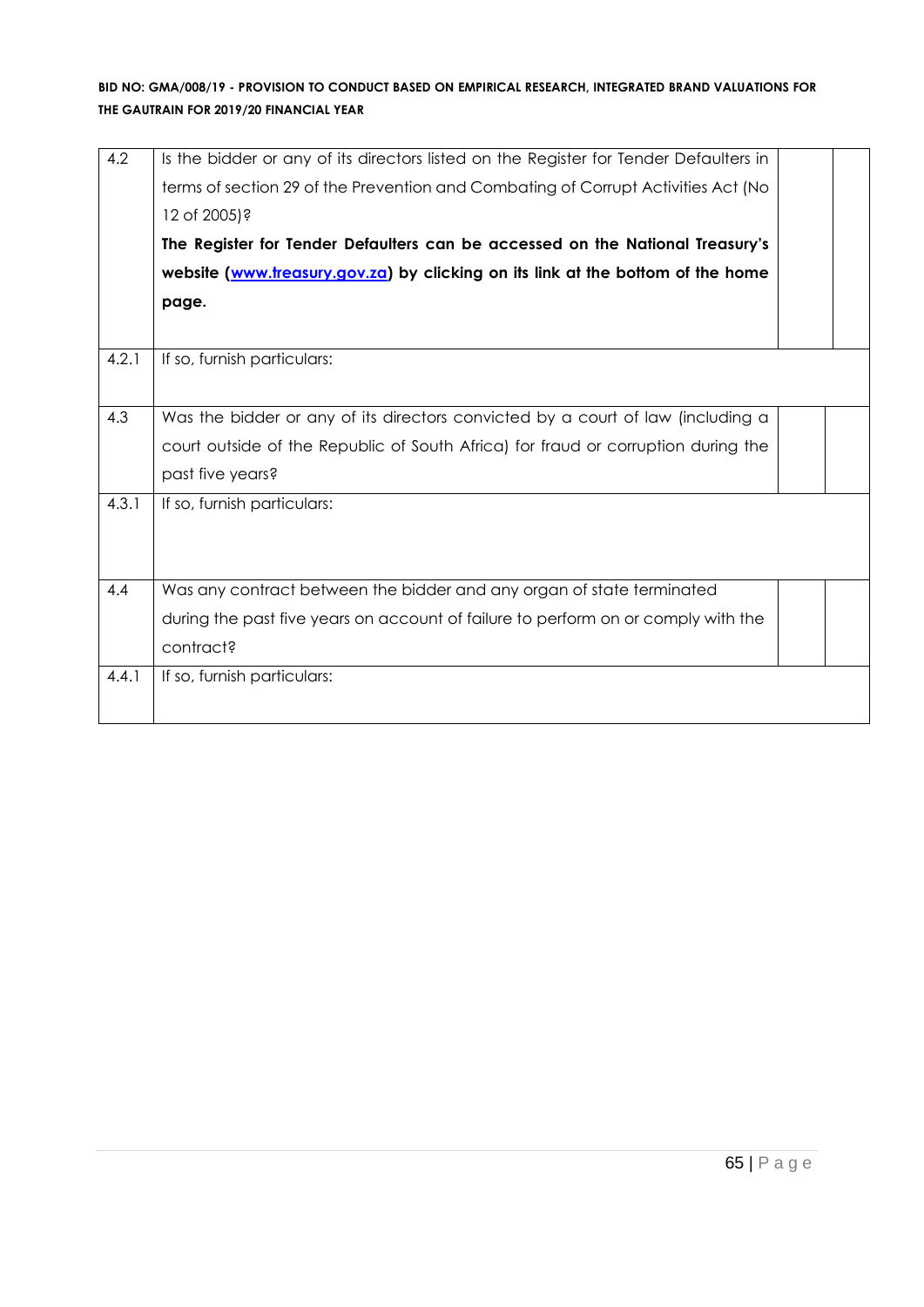|                             | <b>CERTIFICATION</b>                                  |                                                                                      |  |  |  |  |  |  |
|-----------------------------|-------------------------------------------------------|--------------------------------------------------------------------------------------|--|--|--|--|--|--|
|                             |                                                       |                                                                                      |  |  |  |  |  |  |
|                             |                                                       |                                                                                      |  |  |  |  |  |  |
| $\Box$                      |                                                       | CERTIFY THAT THE INFORMATION FURNISHED ON THIS DECLARATION FORM IS TRUE AND CORRECT. |  |  |  |  |  |  |
| $\Box$                      |                                                       | I ACCEPT THAT, IN ADDITION TO CANCELLATION OF A CONTRACT, ACTION MAY BE TAKEN        |  |  |  |  |  |  |
|                             | AGAINST ME SHOULD THIS DECLARATION PROVE TO BE FALSE. |                                                                                      |  |  |  |  |  |  |
|                             |                                                       |                                                                                      |  |  |  |  |  |  |
|                             | <b>NAME OF THE BIDDER</b>                             |                                                                                      |  |  |  |  |  |  |
|                             |                                                       |                                                                                      |  |  |  |  |  |  |
|                             | <b>POSITION</b>                                       |                                                                                      |  |  |  |  |  |  |
| <b>AUTHORISED SIGNATORY</b> |                                                       |                                                                                      |  |  |  |  |  |  |
| <b>DATE</b>                 |                                                       |                                                                                      |  |  |  |  |  |  |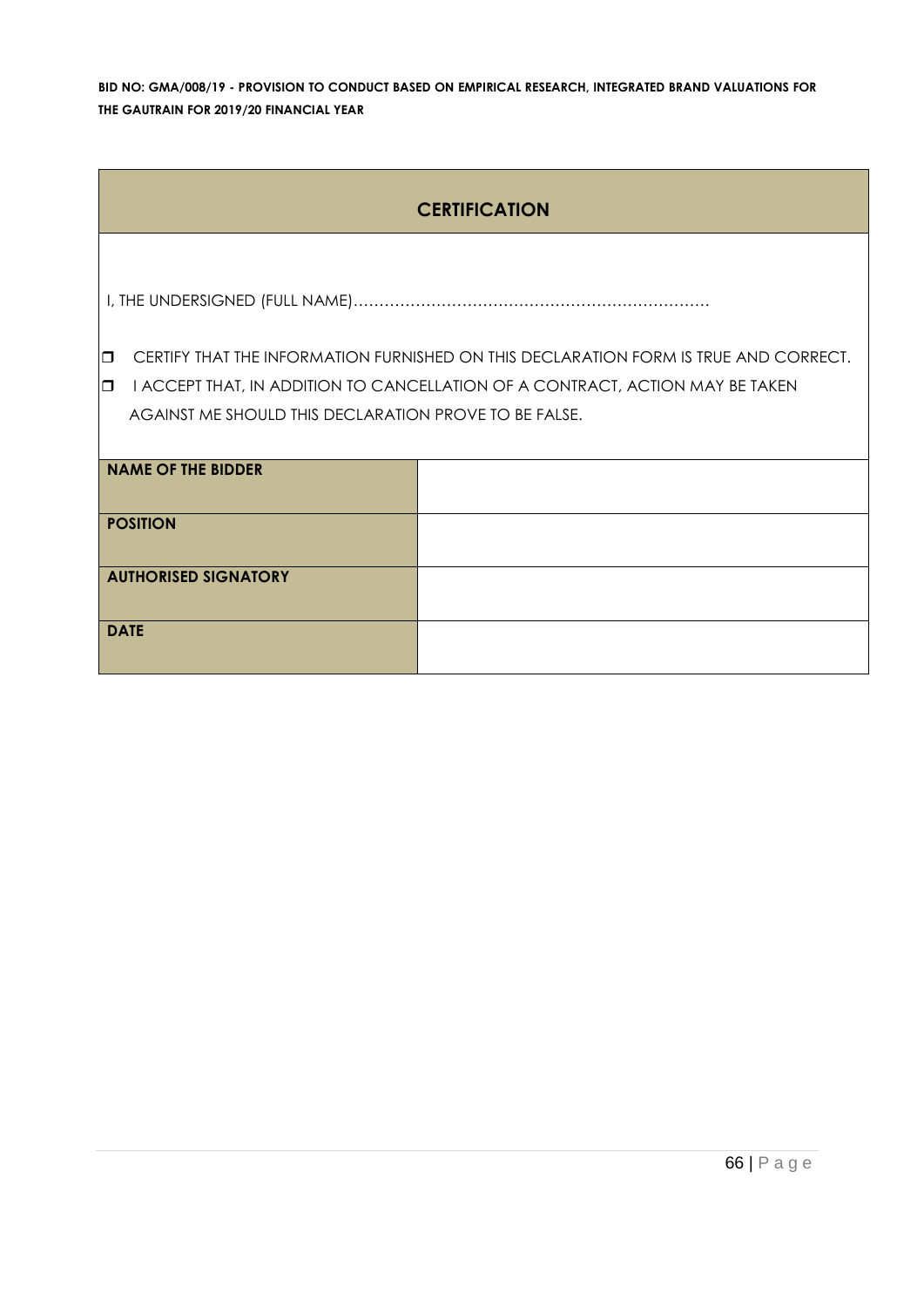#### **SBD 9**

#### **CERTIFICATE OF INDEPENDENT BID DETERMINATION**

- 1. This Standard Bidding Document must form part of all bids<sup>1</sup> invited.
- 2. Section 4 (1) (b) (iii) of the Competition Act No. 89 of 1998, as amended, prohibits an agreement between, or concerted practice by, firms, or a decision by an association of firms, if it is between parties in a horizontal relationship and if it involves collusive bidding (or bid rigging).² Collusive bidding is a *per se* prohibition meaning that it cannot be justified under any grounds.
- 3. Treasury Regulation 16A9 prescribes that accounting officers and accounting authorities must take all reasonable steps to prevent abuse of the supply chain management system and authorizes accounting officers and accounting authorities to:
	- a. disregard the bid of any bidder if that bidder or any of its directors have abused the institution's supply chain management system and or committed fraud or any other improper conduct in relation to such system.
	- b. cancel a contract awarded to a supplier of goods and services if the supplier committed any corrupt or fraudulent act during the bidding process or the execution of that contract.
- 4. This SBD serves as a certificate of declaration that would be used by institutions to ensure that, when bids are considered, reasonable steps are taken to prevent any form of bid-rigging.
- 5. In order to give effect to the above, the attached Certificate of Bid Determination (Annexure G) must be completed and submitted with the bid:

<sup>&</sup>lt;sup>1</sup> Includes price quotations, advertised competitive bids, limited bids and proposals.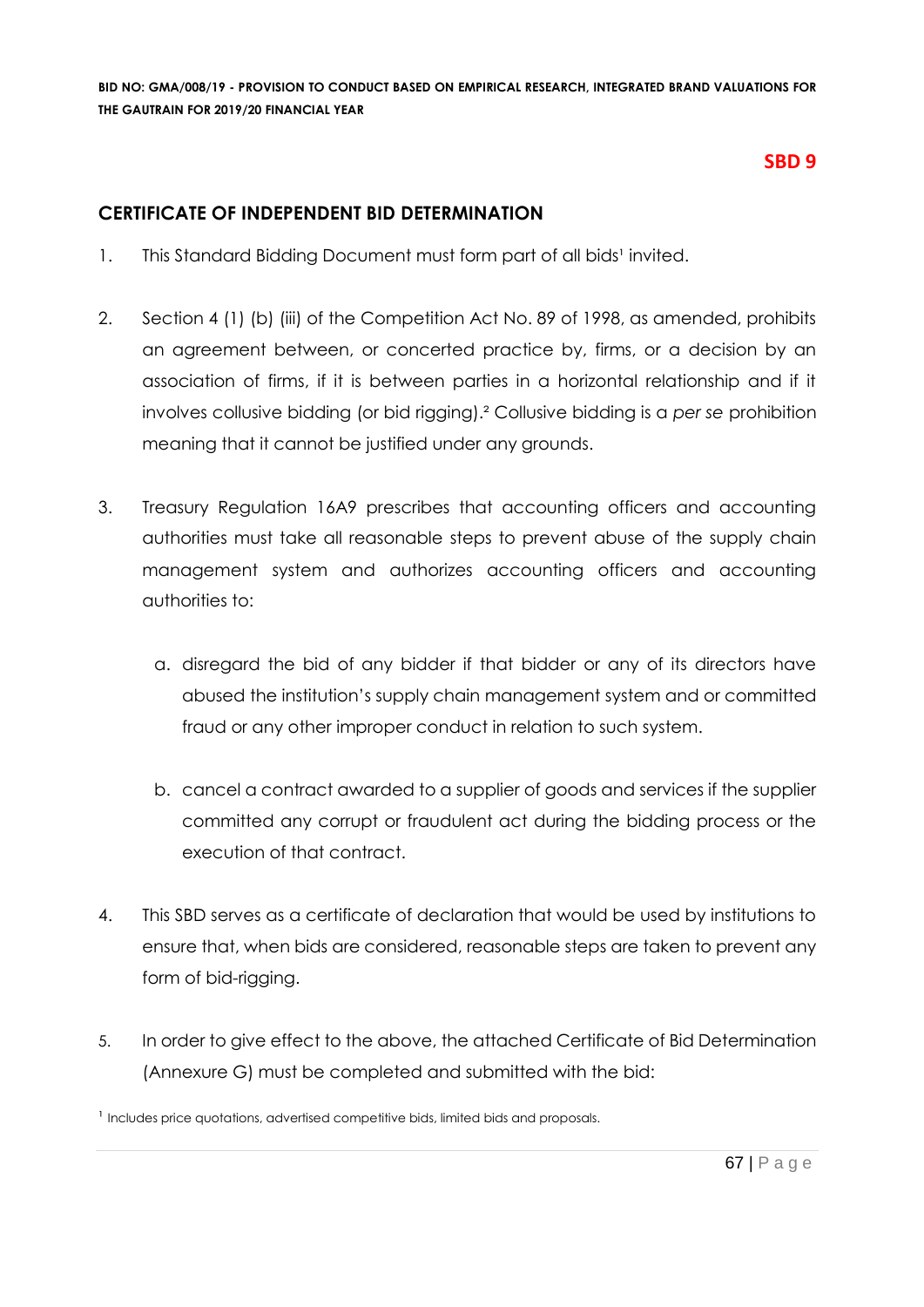² Bid rigging (or collusive bidding) occurs when businesses, that would otherwise be expected to compete, secretly conspire to raise prices or lower the quality of goods and / or services for GMA which wish to acquire goods and / or services through a bidding process. Bid rigging is, therefore, an agreement between competitors not to compete.

<sup>3</sup> Joint venture or Consortium means an association of persons for the purpose of combining their expertise, property, capital, efforts, skill and knowledge in an activity for the execution of a contract.

#### I, the undersigned, in submitting the accompanying bid:

|                                                    | (Bid Number and |    |
|----------------------------------------------------|-----------------|----|
| Description)                                       |                 |    |
| In response to the invitation for the bid made by: |                 |    |
|                                                    | (Name           | of |
| Institution)                                       |                 |    |

do hereby make the following statements that I certify to be true and complete in every respect:

| certify | on | behalf   | .<br>◡. |
|---------|----|----------|---------|
|         |    | +∽∼+<br> |         |

#### (Name of Bidder)

- 1. I have read and I understand the contents of this Certificate;
- 2. I understand that the accompanying bid will be disqualified if this Certificate is found not to be true and complete in every respect;
- 3. I am authorised by the bidder to sign this Certificate, and to submit the accompanying bid, on behalf of the bidder;
- 4. Each person whose signature appears on the accompanying bid has been authorised by the bidder to determine the terms of, and to sign the bid, on behalf of the bidder;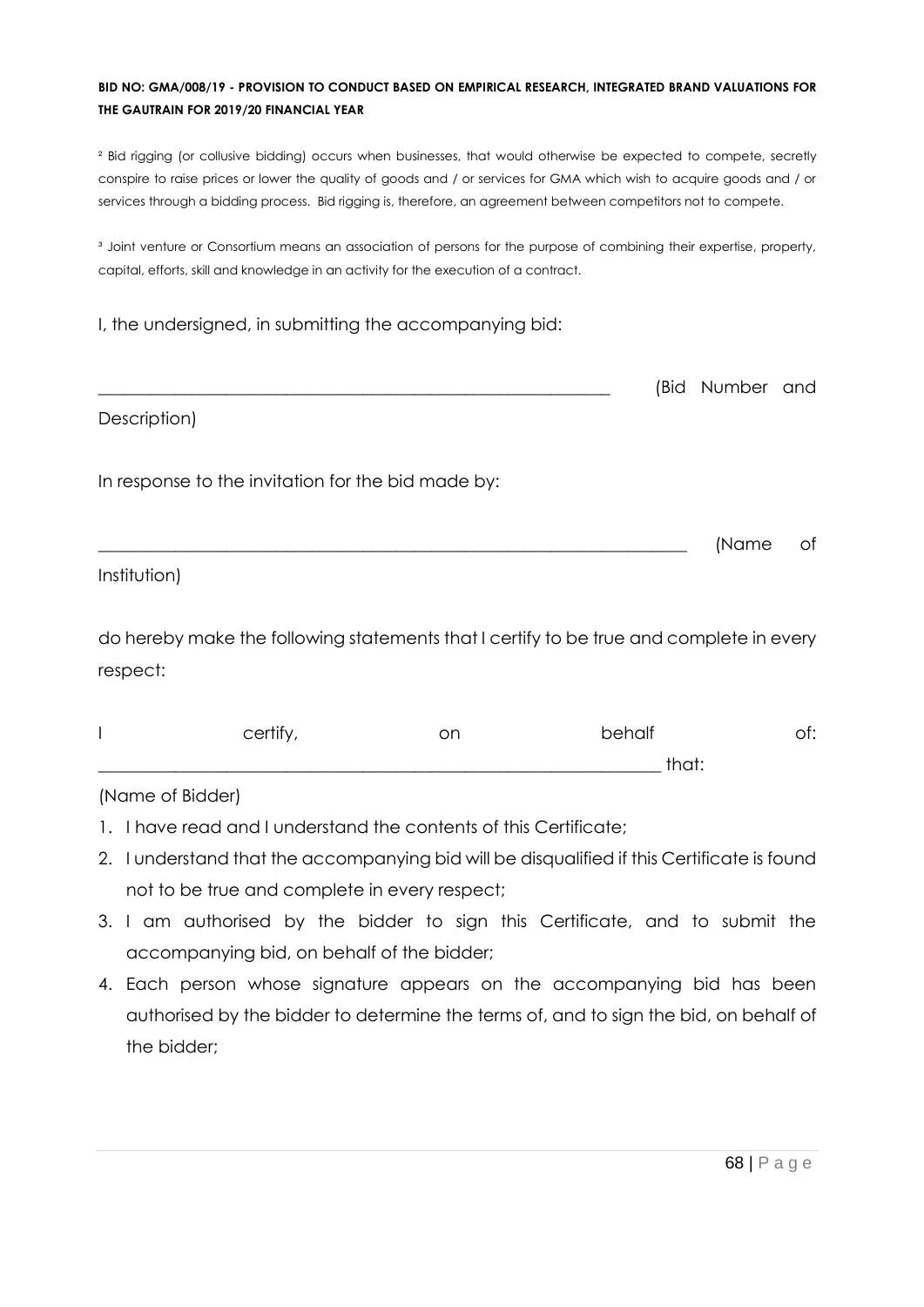- 5. For the purposes of this Certificate and the accompanying bid, I understand that the word "competitor" shall include any individual or organisation, other than the bidder, whether or not affiliated with the bidder, who:
	- (a) has been requested to submit a bid in response to this bid invitation;
	- (b) could potentially submit a bid in response to this bid invitation, based on their qualifications, abilities or experience; and
	- (c) provides the same goods and services as the bidder and/or is in the same line of business as the bidder.
- 6. The bidder has arrived at the accompanying bid independently from, and without consultation, communication, agreement or arrangement with any competitor. However communication between partners in a joint venture or consortium<sup>3</sup> will not be construed as collusive bidding.
- 7. In particular, without limiting the generality of paragraphs 6 above, there has been no consultation, communication, agreement or arrangement with any competitor regarding:
	- (a) prices;
	- (b) geographical area where product or service will be rendered (market allocation);
- (c) methods, factors or formulas used to calculate prices;
- (d) the intention or decision to submit or not to submit, a bid;
- (e) the submission of a bid which does not meet the specifications and conditions of the bid; or
- (f) bidding with the intention not to win the bid.
- 8. In addition, there have been no consultations, communications, agreements or arrangements with any competitor regarding the quality, quantity, specifications and conditions or delivery particulars of the products or services to which this bid invitation relates.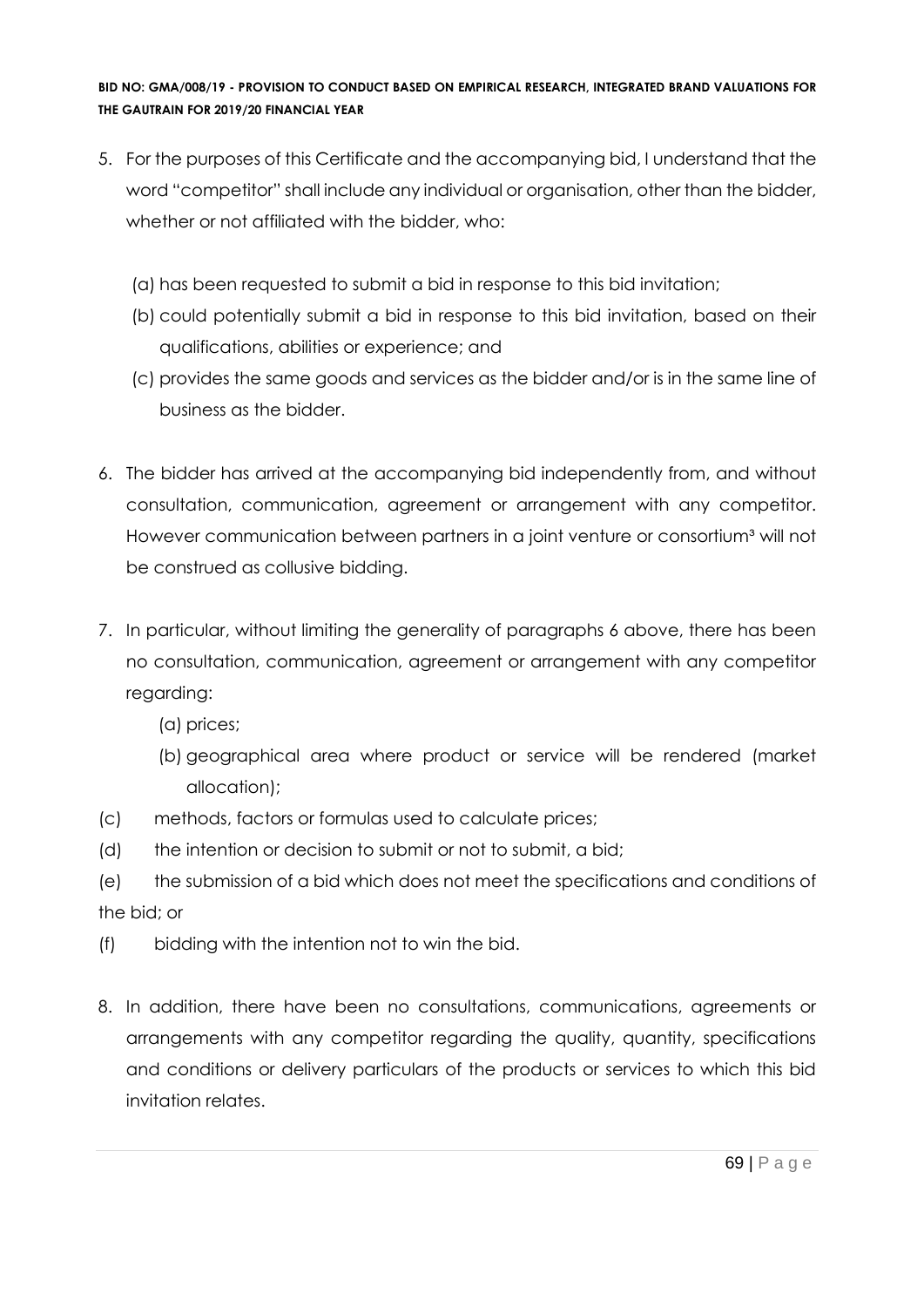- 9. The terms of the accompanying bid have not been, and will not be, disclosed by the bidder, directly or indirectly, to any competitor, prior to the date and time of the official bid opening or of the awarding of the contract.
- 10. I am aware that, in addition and without prejudice to any other remedy provided to combat any restrictive practices related to bids and contracts, bids that are suspicious will be reported to the Competition Commission for investigation and possible imposition of administrative penalties in terms of section 59 of the Competition Act No 89 of 1998 and or may be reported to the National Prosecuting Authority (NPA) for criminal investigation and or may be restricted from conducting business with the public sector for a period not exceeding ten (10) years in terms of the Prevention and Combating of Corrupt Activities Act No 12 of 2005 or any other applicable legislation.

| <b>NAME OF BIDDER</b>       |  |
|-----------------------------|--|
| <b>POSITION</b>             |  |
| <b>AUTHORISED SIGNATORY</b> |  |
| <b>DATE</b>                 |  |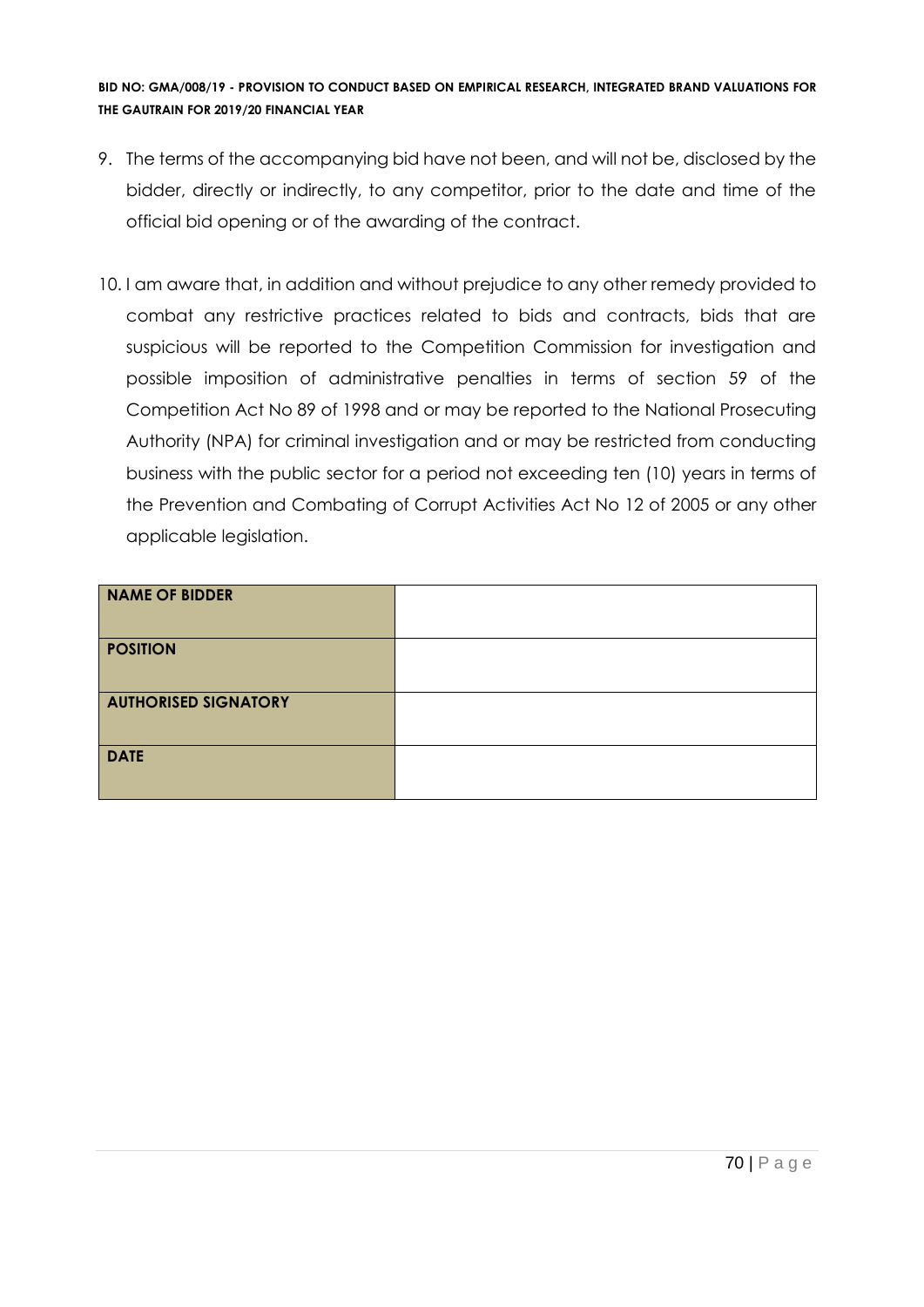#### **SAFETY, HEALTH AND ENVIRONMENT**

#### **REQUEST FOR INFORMATION**

#### **1. SAFETY, HEALTH AND ENVIRONMENT**

| 1.1  | Do you have a Safety, Health and Environment<br>(SHE) policy statement?                                                                 | YES/NO<br>Please provide a copy of the policy<br>statement                                        |
|------|-----------------------------------------------------------------------------------------------------------------------------------------|---------------------------------------------------------------------------------------------------|
| 1.2  | Is your SHE programme aligned or certified to<br>comply with the OHSAS 18001and ISO 14001<br>standards?                                 | YES/NO<br>Please provide details                                                                  |
| 1.3  | Would you be prepared to have your SHE<br>standards audited or modified according to<br>requirements?                                   | YES/NO<br>Please give reasons if applicable                                                       |
| 1.5  | How do you record and classify injuries<br>sustained during operations?                                                                 | Please provide details                                                                            |
| 1.6  | How do you record and classify incidents both<br>safety and environmentally related?                                                    | Please provide details                                                                            |
| 1.9  | Does your company have any Health and<br>Safety agreements with any major unions?                                                       | Please provide details                                                                            |
| 1.10 | Is your company in good standing with a<br>Workman's Compensation Authority                                                             | Please provide a copy of the Letter<br>of Good Standing which includes<br>the registration number |
| 1.12 | Does your company employ a SHE/Q Manager<br>and who does he/she report to?                                                              | YES/NO<br>Please provide details of experience<br>and qualifications of this individual           |
| 1.13 | What ongoing training is conducted with regard<br>to SHE?                                                                               | Please provide details                                                                            |
| 1.14 | Does your company have an active Safety<br>Committee?                                                                                   | Please provide details                                                                            |
| 1.15 | your company communicate<br>How does<br>issues/targets to the employees regarding SHE?                                                  | Please provide details                                                                            |
| 1.16 | have<br>medical<br>Does<br>your<br>company<br>$\hbox{\tt\small C}$<br>surveillance programme in place?                                  | YES/NO<br>Please provide details,                                                                 |
| 1.17 | Have the management duties in terms of the<br>OHSA been assigned by written appointment to<br>specific individuals within your company? | YES/NO<br>Please<br>details<br>provide<br>Оf<br>appointments in place.                            |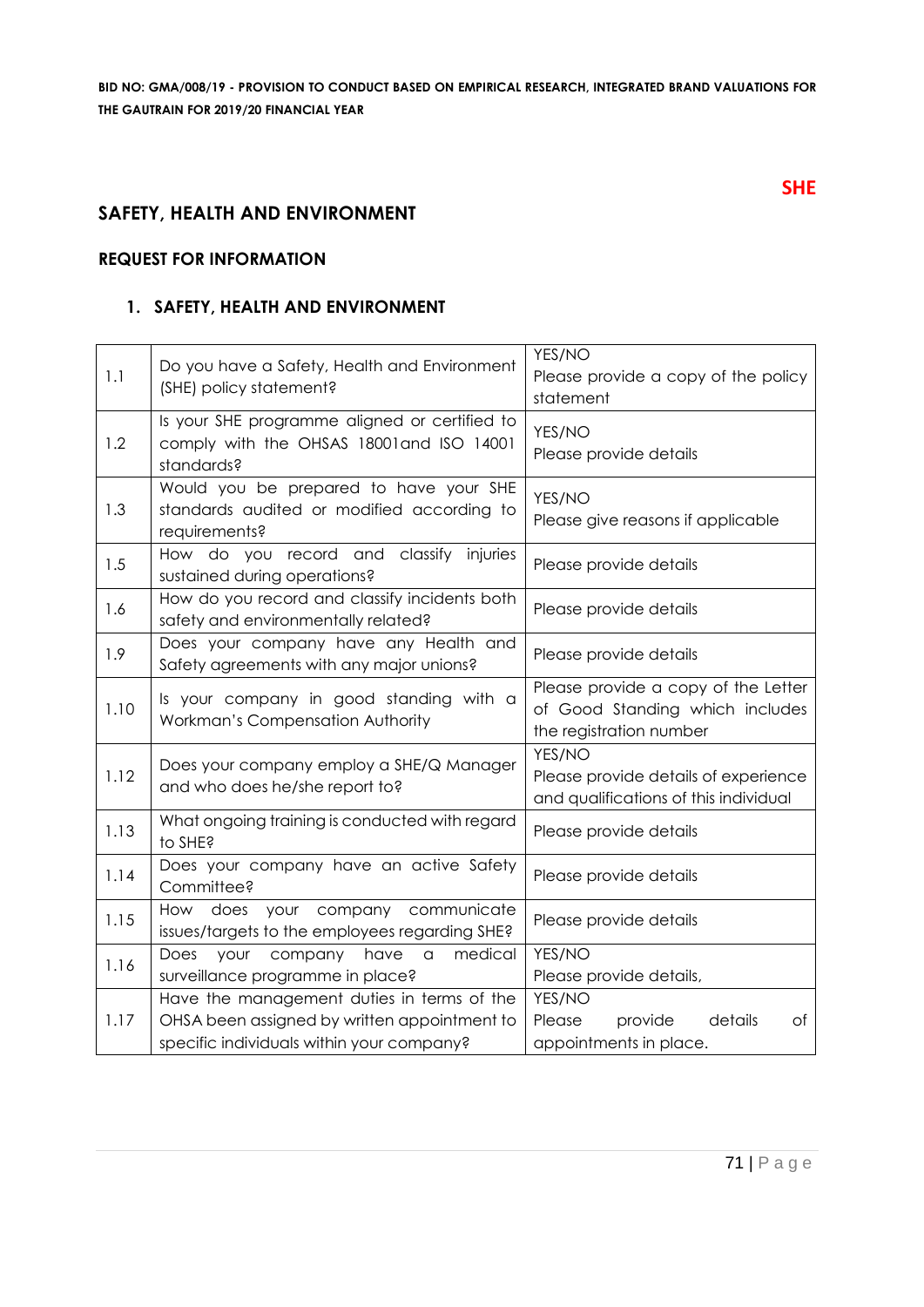#### **2. TECHNICAL AND QUALITY ASSURANCE STANDARDS**

| 2.1  | Do you have a quality policy statement and<br>Quality manual?                                                                             | YES/NO<br>Please provide a copy of the policy<br>statement                                                                                                  |
|------|-------------------------------------------------------------------------------------------------------------------------------------------|-------------------------------------------------------------------------------------------------------------------------------------------------------------|
| 2.2  | Is your Quality Management aligned or certified<br>to comply with the ISO 9001:2008?                                                      | YES/NO<br>Please provide details                                                                                                                            |
| 2.3  | Would you be prepared to have your Quality<br>Management system audited or modified<br>according to requirements?                         | YES/NO<br>Please give reasons if applicable                                                                                                                 |
| 2.5  | How do you record and classify incidents and<br>non-conformances related to quality?                                                      | Please provide details                                                                                                                                      |
| 2.6  | Does your company employ a Quality Manager<br>and who does he/she report to?                                                              | YES/NO<br>Please provide details of experience<br>and qualifications of this individual                                                                     |
| 2.7  | What ongoing training is conducted with regard<br>to Quality?                                                                             | Please provide details                                                                                                                                      |
| 2.10 | Are you prepared to allow personnel to access<br>premises to<br>perform a<br>technical<br><b>your</b><br>assessment of your capabilities? | YES/NO                                                                                                                                                      |
| 2.11 | How many different inspection agencies have<br>visited your premises in the last 12 months                                                | Please provide details                                                                                                                                      |
| 2.12 | Do you have dedicated quality management<br>resources and transparent processes to ensure<br>quality in procured materials and equipment? | YES/NO<br>Please<br>provide<br>list<br>the<br>Οf<br>a<br>dedicated<br>resources<br>and<br>a<br>description<br>Оf<br>the<br>quality<br>management processes. |

| <b>NAME OF BIDDER</b>       |  |
|-----------------------------|--|
| <b>POSITION</b>             |  |
| <b>AUTHORISED SIGNATORY</b> |  |
| <b>DATE</b>                 |  |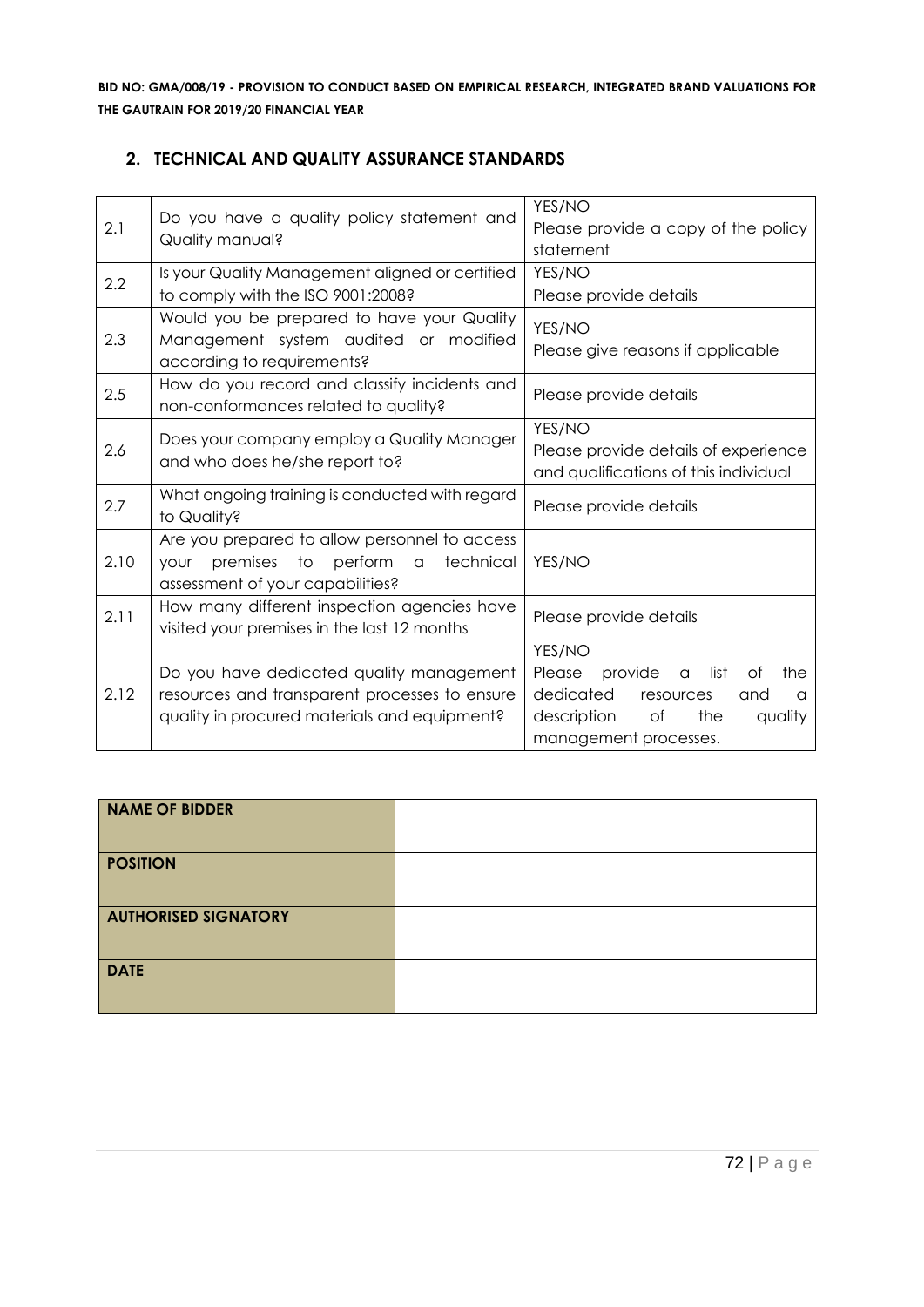# **RFP - PART D**

# **SUPPLIER CODE OF CONDUCT**

# **1. ABBREVIATIONS, TERMINOLOGIES AND DEFINITIONS**

| <b>ABBREVIATIONS</b>               | <b>DEFINITIONS</b>                                               |  |
|------------------------------------|------------------------------------------------------------------|--|
| <b>B-BBEE</b>                      | Broad-Based Black Economic Empowerment Act No 53 of              |  |
|                                    | 2003 as amended                                                  |  |
| CEO                                | Chief Executive Officer                                          |  |
| <b>CFO</b>                         | <b>Chief Financial Officer</b>                                   |  |
| <b>GMA</b>                         | Gautrain Management Agency                                       |  |
| <b>MANCO</b>                       | <b>GMA Management Committee</b>                                  |  |
| PFMA                               | Public Finance Management Act No. 1 of 1999 as amended           |  |
| <b>PPPFA</b>                       | Preferential Procurement Policy Framework Act No. 5 of 2000      |  |
| <b>SCM</b>                         | Supply Chain Management                                          |  |
| <b>TERMINOLOGIES</b>               | <b>DEFINITIONS</b>                                               |  |
| <b>Brand Identity</b>              | Means the outward expression of a brand (which is the            |  |
|                                    | Gautrain) which includes its name, trademark,                    |  |
|                                    | communication and visual appearance.                             |  |
| <b>Five Pillars of Procurement</b> | Means the holding foundation of a procurement system             |  |
|                                    | which are - fair, equitable, transparent, competitive and cost   |  |
|                                    | effective as mentioned in the Constitution of the Republic of    |  |
|                                    | South Africa, Act 108 of 1996, Section 217.                      |  |
| Purchase Order                     | Means a legally binding document between a GMA and a             |  |
|                                    | Supplier, detailing the items/services that GMA agrees to        |  |
|                                    | purchase at a certain price point. It also outlines the delivery |  |
|                                    | date and terms of payment.                                       |  |
| Suppliers                          | GMA suppliers and service providers, and their employees,        |  |
|                                    | agents, and subcontractors, including prospective suppliers      |  |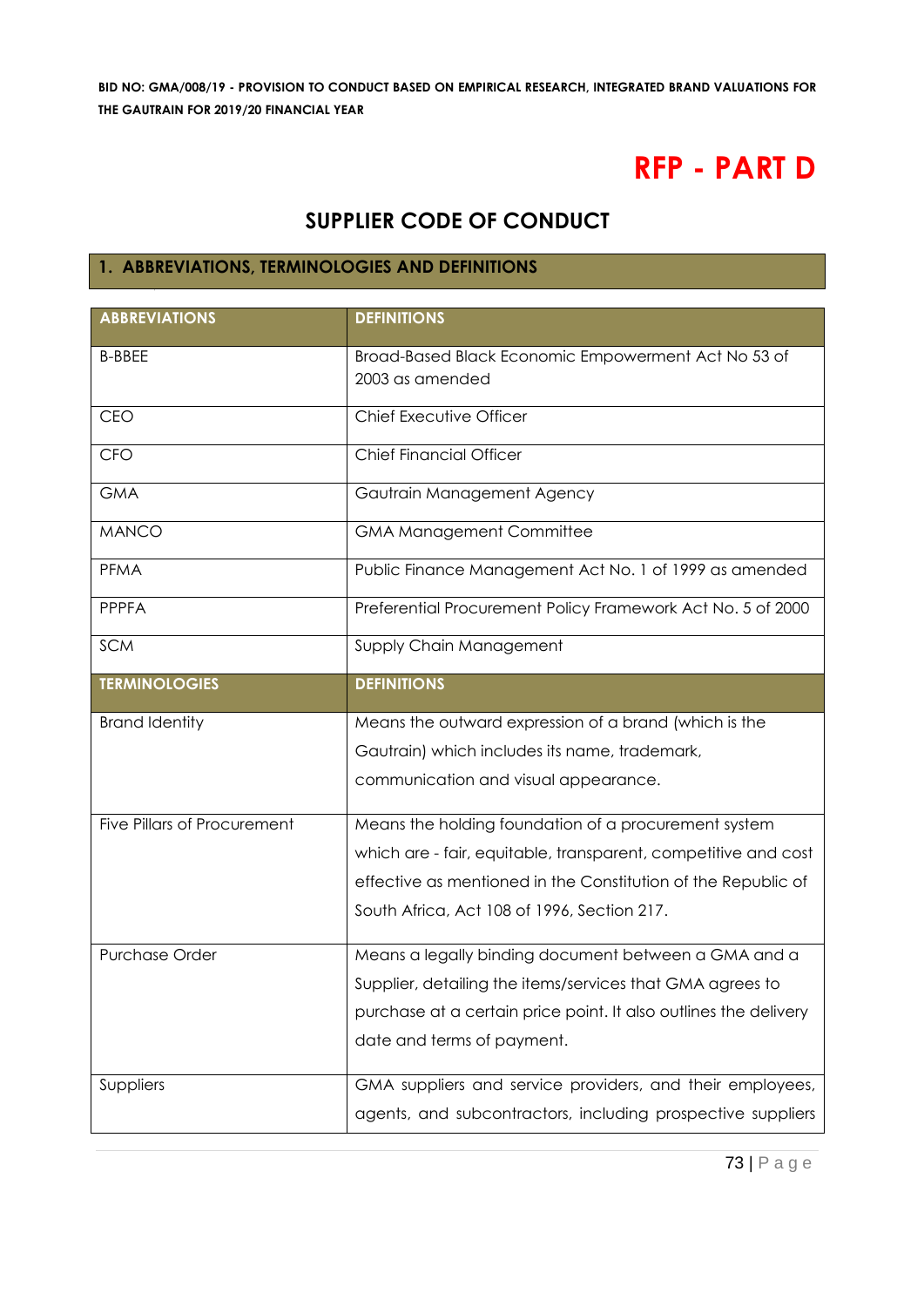|                 | and service providers, as well as their employees, agents, and |  |  |
|-----------------|----------------------------------------------------------------|--|--|
|                 | subcontractors. (Collectively referred to as "Suppliers").     |  |  |
| Visual Elements | Means the logo and framework or architecture which             |  |  |
|                 | specifies how it is used.                                      |  |  |

#### **2. PURPOSE OF SUPPLIER CODE OF CONDUCT**

The purpose of this code of conduct is to define behaviors and actions which GMA suppliers must commit to abide by during SCM processes, and, where applicable, the discharge of their contractual obligations towards the GMA.

#### **3. APPLICABILITY/SCOPE**

This code of conduct is applicable to all GMA Suppliers.

#### **4. PREAMBLE**

Whereas the GMA is committed to SCM processes that are fair, equitable, transparent, competitive, and cost effective, and to receiving value for money from all its Suppliers; the GMA desires to outline standards to which its Suppliers are required to adhere to. The GMA further expects its Suppliers to replicate these standards further down their supply chains.

# **5. INTRODUCTION**

The GMA aims to conducts its business in a manner that is fair, equitable, transparent, competitive and cost effective (five pillars) as underpinned by Section 217 of Constitution of the Republic of South Africa, and it core values. The five pillars are not only a prescription of standards of behavior, ethics and accountability but are a statement of GMA's commitment to a procurement system which would enable the emergence of sustainable small, medium and micro business and sustainable environment, consequently adding to the common wealth of GMA and its stakeholders.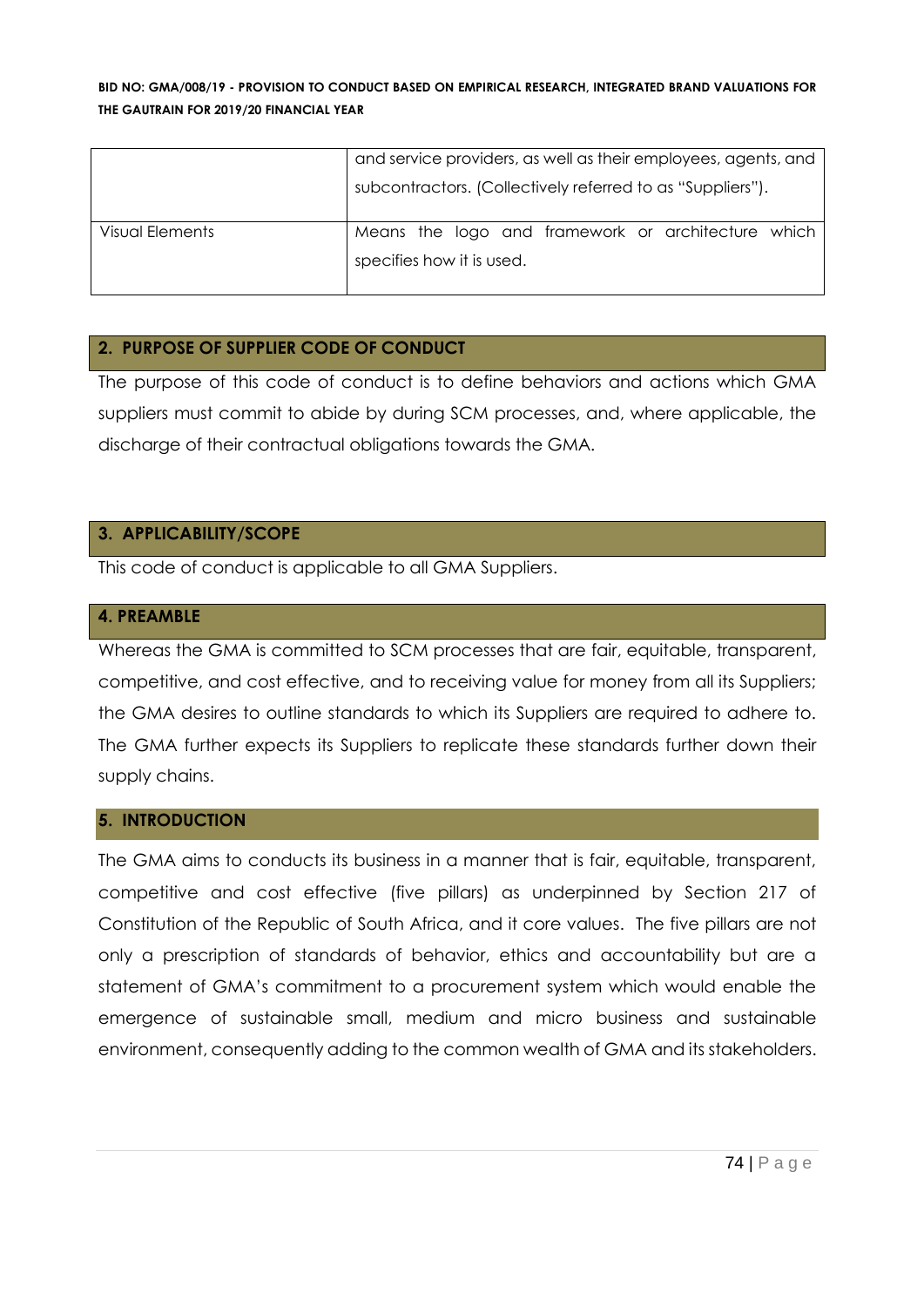This Code of Conduct captures the principles that the GMA expects its Suppliers to uphold. It contains globally aligned standards and guidance in each of the following areas:

- Ethics
- Labour
- Safety, Health, Environment and Quality; and
- Management Systems

# **6. ETHICS**

Suppliers are expected to conduct their business in an ethical manner and act with integrity. Where unethical practice comes to light, a Supplier commits to taking appropriate action to report and remedy it. Ethical requirements include the following aspects without limitation:

# **6.1. Business Integrity**

Suppliers are expected not to practice or tolerate any form of corruption, extortion, embezzlement, dishonesty, or unethical conduct of any kind. Consequently, Suppliers commit not offer or accept bribes or any other incentives that may nullify the Five Pillars of Procurement. A Supplier is expected not to donate, on behalf of the GMA, the GMA's employees/ agents/ board members, or offer or accept any gratification that may appear to be aimed at influencing a decision of the GMA or the GMA's current and potential business partners in the Supplier's favour. Suppliers are, furthermore, required to comply with all legal requirements applicable to them.

# **6.2. Conflict of Interest**

Suppliers must avoid potential or actual conflict of interest. Suppliers must not deal directly with any GMA employee whose spouse, domestic partner, or other family member or relative holds a significant financial interest in the Supplier. In the event of a Supplier becoming aware of the potential breach of the foregoing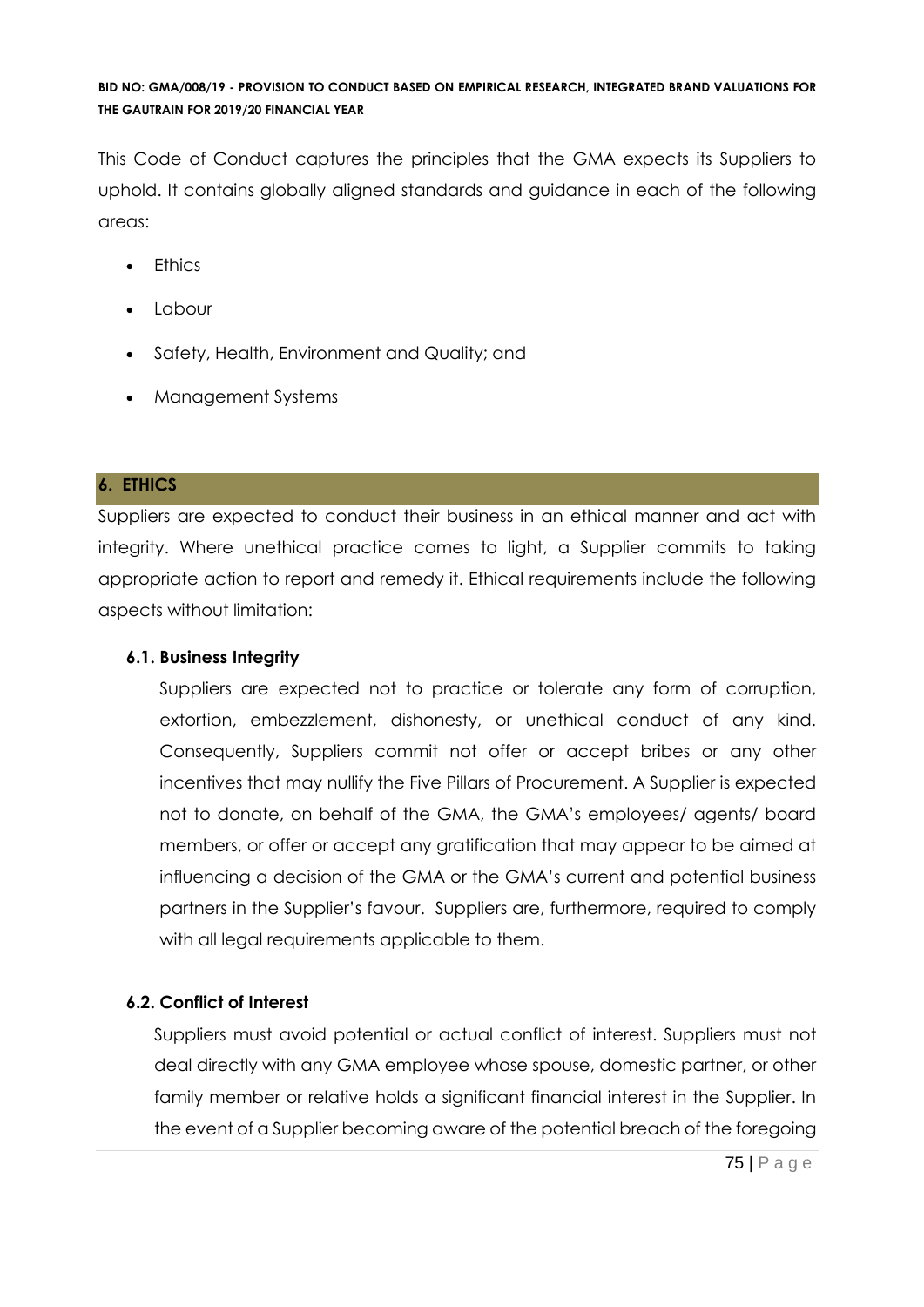principle, during the course of negotiating the Supplier agreement or performing the Supplier's contractual obligations, the Supplier shall declare the conflict of interest to the GMA's management.,

# **6.3. Fair Competition**

Suppliers shall not engage in collusive bidding, price fixing, price discrimination, or other unfair trade practices not in line with fair competition and in accordance with all applicable anti-competition laws that govern the jurisdiction in which it conducts business.

# **6.4. Privacy and Intellectual Property**

Suppliers must safeguard and maintain confidential and proprietary information or trade secrets of the GMA, and use such information only for the authorised purpose. Suppliers shall, to the foregoing end, implement measures aimed at restricting access to the GMA's confidential and proprietary information to persons requiring such access for the purpose of discharging the Supplier's obligations towards the GMA.

# **6.5. Reputation Management**

Suppliers must acknowledge the importance and relevance of the Gautrain Brand Identity (the Brand) and visual identity. Suppliers shall, to the foregoing end, follow relevant GMA policies, procedures, directions and guidelines to ensure that the Brand and corporate visual elements is reflected positively and appropriately in order to maintain a good reputation of the GMA.

# **7. LABOUR AND HUMAN RIGHTS**

Suppliers are expected to give effect to the human rights of their employees and treat them with dignity and respect. This includes the following aspects without limitation:

# **7.1. Diversity and Inclusion**

The GMA encourages Suppliers to provide an inclusive and supportive working environment and to exercise diversity when it comes to their employees as well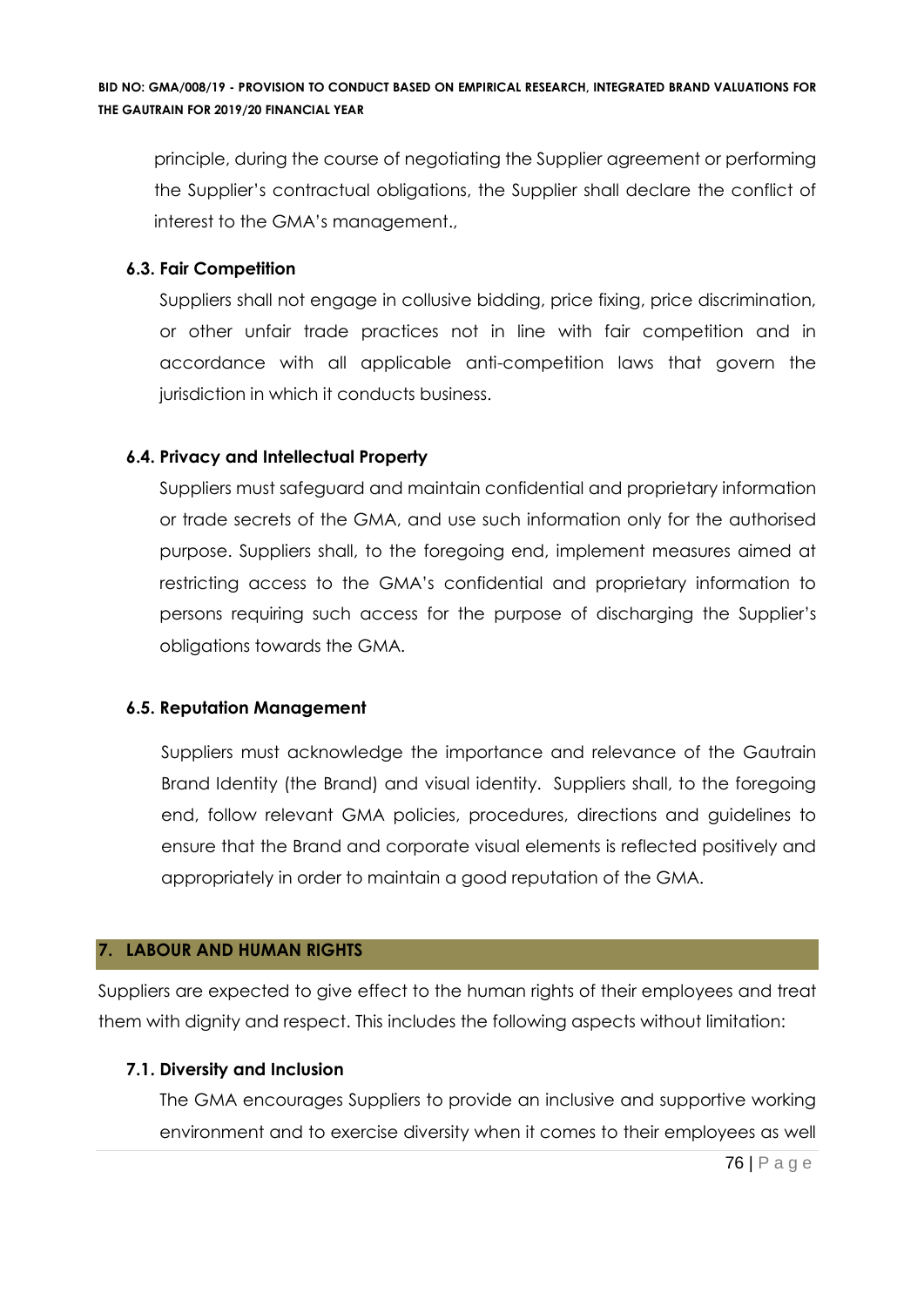as their decisions to select subcontractors. Suppliers are expected to act lawfully in this regard.

# **7.2. Child Labour Avoidance**

The GMA does not subscribe to child labour. Suppliers must, therefore, comply with all minimum working age laws or regulations and not use child labour. Suppliers cannot employ anyone under the legal minimum working age for employment. The GMA only supports the development of legitimate workplace apprenticeship programs, for the educational benefit of young people, and will not do business with those who abuse such systems. Workers under the legal working age cannot perform hazardous work and may be restricted from night work, with consideration given to educational needs.

# **7.3. Freedom of Association**

Suppliers must comply with all applicable laws that pertain to freedom of association and collective bargaining and will not discriminate on the basis of affiliation or non-affiliation. Suppliers will respect employees' rights to seek representation and will not disadvantage employees who act as workers' representatives.

# **7.4. Abuse/Harassment/Disciplinary Action**

While the GMA recognizes and respects cultural differences, Suppliers are required to provide their employees a workplace free of harsh and inhumane treatment, without any sexual harassment, sexual abuse, corporal punishment or torture, mental or physical coercion or verbal abuse of employees or threat of any such treatment. Suppliers must treat all employees with respect and dignity and comply with applicable legislation on disciplinary practices.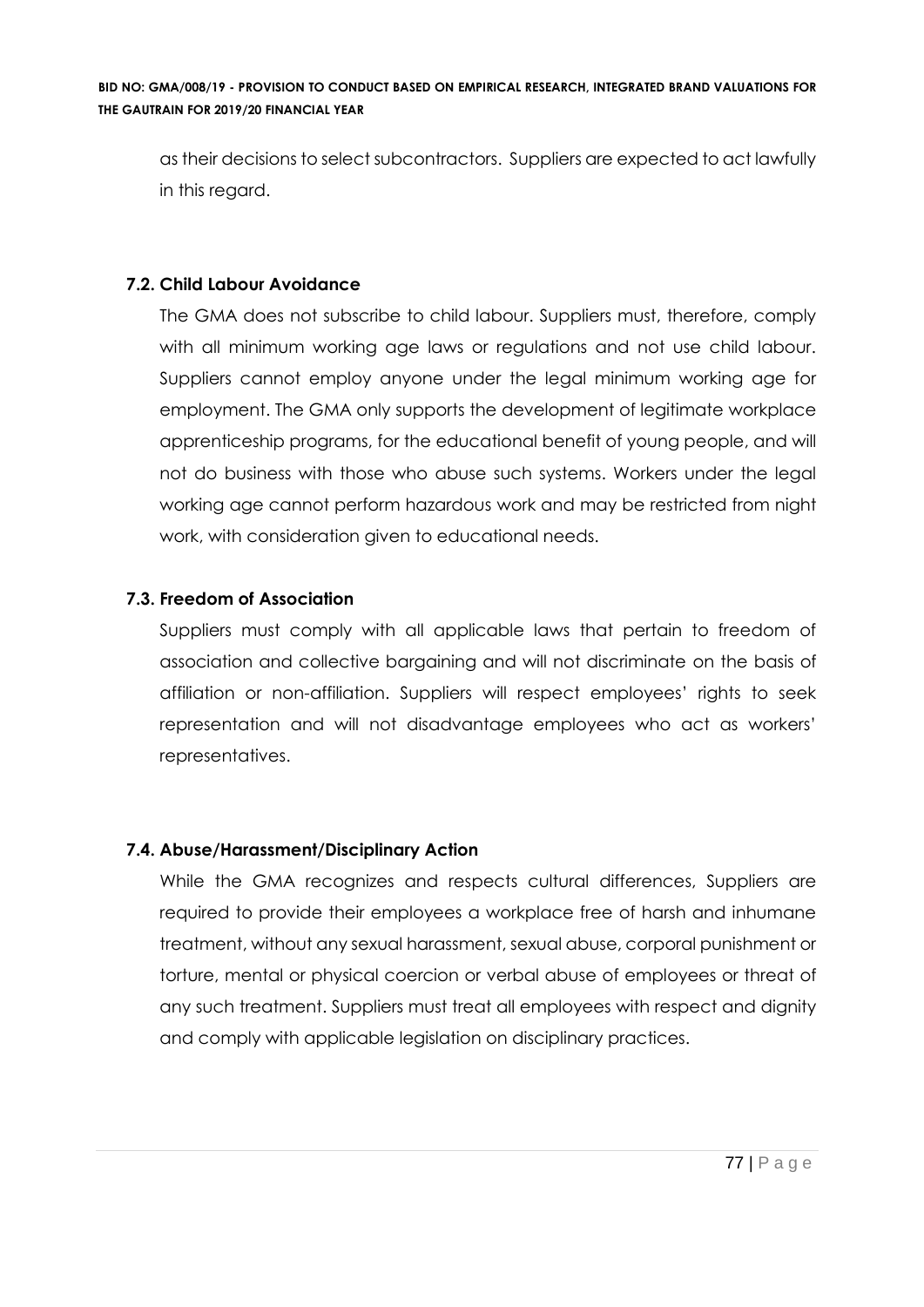#### **7.5. Fair and Equal Treatment**

Suppliers' terms and conditions of employment, including hiring, training, working conditions, compensation, benefits, promotions, discipline, termination or retirement are based on the individual's qualifications, performance, skills and experience.

#### **7.6. Forced Labour**

Suppliers will employ all employees on a voluntary basis and do not use any prison, slave, bonded, forced labour or engage in any other forms of slavery or human trafficking.

# **7.7. Working Hours**

Suppliers commit to complying with all applicable laws regarding regular working hours, rest periods and overtime hours. Suppliers will not force employees to work overtime and employees will not be punished, penalised or dismissed for refusing to work overtime.

# **7.8. Compensation and Benefits**

Suppliers will fairly compensate all employees by providing wages and benefits in accordance with all applicable laws.

#### **8. SAFETY, HEALTH, ENVIRONMENT AND QUALITY**

Suppliers are expected to provide a safe and healthy working environment and, if applicable, safe and healthy company living quarters, and to operate in an environmentally responsible and efficient manner. Suppliers will comply with all applicable laws and regulations pertaining to health, safety, environment and quality in the workplace. GMA recognizes its social responsibility to protect the environment and expects its Suppliers to share its commitment by responding to challenges posed by climate changes and working toward protecting the environment. Suppliers commit to continuously strive to improve performance in all these areas by integrating sound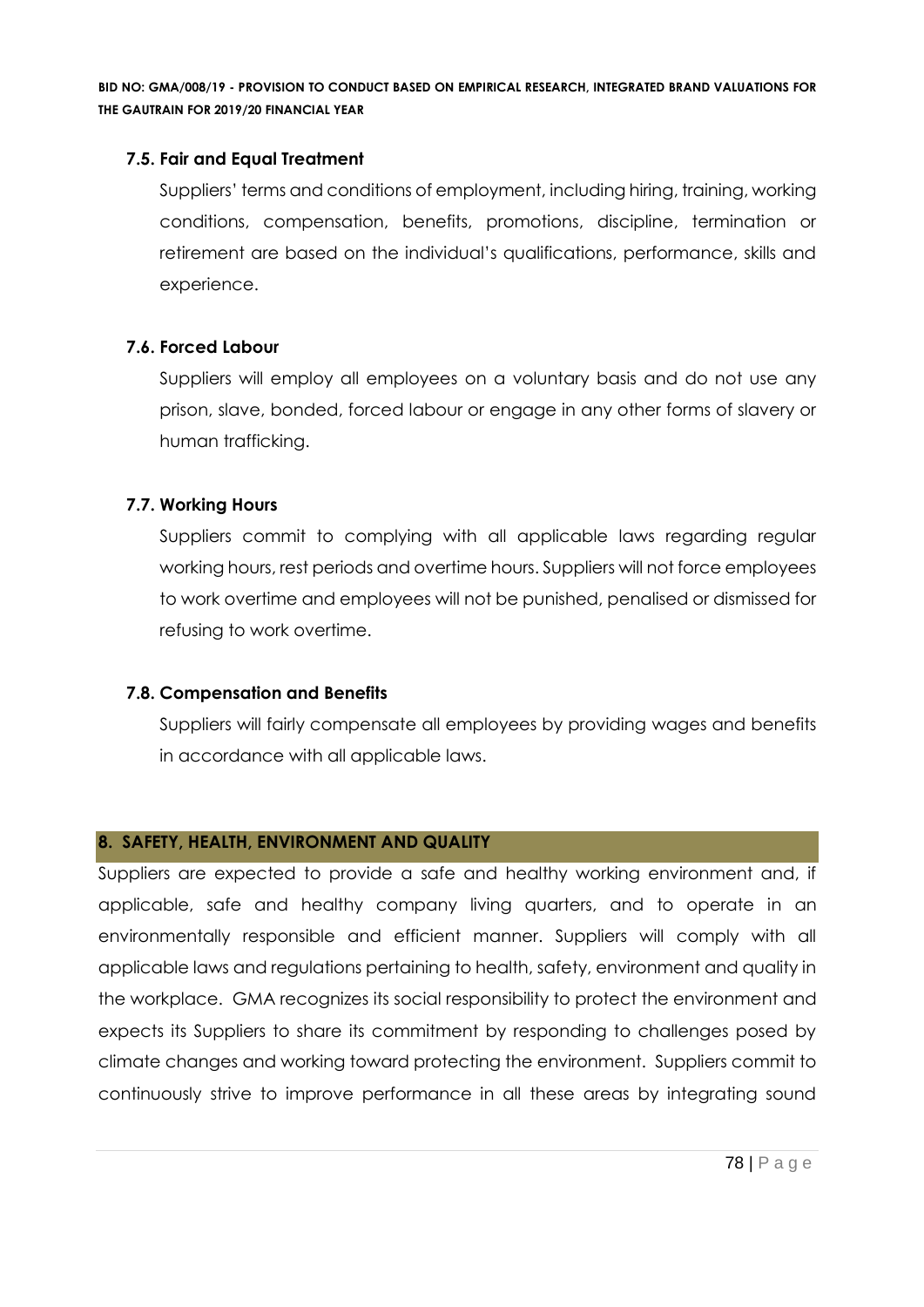safety, health and quality management practices into all aspects of business without limitation:

# **8.1. Occupational Health and Safety**

Suppliers will protect their employees from any chemical, biological and physical hazards and physically demanding tasks in the workplace as well as from risks associated with any infrastructure used by their employees. Suppliers will provide appropriate controls, safe working procedures and preventative maintenance and necessary technical protective measures to mitigate health and safety risks in the workplace.

# **8.2. Product Safety**

Suppliers will make available material safety data sheets containing all necessary safety-relevant information for all hazardous substances and will be provided to GMA and other parties in case of legitimate need.

# **8.3. Resource Conservation and Climate Protection/Waste and Emissions**

Suppliers will minimise or eliminate negative impact on the environment and climate at their source or by practices such as the modification of production, maintenance and facility processes, material substitution, conservation, recycling, material reutilisation, use of climate-friendly products, processes to reduce power consumption and greenhouse gas emissions. Suppliers will have systems in place to ensure safe handling, movement, storage, recycling, reuse and management of waste, air emissions and wastewater discharges. Suppliers will have systems in place to prevent or mitigate accidental spills and releases into the environment.

# **8.4. Quality Requirements**

Suppliers will meet generally recognised or contractually agreed quality requirements in order to provide goods and services that consistently meet GMA's needs, perform as warranted and are safe for their intended use.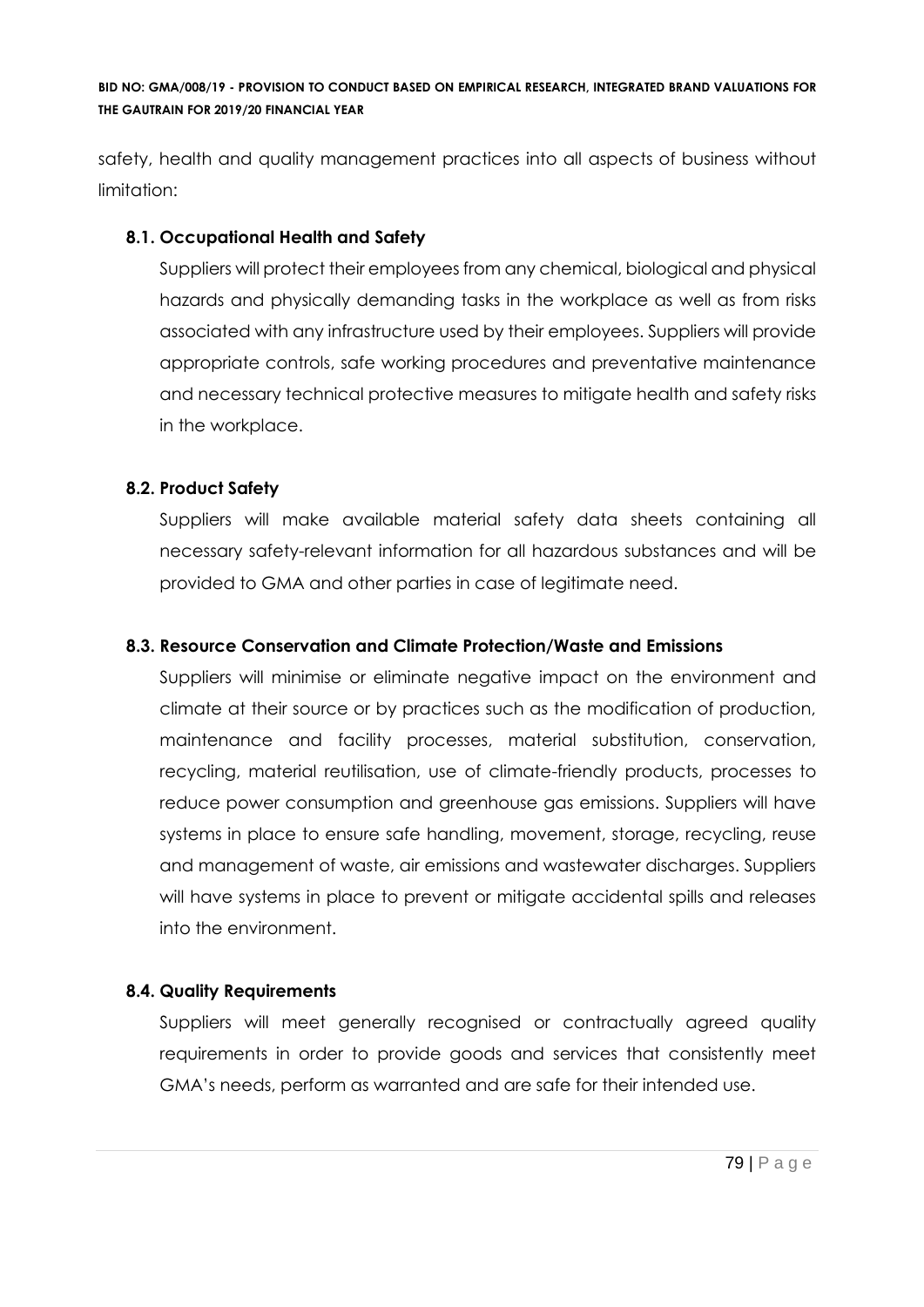#### **9. MANAGEMENT SYSTEMS**

Suppliers are encouraged to fulfil the expectations set forth in this Supplier Code of Conduct by implementing management systems to facilitate compliance with all applicable laws and to promote continuous improvement and sustainability performance. Suppliers must communicate the principles set forth in this Supplier Code of Conduct to their employees and supply chains, and are expected to take disciplinary action against any of its employee or business partner, involved in discharging the Supplier's obligations towards the GMA, who acts contrary to the letter or spirit of this Code of Conduct.

Suppliers are expected to self-monitor and demonstrate their compliance with this Code of Conduct. Where non-compliance is detected, the GMA may, at its sole discretion:

- immediately remove from GMA premises, a Supplier who behaves in a manner that is inconsistent with this Code of Conduct or any GMA policy; or
- suspend any Purchase Order from the Supplier until satisfactory corrective action is implemented;
- terminate its relationship with the Supplier;
- facilitate the listing of the Supplier in the National Treasury Register of Restricted Suppliers or its equivalent; and/or
- report the Supplier to appropriate authorities or associations.

Suppliers are responsible for prompt reporting of actual or suspected fraud, corruption, theft, financial misconduct, dishonesty, or unethical conduct, relating to SCM processes in which they are involved, or the discharge of their contractual obligations towards the GMA, to the GMA's management, or the GMA's Fraud Hotline.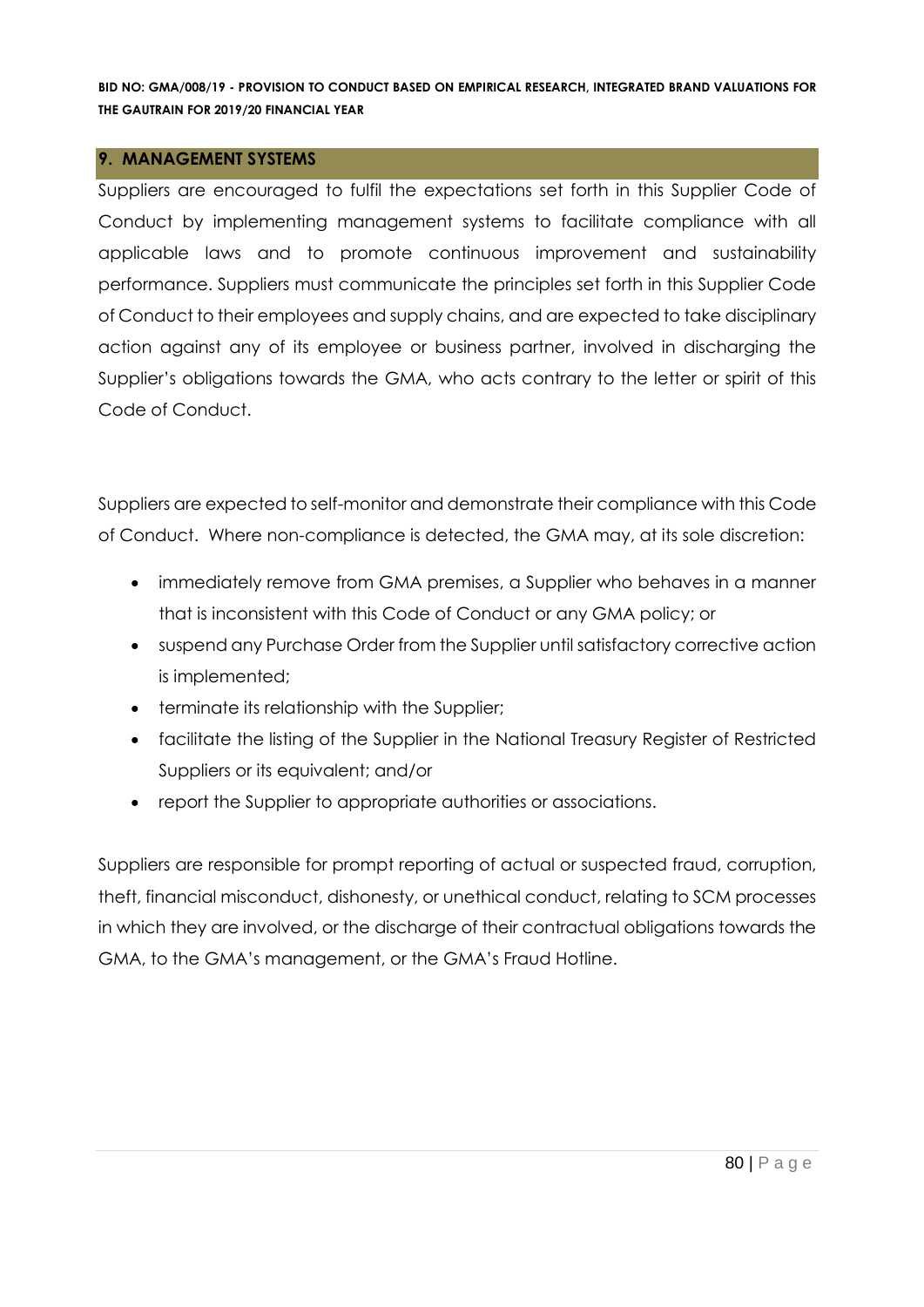#### **10. ROLES AND RESPONSIBILITIES**

| <b>Responsibility</b>                                  | <b>Designation</b>                      | Level of Responsibility /<br><b>Accountability</b>                                                                                                                                                                                                                                  |
|--------------------------------------------------------|-----------------------------------------|-------------------------------------------------------------------------------------------------------------------------------------------------------------------------------------------------------------------------------------------------------------------------------------|
| <b>Accounting Officer</b>                              | Chief Executive Officer<br>(CEO)        | The Chief Executive Officer is<br>$\bullet$<br>responsible for articulating the<br>core values for the GMA.                                                                                                                                                                         |
| <b>Responsible Authority</b>                           | <b>Chief Financial Officer</b><br>(CFO) | Responsible for communicating<br>$\bullet$<br>this code to the Suppliers and<br>providing<br>guidance<br>the<br>on<br>management of exceptions to<br>this code.<br>Responsible<br>for implementing<br>suitable systems to support the<br>implementation of this code of<br>conduct. |
| <b>Executing Authorities</b>                           | All GMA employees<br>and Suppliers      | Responsible for upholding and<br>$\bullet$<br>putting into action this code of<br>conduct.<br>Responsible for ensuring<br>$\bullet$<br>compliance and reporting non-<br>compliance to this code of<br>conduct.                                                                      |
| Administrative/Revisions/A<br>mendments Responsibility | Executive Manager:<br><b>SCM</b>        | Responsible for the annual review<br>$\bullet$<br>of the code and/or amending of<br>the code as necessary.                                                                                                                                                                          |
| <b>Enquiries</b>                                       | <b>Chief Financial Officer</b><br>(CFO) | Responsible<br>for<br>the<br>overall<br>$\bullet$<br>management<br>and<br>implementation of GMA SCM<br>policies.<br>Proposed Corrections<br>amendments<br>and/or<br>to<br>this<br>document must be forwarded to<br>the Executive Manager: SCM in<br>the Finance Department.         |